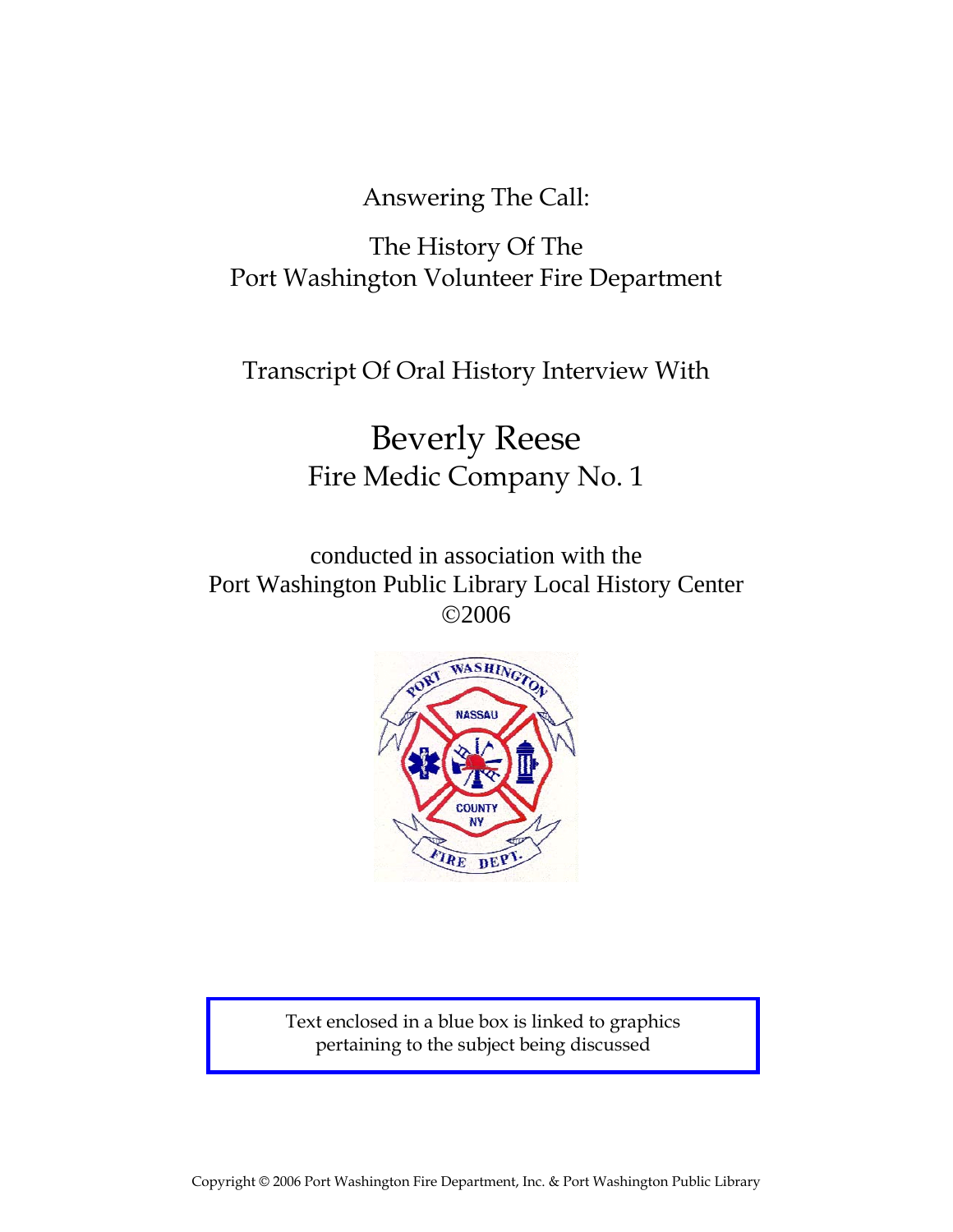Interview with Beverly Reese by Margaret Dildilian pk October 15, 2004

Q: Today is October the 15th, 2004. This is an interview with Beverly Reese of the Fire Medics. My name is Margaret Dildilian, and the interview is taking place at the Port Washington Public Library. Could you please pronounce your full name?

Beverly Reese: Okay. Beverly Ann Angevine Reese.

- Q: And which fire company are you associated with?
- BR: Fire Medics.
- Q: And do you have a nickname?

BR: Bev.

- Q: Bev. Can you give us a little background on your growing up?
- BR: Okay. I was born in Cooperstown, New York January 4th, 1947. Moved back home about--my parents were both from Port Washington--they went up to help my uncle with a milk farm. So I was born up there, then I moved back here about four and a half years later to Roslyn for a couple of years. Then, to Port, and I've been in Port ever since.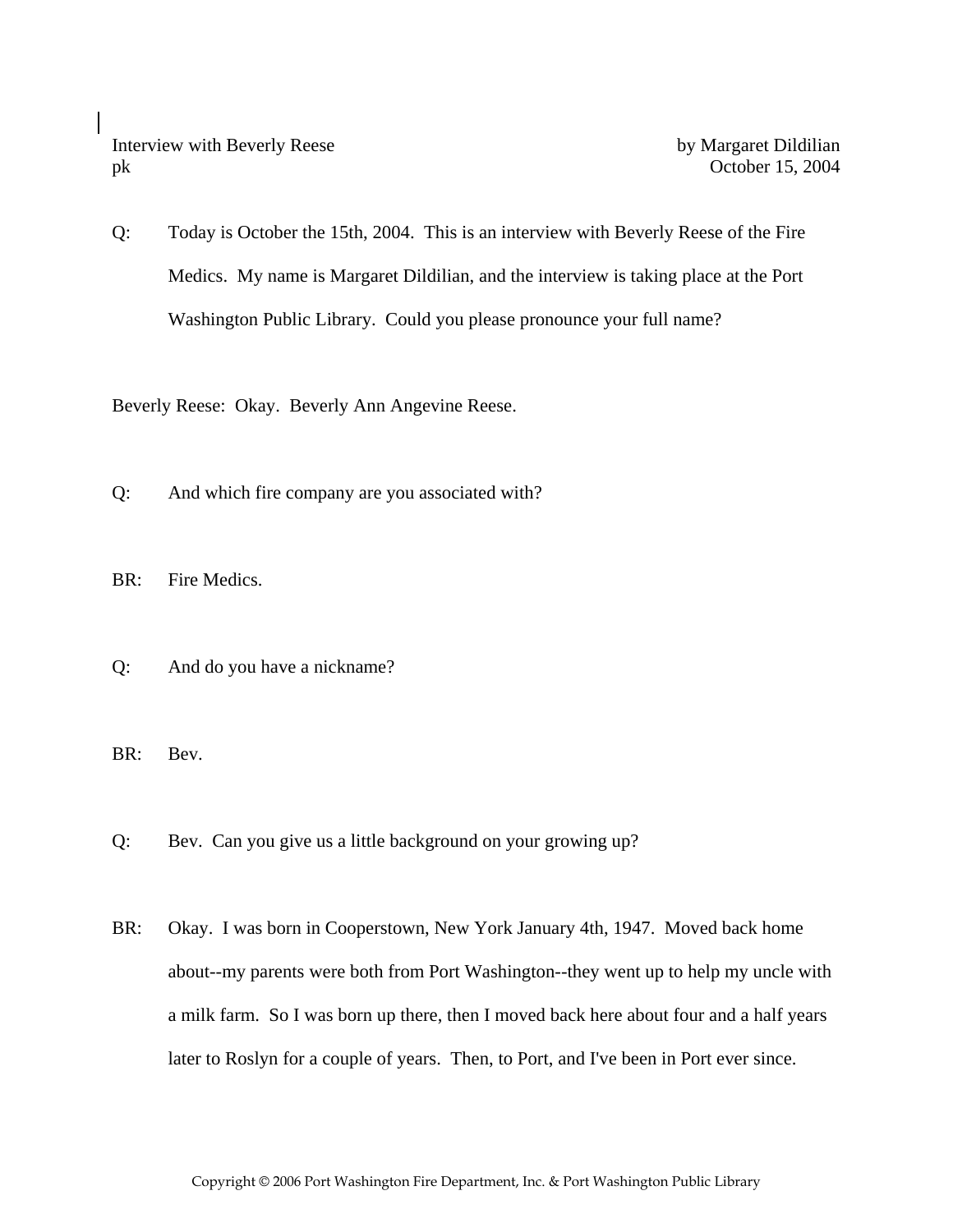Went through Flower Hill School for elementary, Weber for junior high and Schreiber. Graduated Schreiber in 1966.

- Q: What was it like in Port then when you were growing up?
- BR: Amazing.
- Q: What were the best parts of growing up here?
- BR: Well, it was a close-knit town. There was a lot of wooded areas, and we used to go blackberry picking, raspberry picking. And it was just a--like a country. Reminded me of the country.
- Q: How old were you when you joined the Fire Medics?
- BR: How old am I now? Fifty-eight. So, I'm fifty-eight ...twenty eight… twenty-seven… about thirty-one. Yeah, about thirty-one.
- Q: You were a charter member?
- BR: Yeah, uh huh.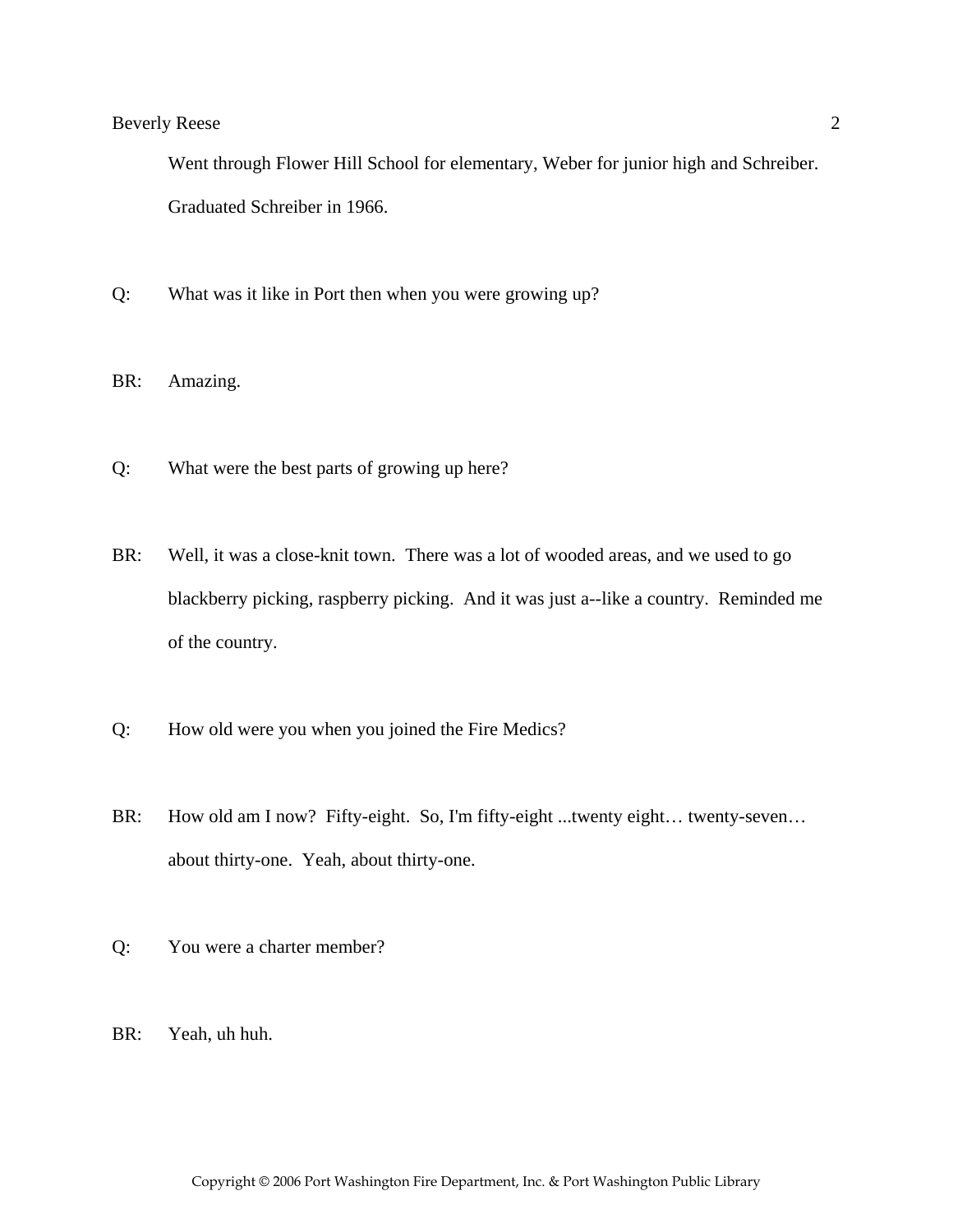- Q: How did that come about? How was it organized, and what did you do?
- BR: Well, it started in March of '79, and I joined in November of '79. Truthfully, I joined because my husband was so involved in the Fire Department that I figured I might as well join them if I can't beat them. Plus, my little one was always getting hurt, and I figured, well ... I might as well go learn how to take care of myself (laughs).
- Q: What do you mean, he was always getting hurt?
- BR: Oh, God! He was always falling and getting stitched up. He was stitched up like ten times before he was thirteen. He was clumsy (laughs).
- Q: So your--so what happened when you joined? Who was in the Fire Medics?
- BR: Well, the first Captain was, first Captain was Joey Teta. Was it Joey Teta or Dennis--it was Joey Teta was the first Captain, or ... Dennis Swiacki… I don't remember now. And Bob Johnson was--Dennis Dermody was the first President when I got in. And ...
- Q: And how was it actually organized?
- BR: Well, then, they used to have the Fire Department itself used to have a little squad, and the town started to get so big by '79, '80, that in '79 when they founded this, that they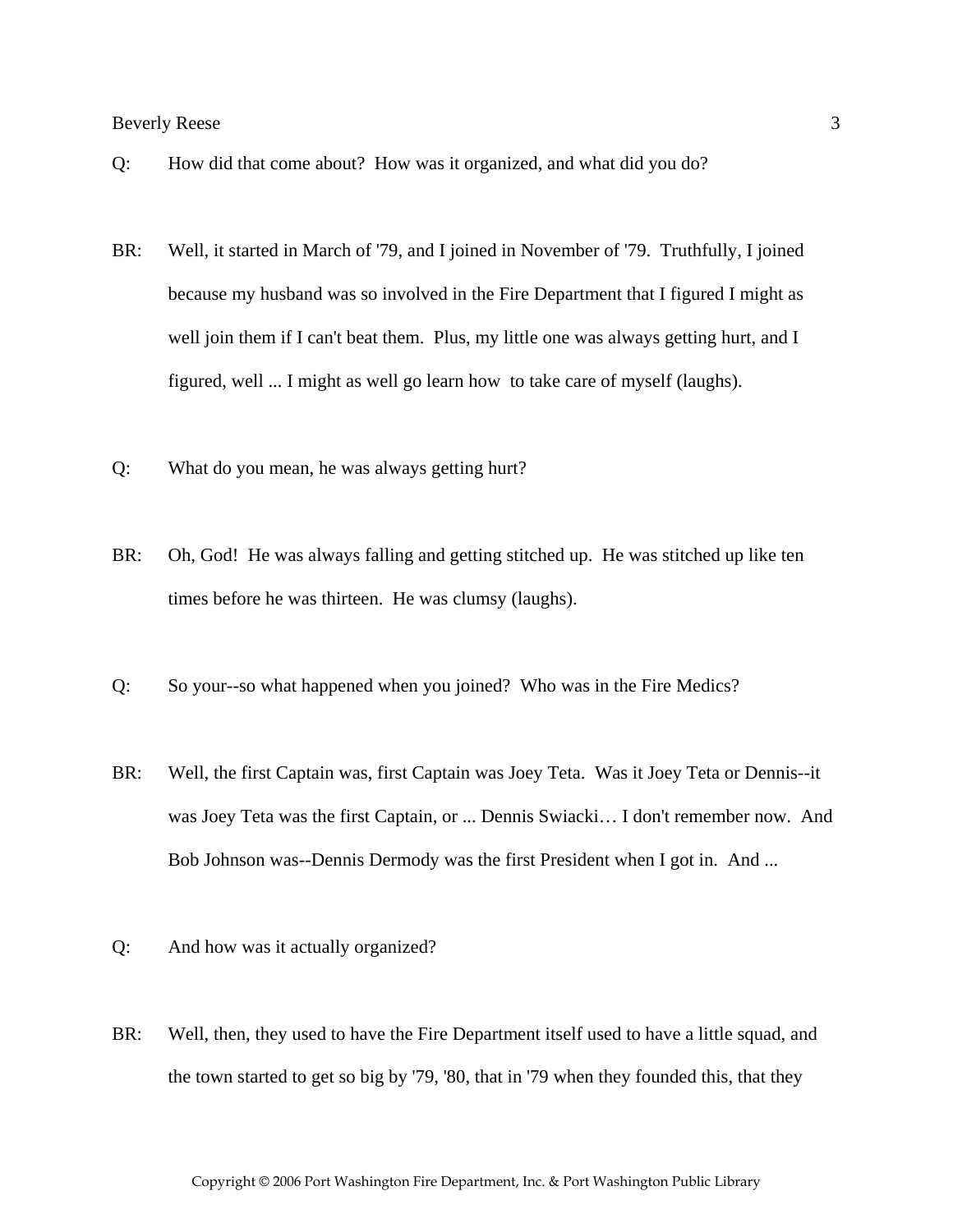couldn't it. They just couldn't handle the calls and stuff. So, they decided to make a Fire [Medic Company with, you know, at the time we had a little Cadillac ambulance, which I](http://www.pwfdhistory.com/trans/reesebev_trans/fmco_vehicles14_web.jpg)  loved (laughs).

- Q: What did you love about it?
- BR: I just was--I enjoyed it. It was great riding, smooth riding. It was hard to work in it, because it was, you know, you couldn't stand up or anything. Then we just got the one big one and another one and another one. Now, we have three, they call them ALS [\[Advance Life Support\] ambulances, or they're the big box ambulances. And two fly](http://www.pwfdhistory.com/trans/reesebev_trans/fmco_vehicles01_web.jpg)  cars. [Take home vehicles to respond to day or night calls from home.]
- Q: When you say you couldn't stand up in it, could you describe the first Cadillac that was the ambulance, or was it just like what?
- BR: A bigger hearse (laughs). Like that. Like a big ...
- Q: So how did you work in it, if you couldn't stand in it?
- BR: Well, you sat down on the bench, or you kneeled over if you had to work on the patient. You just kneeled over. If you were short, you probably could stand in it, but I'm pretty tall.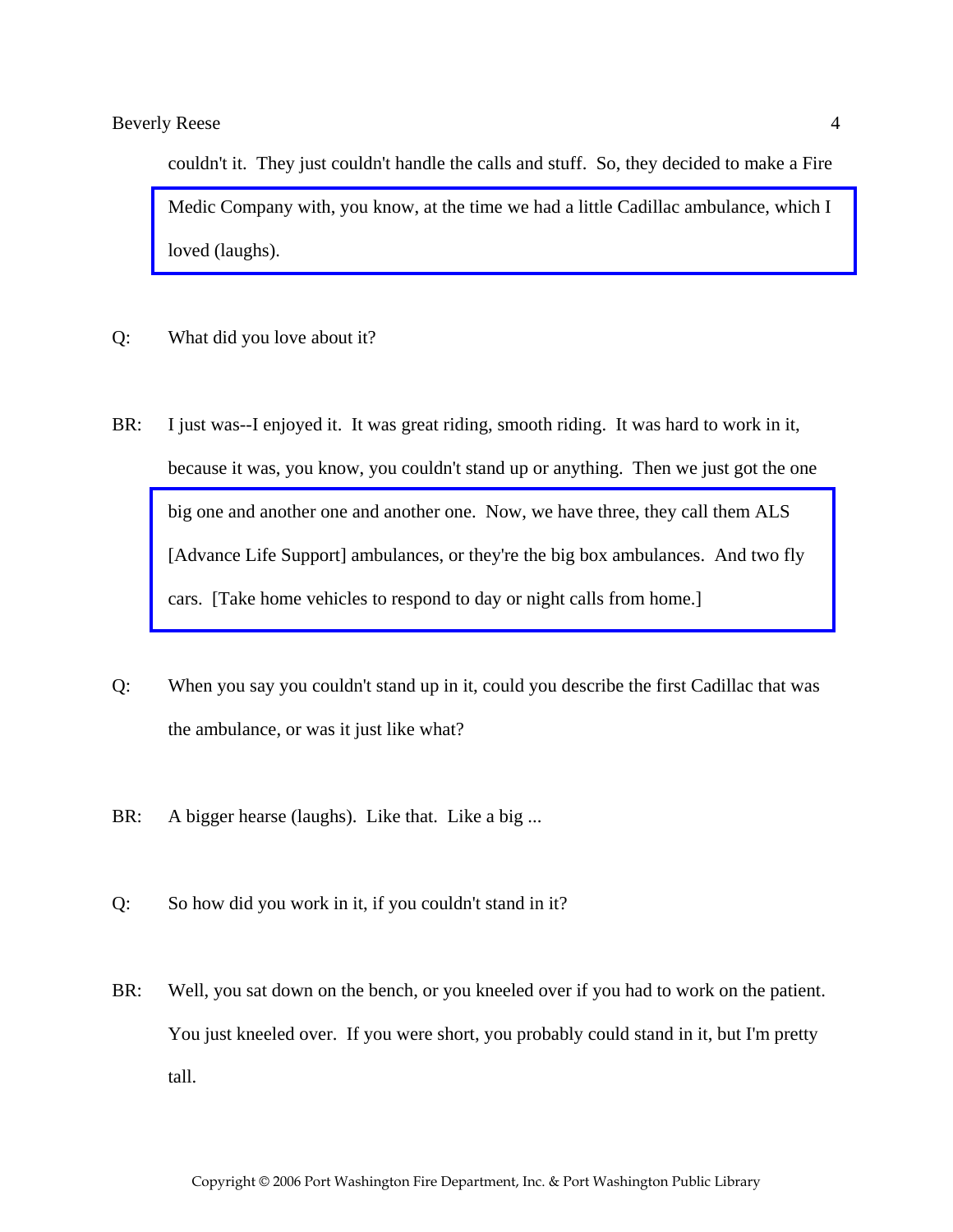- Q: So, how did that affect your working on the patients?
- BR: Nothing at all. You learn to compromise. You get used to it.
- Q: Were there basically more men then, than women, when they organized this in '79?
- BR: No, I don't think so. I think it was pretty even.
- Q: So how many do you think were in the Department that were men and how many were women?
- BR: Oh, in the Department, there was more men, because you had the other three companies that, at the time, didn't allow women. So, but Fire Medics did allow women. The Fire Medics did allow a certain percentage that could live out of town, where the other companies you had to live in town. But that's because Fire Medics, you signed up to take duty to stay there a certain amount of hours and all night. So, if you live out of town, you could come in. The Fire Department, they had to be in town, so that when there's a call, they, you know, they don't sleep there all night, like we do.
- Q: So how--what was the schedule for you?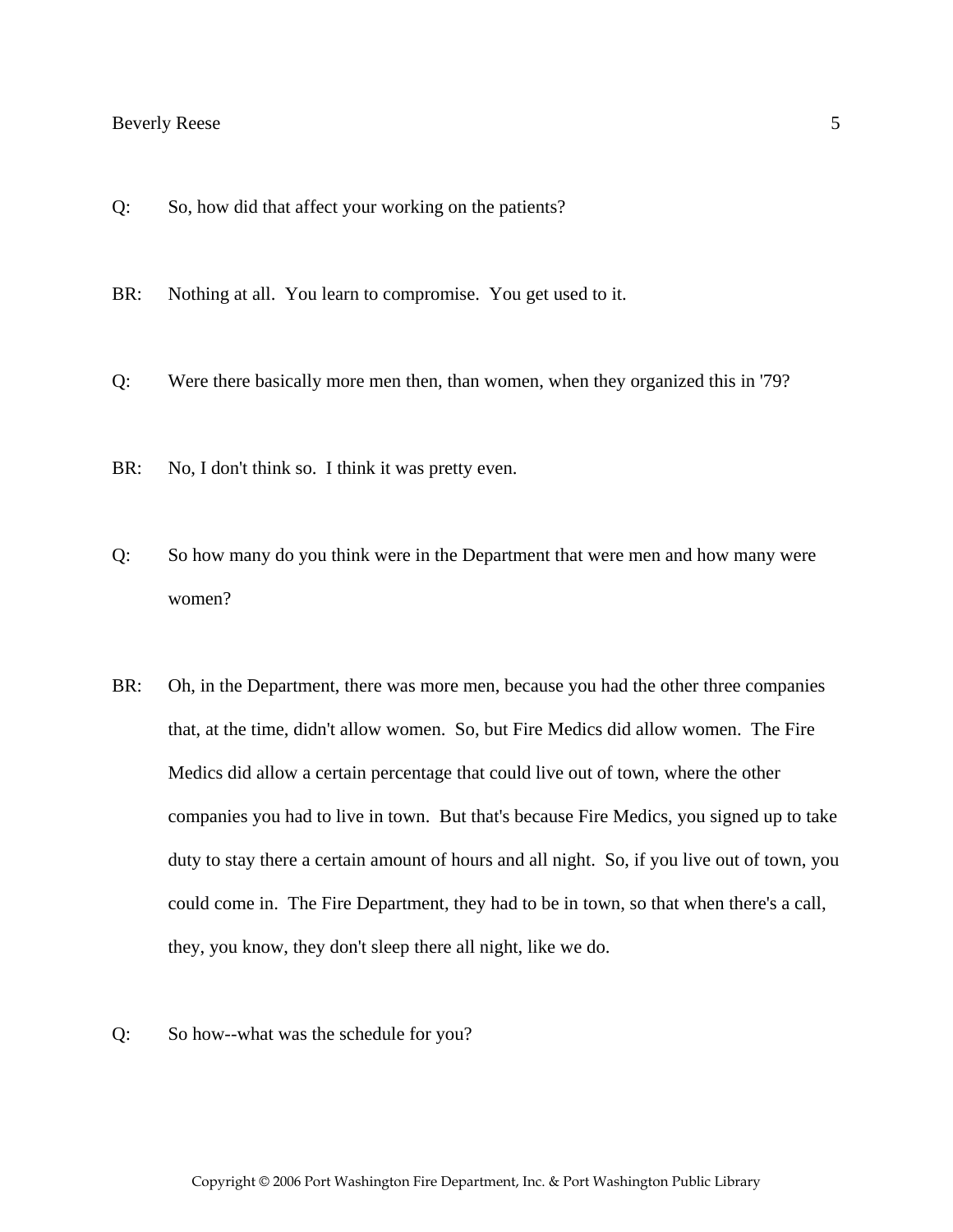- BR: Well, at the time, I used to do mostly days, because the kids were in school and I could go up there all day long and do it. And then when the kids got older, I did nights, slept overnight. And now, I do whatever's needed.
- Q: So how long have you been a fire medic, and are you still active?
- BR: Yes. I'm the President. I'm the President for the second time around. I was the President for four years, gave it up for two years. Now, I've had it back for the last two years. I finish in January. Finished (laughs).
- Q: And what are the duties of a President. We'll get back to the other duties of the fire medic, but what are the duties of the President?
- BR: The President oversees all the financial stuff, and runs the meetings and makes sure the building's taken care of. And watches after everything and helps the Captain when she's needed.
- Q: Did you become an officer while you were a Fire Medics?
- BR: Yes.
- Q: And what--did you attain your what?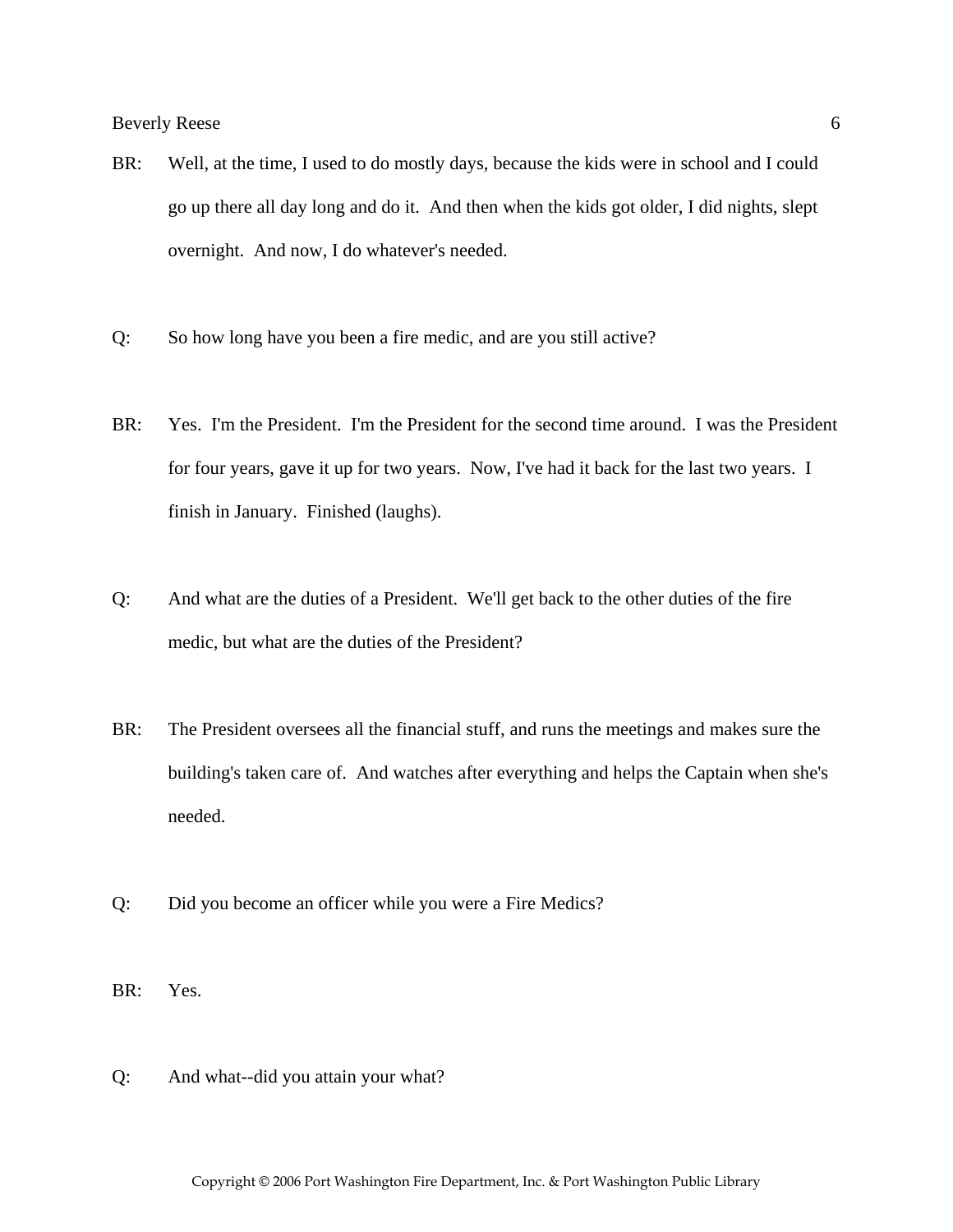- BR: President. Well, when we moved up on the Boulevard, we started out on the Boulevard where Department headquarters is, in the basement. We had the basement. That's all we had is one big room, and we divided it to make a little kitchen and a couple of bedrooms. And then, the other part where we watch TV and stuff. And started out, we started out up there before we bought the building down on Shore Road. And I was Steward for a couple of years for Fire Medics back in the '80s. And then I did secretarial work for them and corresponded and all that. And then, I think it was--I don't know what year was it?--I have it written (laughs). 1997 to 2000, I was President, and then 2003 and 2004 I was-been President.
- Q: Now, going back to when you first joined, what was your first call like for you?
- BR: Well, it's--well, when I first joined, I really didn't have any medical background. So, first, I became a driver, and I learned how to drive the ambulance, and learned where all the equipment was on the ambulance. And then I went to EMT [Emergency Medical Technician] school, became an emergency medical technician. And ...
- Q: What did the training involve? What kind of training? Was it hard?
- BR: Oh, yeah. Very hard.
- Q: Tell us what ...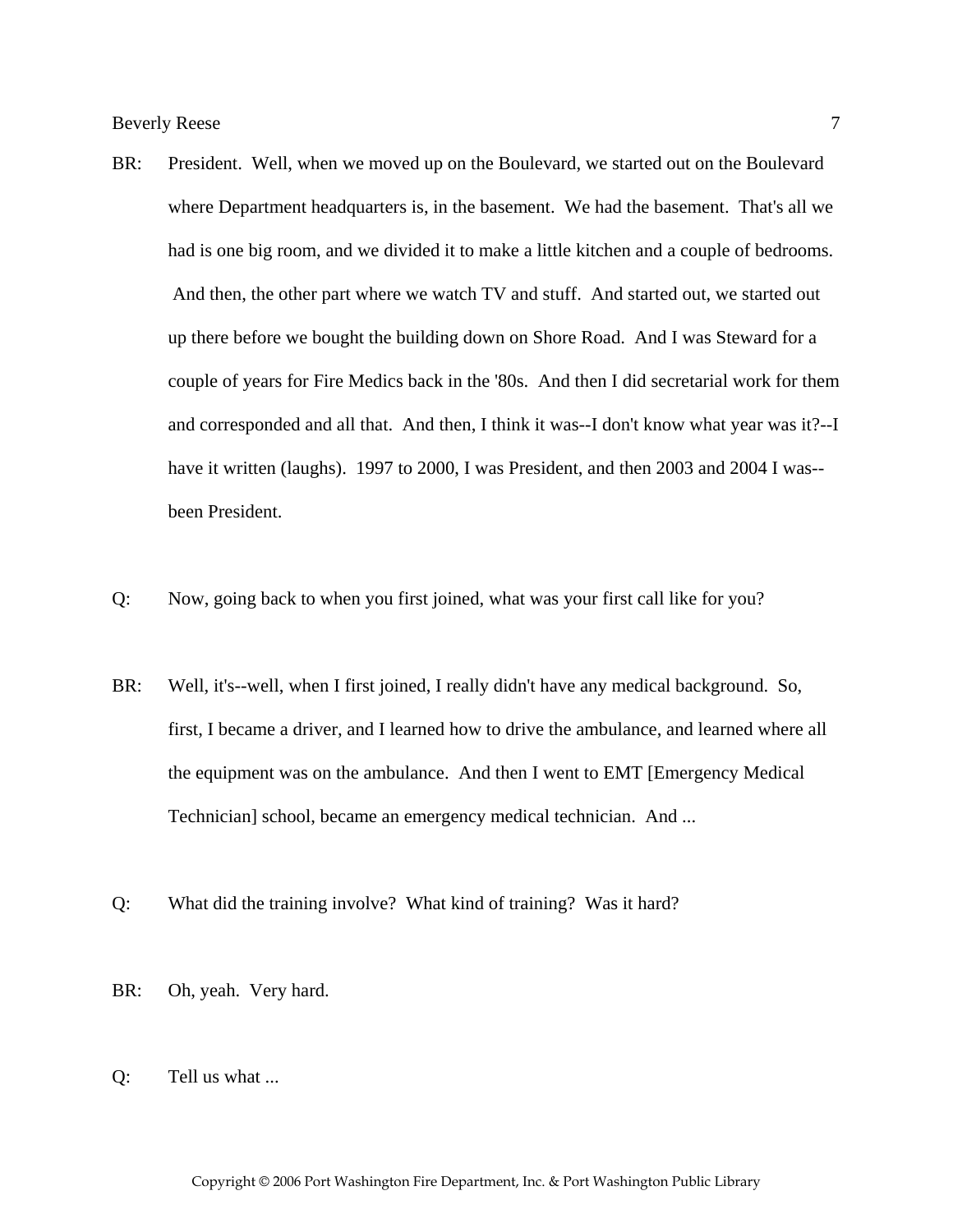- BR: You had to go two nights a week, three hours each night, for about six months. A lot of reading. You had to take a lot of tests at the Academy and Fire Police Academy--Fire Police over in Nassau County Medical Center. And almost every night was a quiz and then you had two big tests with them, and then at the end of the course you had a practical where you had to show them all the stuff you can do--oxygen therapy, backboarding somebody, putting collars on somebody, putting splints on somebody, traction, mass suit. They had different stations, and you had to go around to all the stations--patient assessment. You had to pass all the stations. And then, that was one night of the final, and then the next week you went back and took a two-hundred question state test. New York State test.
- Q: So, did you pass?
- BR: They came down from Albany and ...
- Q: They come down from Albany here.
- BR: They come down from Albany to the Fire Police where we took the class, and you take the State test.
- Q: Which part did you really enjoy the most in training?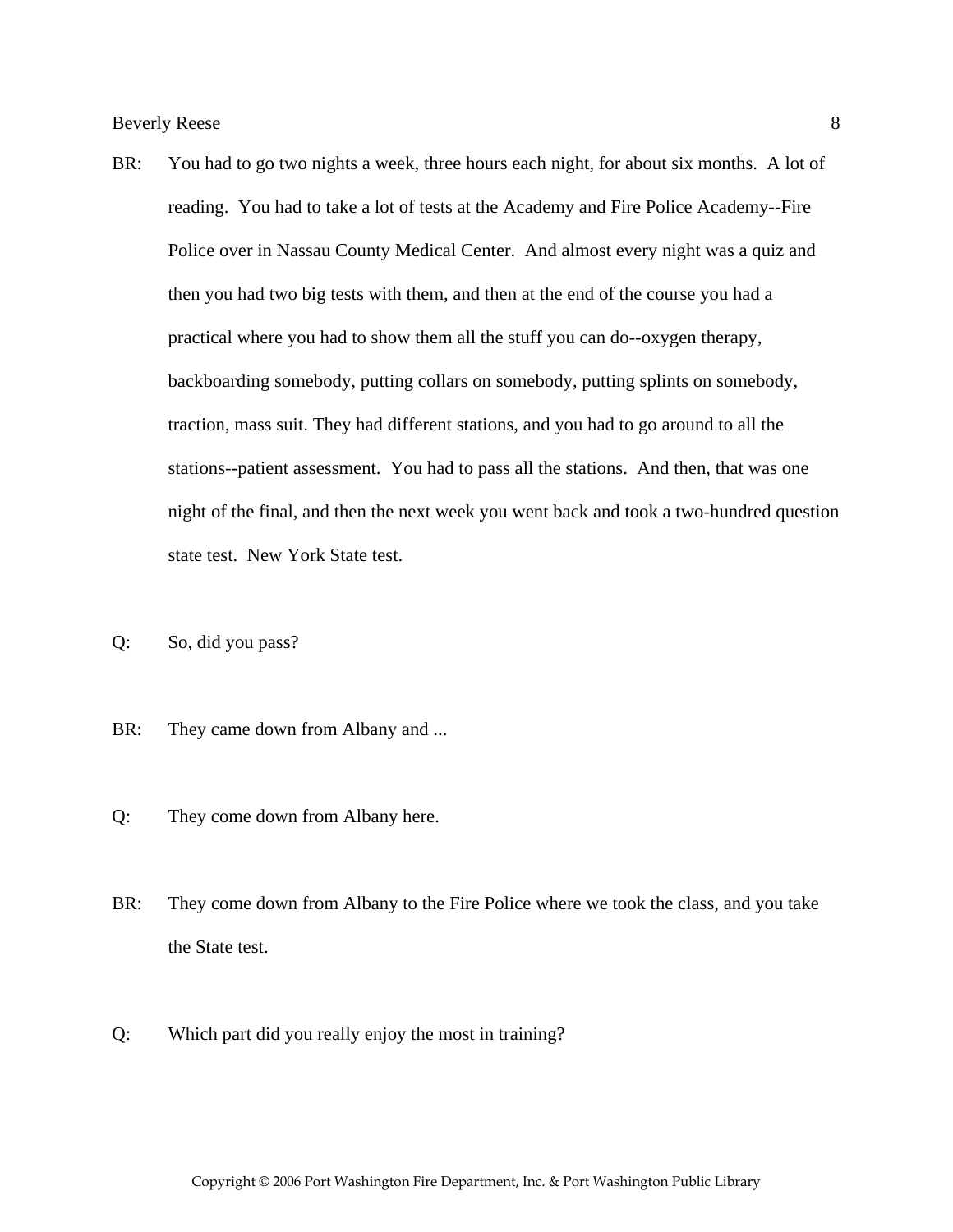- BR: The hands-on, I think.
- Q: What did you do hands-on?
- BR: I'm not a big book person.
- Q: What did you do hands-on, for instance?
- BR: Well, they--they had the room set up and, let's say they had a mannequin there, and you walk in for patient assessment, and they'll say--they'll give you a scenario, like you have a fifty year old woman found face-down, not breathing or whatever they--or head trauma or something. Then you had to tell them what you're going to do from step to step. First survey on down to the second survey. And what your findings are.
- Q: Did they have defibrillators back then?
- BR: They didn't have the portable ones they have now. They had the big ones, yeah. You had to be an AMT [Advanced Medical Technician] back then to use them. Now, anybody can use them, if you go for training.
- Q: Do they also let you administer any drugs?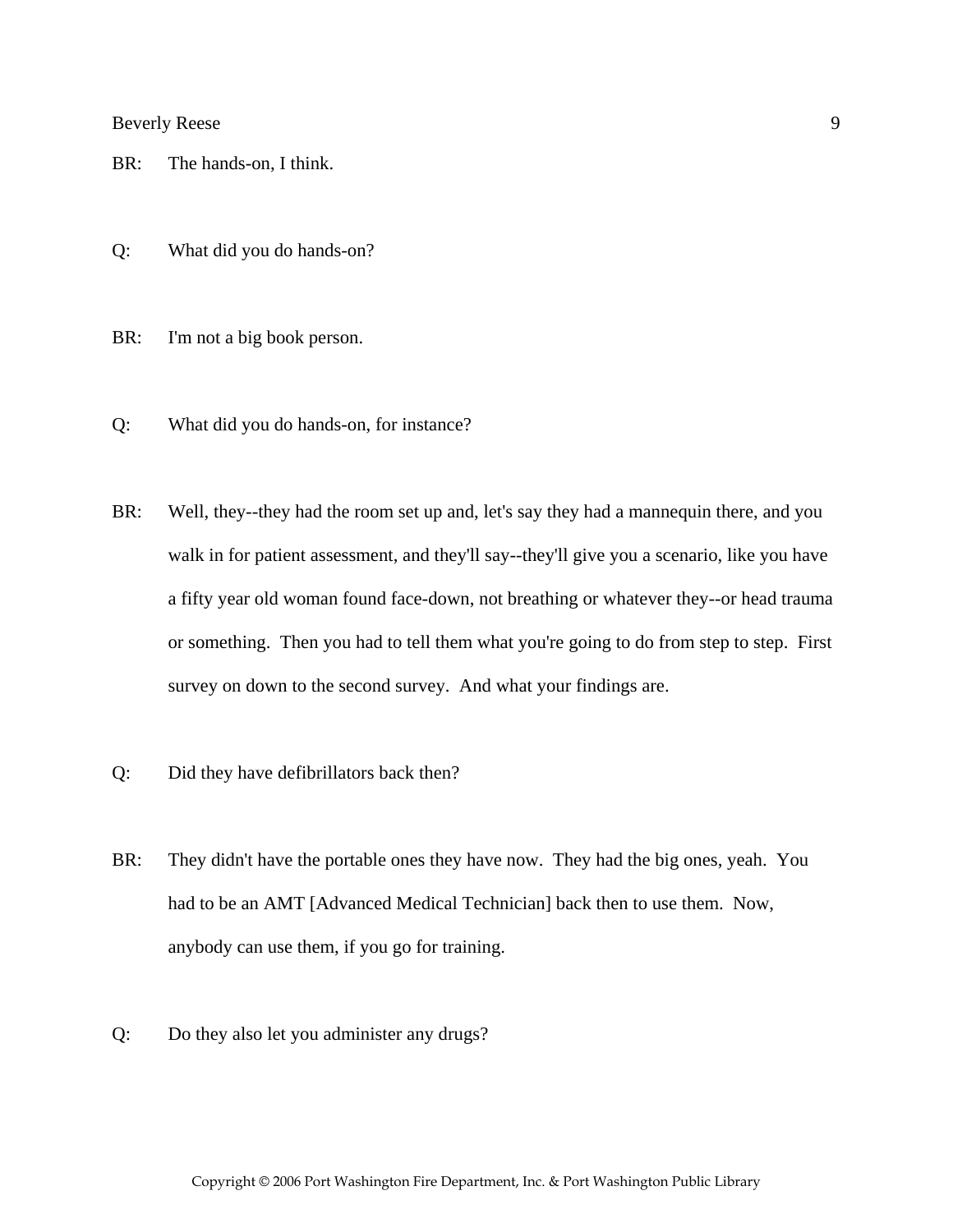- BR: I'm not an AMT. Only AMTs and paramedics can administer drugs. I never had the desire to--to me, I'm right here by a hospital. Being an EMT, I can do the primary stuff and ...
- Q: So what's the ...
- BR: ... if I need an AMT, I can call for one, and most of the time there is an AMT with me, or around that can go. So ...
- Q: So can you tell us the differences between an EMT and an AMT?
- BR: Yeah, an EMT can do everything except give--push drugs, start and IV and push drugs. An AMT can start an IV and push drugs.
- Q: Have you--can you recall your very--the most exciting Fire Medic call that you had when you were ...

BR: Exciting?

Q: Traumatic.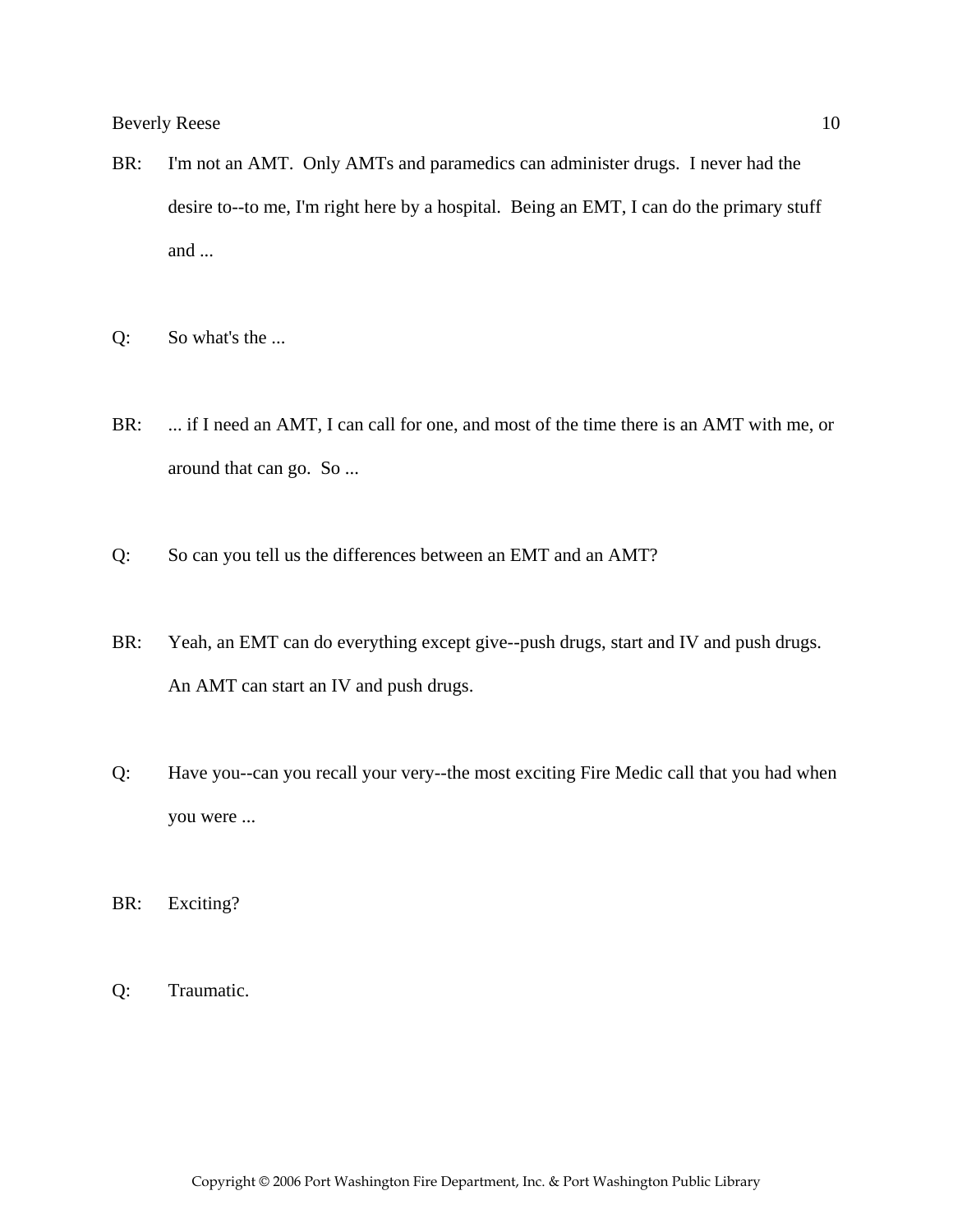- BR: A lot of traumatic--I've been to a lot of traumatic calls, unfortunately. My first traumatic call that was a little kid--a little boy that was in my son's class got hit. He was on a bicycle, and he rode down the hill into a car. That was pretty ...
- Q: And you were on that.
- BR: Yeah. I was on that. I've been on a lot of kids' calls, unfortunately. There was the one by the Mill Pond where the banana truck hit the two girls skating across the--roller blading across the street. One of them died and one of them we saved. Unfortunate. It's hard when it's kids, you know. An adult, an older person, you know, bothers you, but you look at it in a different perspective, where, you know, they had a full life, they enjoyed life. But a kid, you look at it kind of like it's not fair, it's not, not right.
- Q: How do you deal with that emotionally at the scene?
- BR: At the scene, you don't. You don't deal with it, because there's family around; there's friends around. So you do it, and your adrenalin is pumping so fast, so you're just concerned with working on the patient and doing what you have to do to get them packaged up and to the hospital. And then, afterwards--and most of the time afterwards, whoever was on the call, we would meet and sit down and talk about it and we would discuss it and put our feelings out, you know, how we feel or what we think we could have done different, or whatever. And if--sometimes some people really have a hard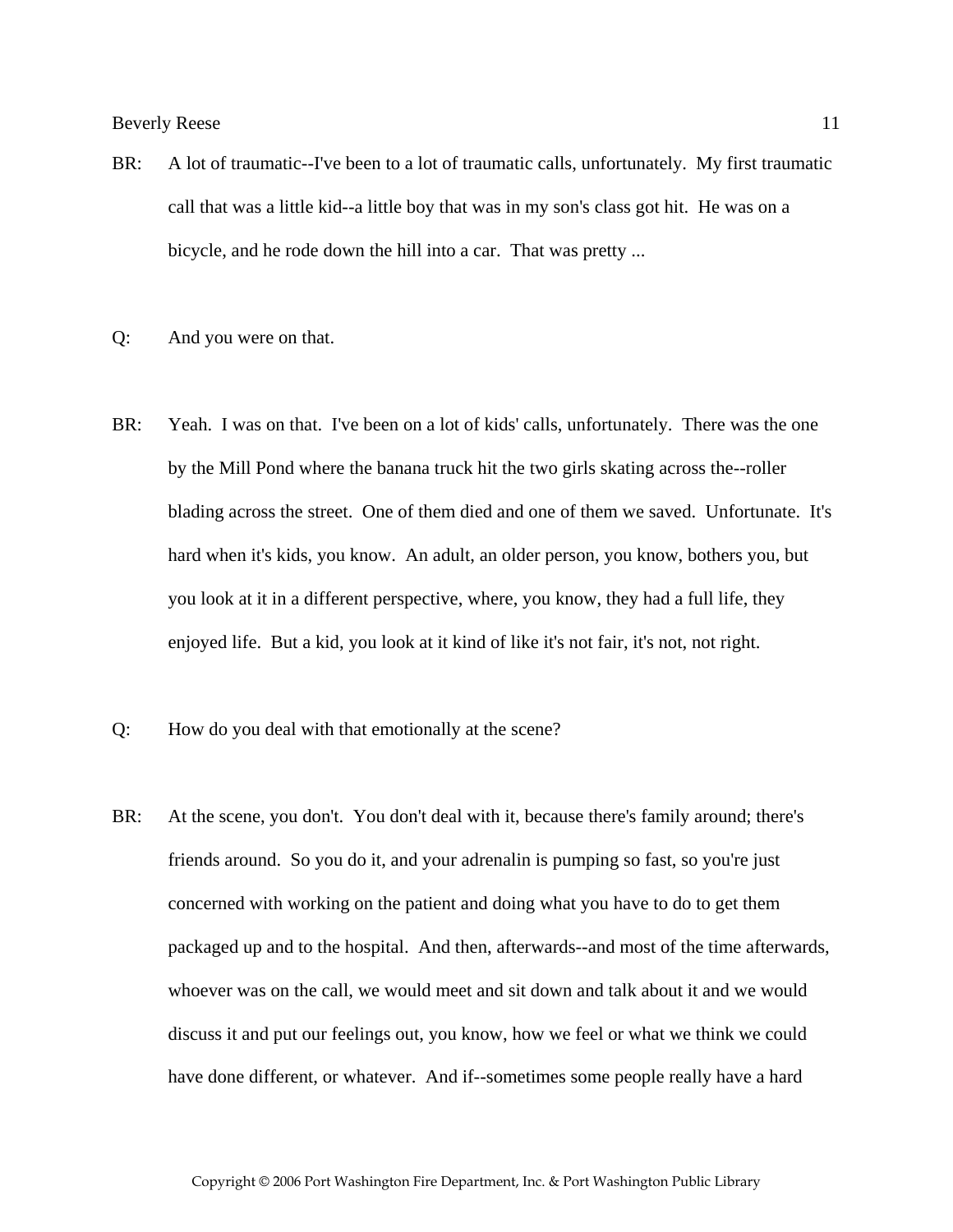time, and Nassau County has a stress management team, and they come and they'll have a little group and sit down and talk and try to get you through it. And sometimes- sometimes you'll just have to back off a little bit and stay away for a week or two, then cope with it. Really, I never had to stay away. I just--I cope with it to myself most of the time. I really don't let things out. I keep it to myself. And I have my own way of just, you know, coping with my family. I talk with my family about it, or especially since they're involved in the Fire Department.

- Q: Do you find it comforting to talk to your husband, who's also in the Fire Department?
- BR: Absolutely. You know, he's--he's been in a lot of--he was a policeman, too, so he really seen a lot of stuff, you know, being both, and most--a lot of times we're together on a lot of the calls, you know, especially if it's a fire call. We're together.
- Q: So what happens when you get a fire call, and he's called and you're called?
- BR: He goes his way; I go my way. And my son goes his way (laughs). Him and his father usually go, because they're both in PECO [Protection]. They go that way, and I go that way, because we're right on Bayside Avenue, so (laughs) we just go that way.
- Q: So how many members of your family are involved?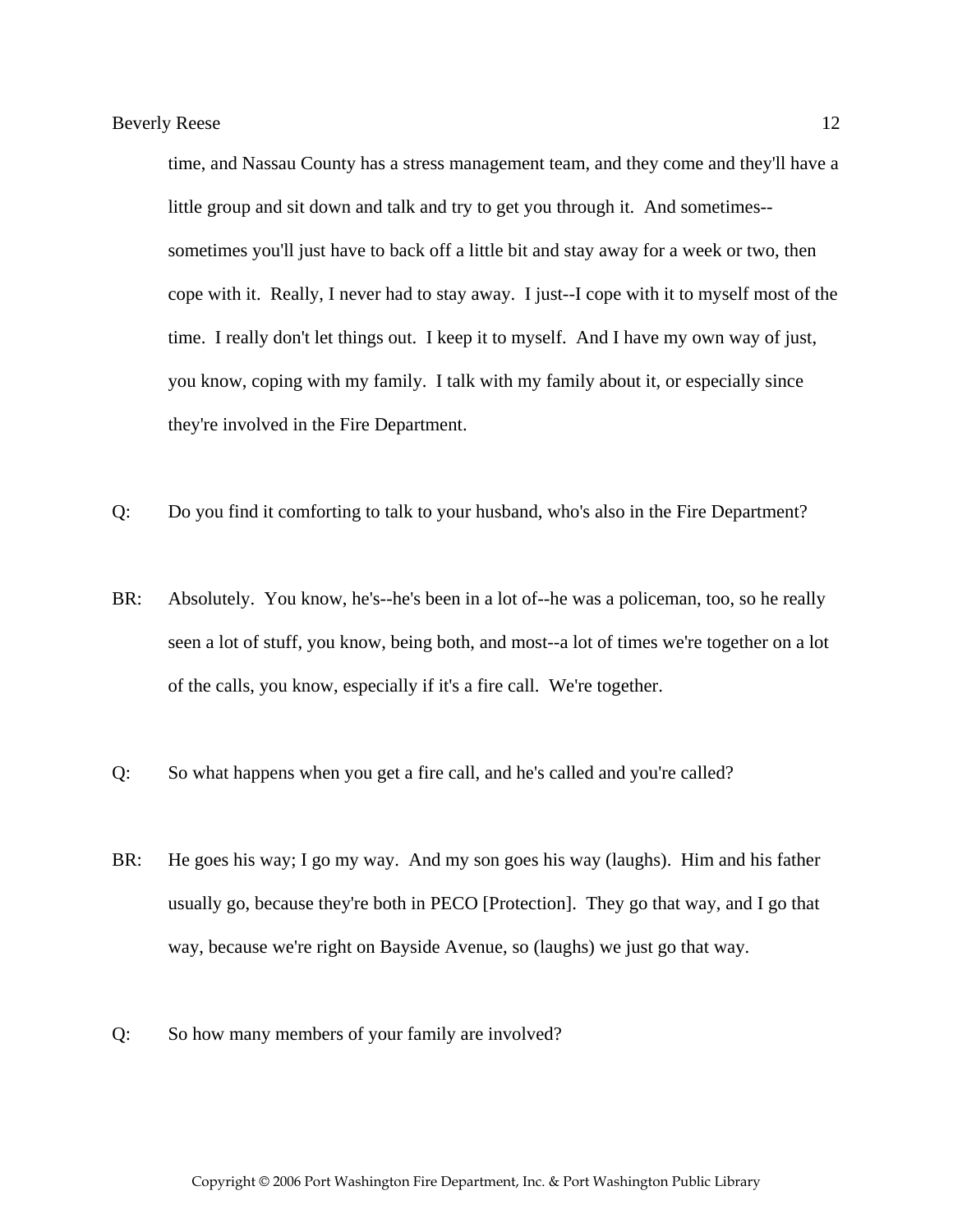- BR: [Just the three of us. My husband and my son Donald, who is the Captain of Protection](http://www.pwfdhistory.com/trans/reesebev_trans/fam_reese003_web.jpg)  right now. And he's my youngest son. My oldest son lives in Albany. He's a teacher. He teaches middle school.
- Q: So, all three--have you all three been out at the same fire scene?
- BR: Oh, yeah, many. Absolutely. Many of them.
- Q: So how do you deal with that when that happens?
- BR: You know what? A lot of people ask me that, and I'd rather be there. I'd rather be there and because they both--my little one goes inside the fire all the time. I'd rather be there and keep an eye on them than--I know a couple of times they went to the fire, and I couldn't--not feeling good or whatever. And I'd be home, and I'd be more nervous being home, not knowing what's going on than being there. So I'd rather be there.
- Q: What were the major problems then--back then with the Fire Medics, in terms of how to deal with the emergencies? Were there shortages? Were there ...
- BR: No. Now, we have shortages. Now it's--you know, most people have to work two jobs to keep--you know, to--let's face it, to live in this town, or any town, you know. You've really got to--both spouses have to work. A lot of times, they work two jobs, and it's hard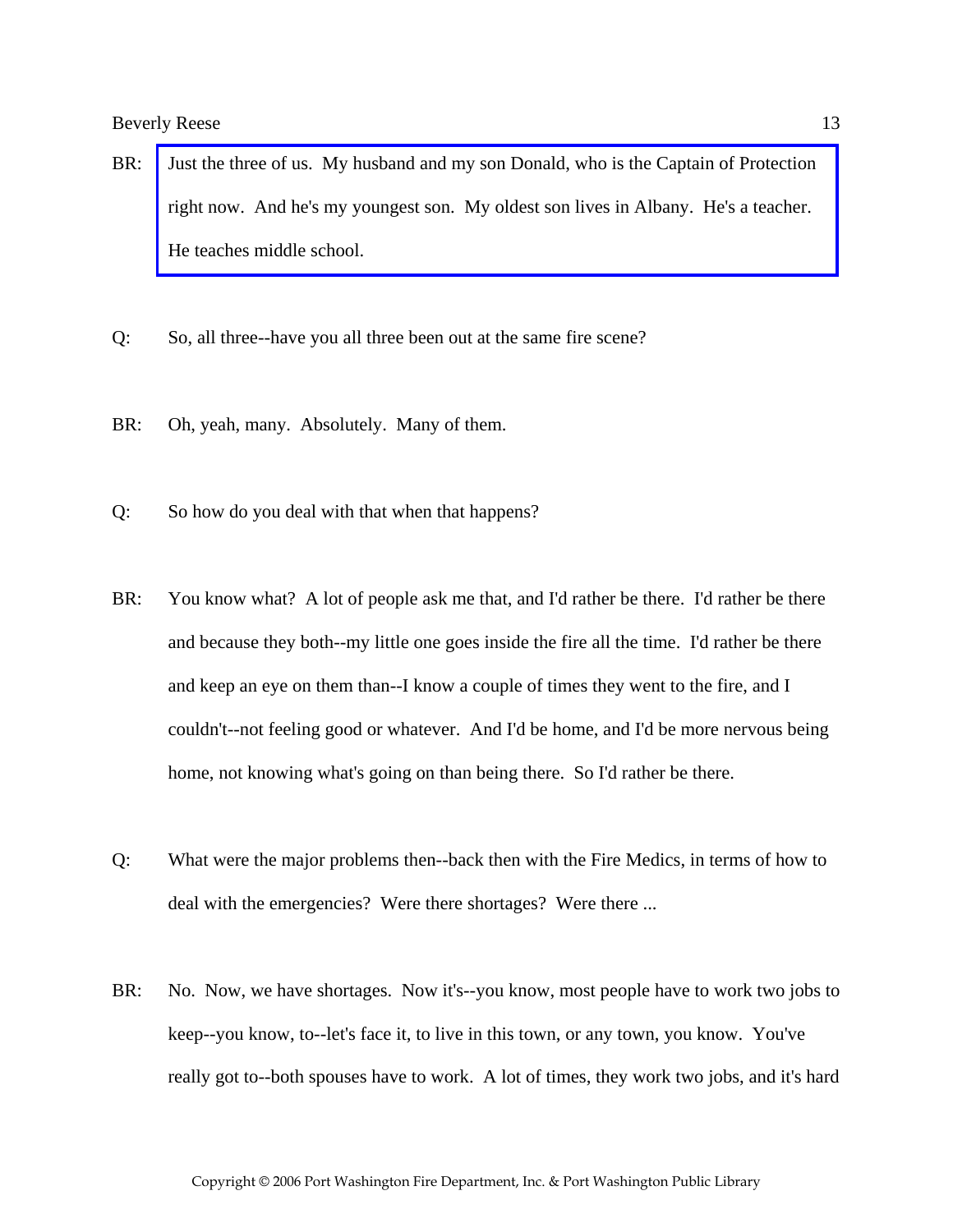to give up--it takes a lot of time to be a fireperson, you know. You go--you have the meeting once a month. You have work night once a week, and then you get called out at all hours and stuff.

- Q: Now, do the fire medics stay at the firehouse?
- BR: Yes, they do.
- Q: Could you explain how that works?
- BR: We have shifts from six o'clock in the morning till six o'clock the next morning. We usually like to--we try to break it up into four hour shifts, which is six to ten, ten to two, two to five, five to nine, and then from nine o'clock at night till six o'clock in the morning, we have--we like to have at least two people sleep there.
- Q: And who's chosen to sleep there? How do they do that?
- BR: You volunteer?
- Q: What if you don't have (laughs) volunteers?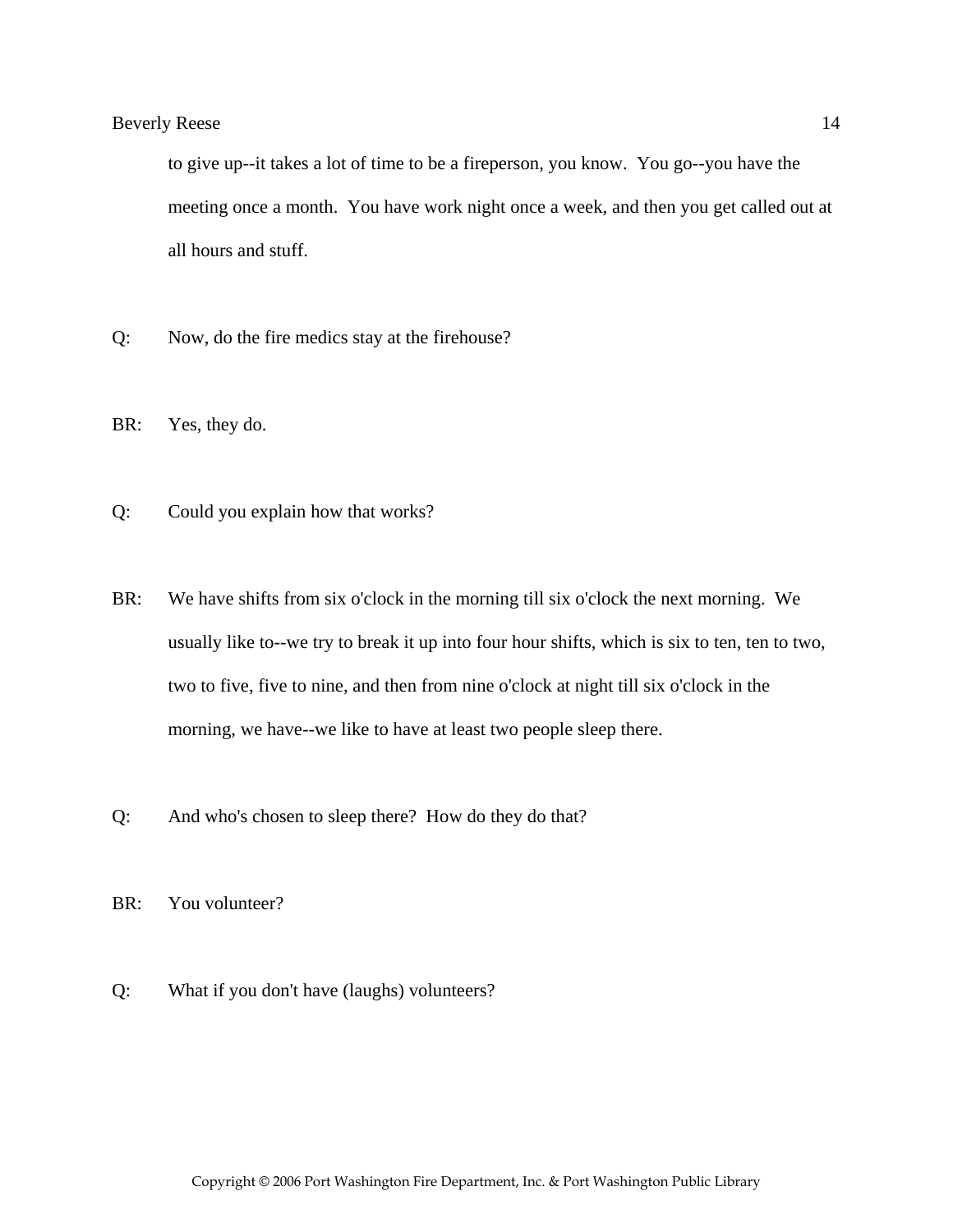- BR: Then we start calling people (laughs). "Well, what are you doing tonight?" (Laughs) Yeah, we call them. But we have a big board down at the firehouse, and you have name tags, and it has each day and the hours, and you put your name up next to the tags.
- Q: Have you done all shifts?
- BR: Oh, yeah.
- Q: And which did you prefer? Are some shifts more accident-prone during certain hours than others?
- BR: It varies, you know. Sometimes the season has a lot to do with it. Summer, you get a lot of day calls, with people mowing and overheated. And in the winter, you get people falling--a lot of falls and stuff. And so it varies. Sometimes they're during the day and sometimes they're at night, you know. Sometimes you luck out and you can sleep all night and don't get any (laughs).
- Q: So, do you get more calls that are fire-related or more calls that are not fire-related?
- BR: No, more calls not fire-related. There's more ambulance calls than fire calls per year.
- Q: How many would you say that the Department answers a year?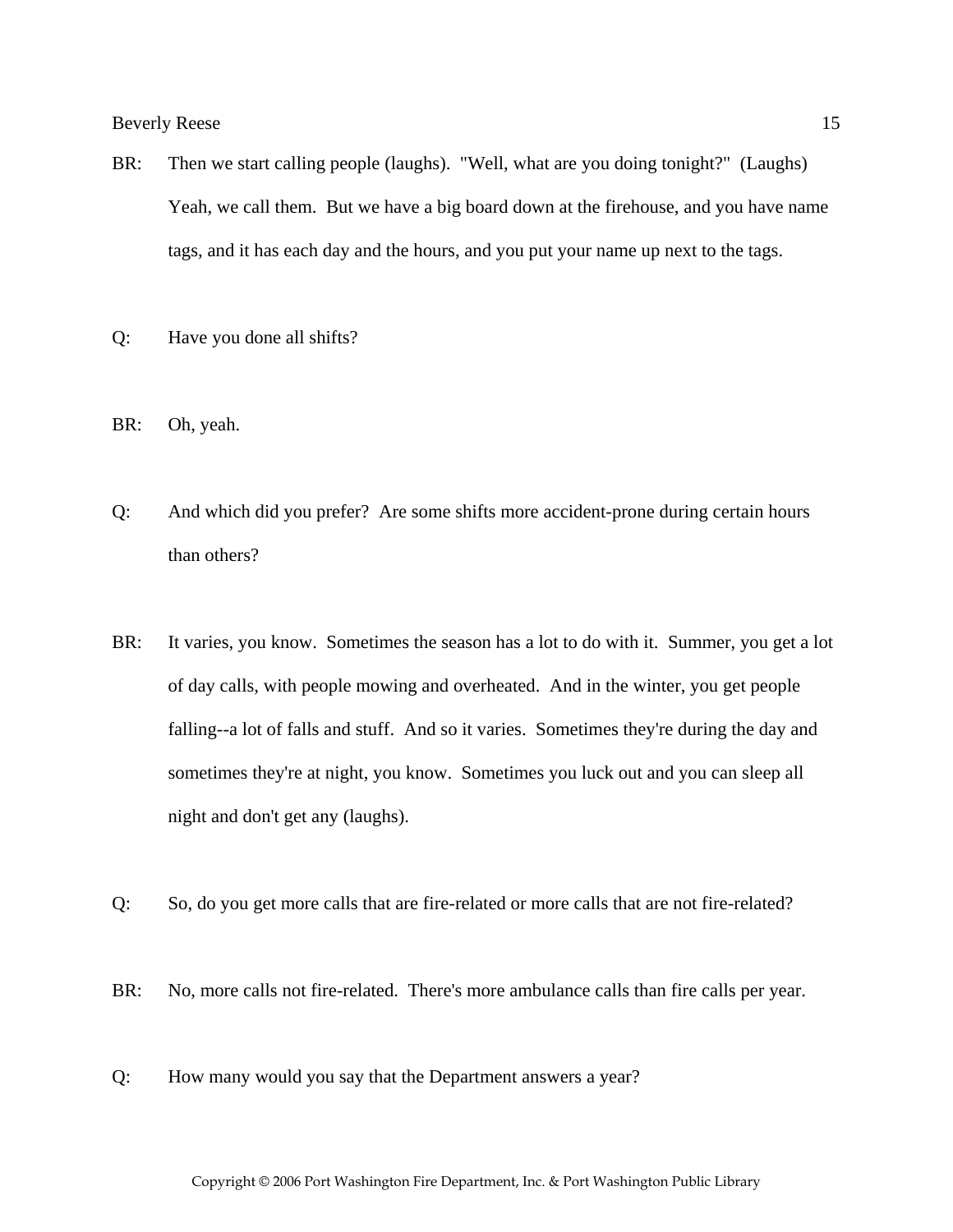- BR: Twenty-five hundred. With fire and ambulance.
- Q: And how many did you have back in '79 when you went in?
- BR: Maybe a thousand. Twelve hundred, the most. And it's more than doubled.
- Q: So, now, are you--at one point you were a Steward for the--Steward at the Fire Medics Department? You did the cooking there, or not?
- BR: Years ago, when I first was a member. Now, I'm the Steward for the whole Department. Whenever there's a Department affair, I take care of it. You know, Department meetings, I take care of. Saturday, I'll be cooking for the--tomorrow, for the--after the parade, they come back. I cook hamburger and hot dogs for them.
- Q: When you say all of them, you mean all three companies?
- BR: All four companies.
- Q: Including Fire Medics?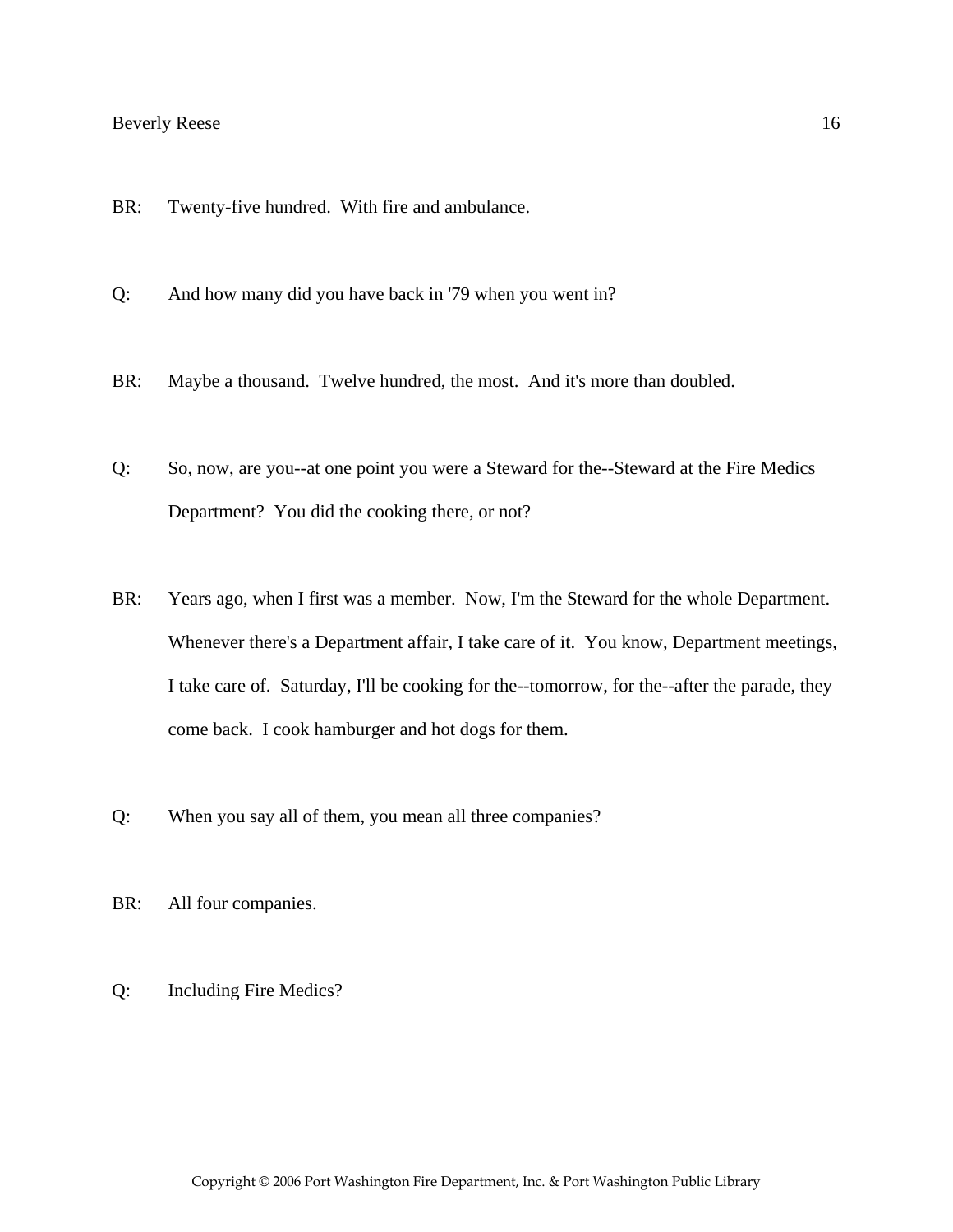- BR: Yep, uh huh. Each company has their own Steward. We have a Steward, too. And the other three companies has, which takes care of their stuff for their firehouse, like their monthly meetings and if they have a picnic or a Christmas party or a kids' Christmas party, whatever. But I take care if it's something for the Department, like a Department meeting or ex-Chiefs meeting, or Eighth Battalion meeting where all the other Eighth Battalion people come here, and then I take care of that. I make them dinner, and like if there's a fire, I usually get the refreshments and water and soda and stuff.
- Q: So how do you, having been doing this for twenty years, how do you prepare all the Chiefs' dinners? How do you ...
- BR: Easy. I love it. I love to cook. I used to ...
- Q: Tell me your background-- why do you love it?
- BR: I used to cook when I was young. And, before I got married, I worked at a restaurant.
- Q: What was that like?
- BR: I loved it. I love to cook. I like to cook for a lot of people.
- Q: How big? How big?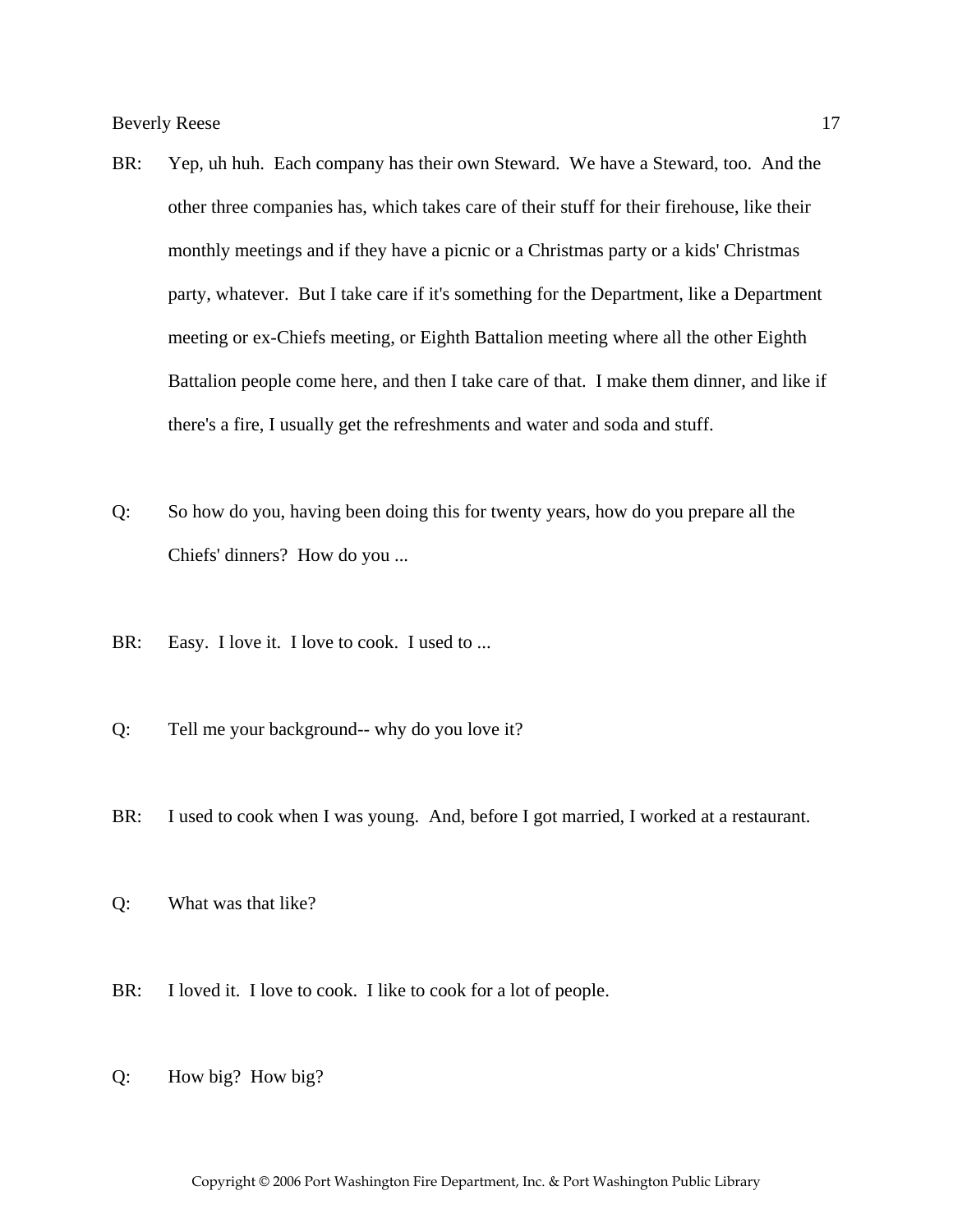- BR: Oh, I've cooked for two hundred. Yeah. A lot of us have. I have a lot of good help, though, you know. I have, you know, five or six people that come there and help me cook, and we have a good time. We laugh. We kid around. We enjoy it, you know.
- Q: And how do you do the preparation for these big dinners? Do you ...
- BR: Oh, go shopping and get the stuff. We go up there--a bunch of us--and we prepare it, and then I have a couple of girls--a couple of female members--that come up and help serve and help, and then all of us clean up afterwards.
- Q: What is the general menu, let's say, for a fire Chiefs' ...
- BR: In Eighth Battalion?
- Q: Yes.
- BR: Different. Sometimes I'll make stuffed chicken breast or wine and pork, they like. They like meat loaf.
- Q: Meat loaf for two hundred would be an awful lot of work.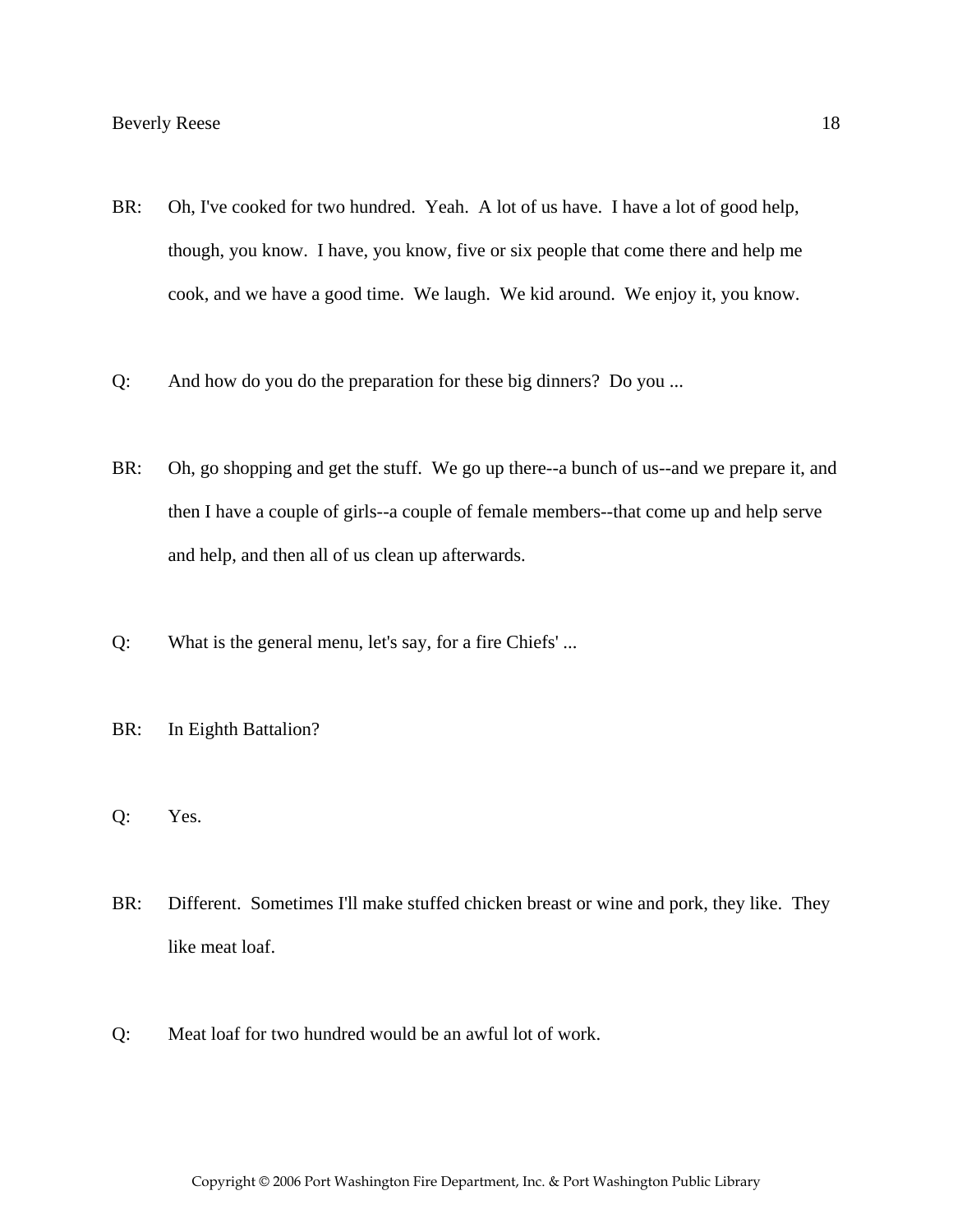- BR: Yeah. Well, no, the Eighth Battalion and the ex-Chiefs is usually about forty, fifty. It's about forty, fifty. The Department dinner is usually--Department meeting, which is once a year in March--that's usually around two hundred. And what I do is I have each company make something so I ...
- Q: What do you mean, each company makes something?
- BR: Like, my husband's company, I'll tell them to make some kind of steak. Atlantics always makes the sausage and peppers. Fire Medics always makes the either baked ziti or some kind of pasta. And Flower Hill usually makes the kielbasa and kraut. And then, I'll pick up the cold cuts and cheese and bread, and all that stuff, and my husband, I make him do the beer and soda, because I hate that job. In fact, he's got to do that tomorrow. I didn't tell him yet (laughs).
- Q: So, have you planned all this for tomorrow?
- BR: Yeah. Everything's ordered. We just got to go pick it up in the morning.
- Q: This is Pride in Port Day.
- BR: Yeah, Pride in Port and ...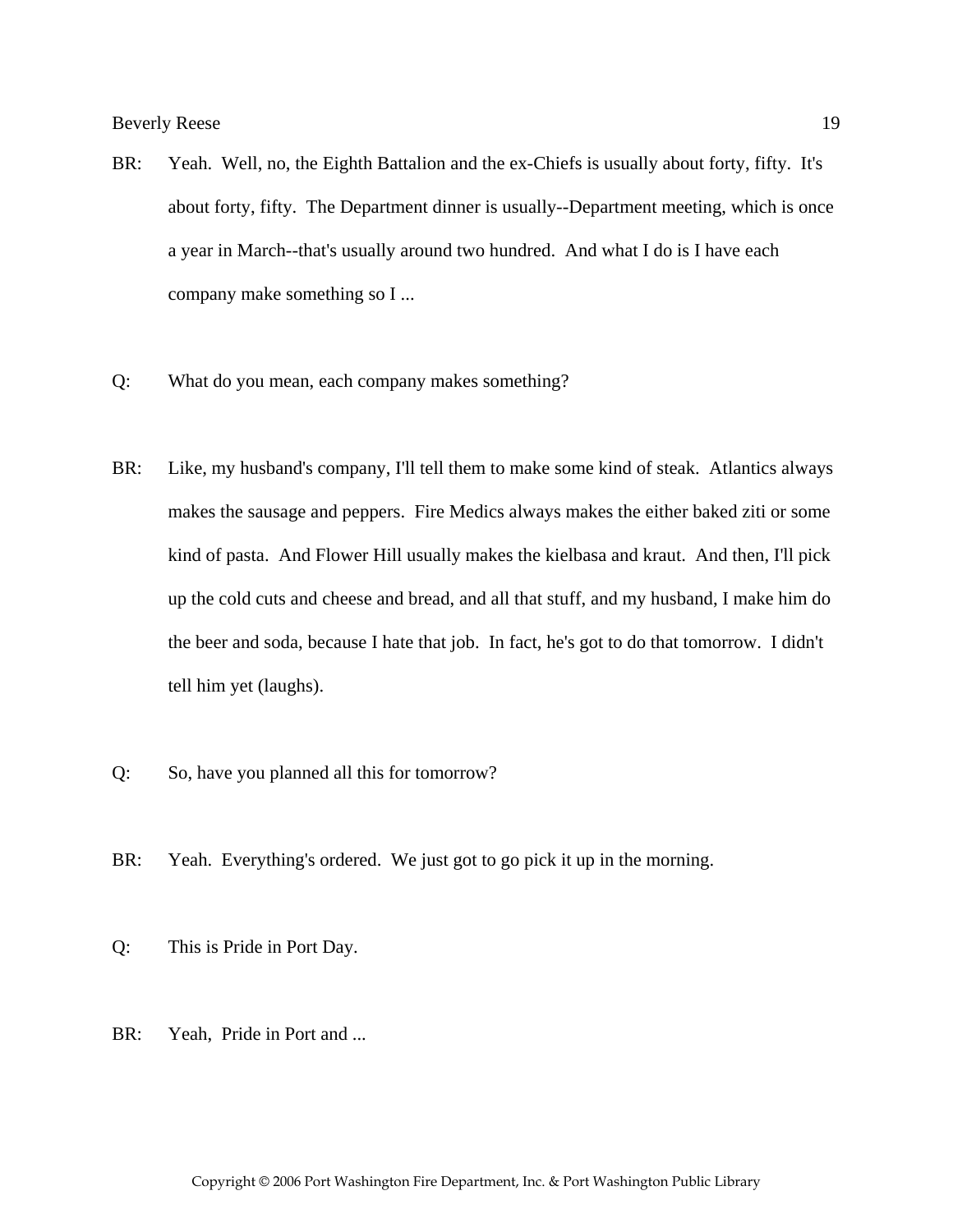- Q: Where do you go to eat this?
- BR: Back at Protection and Atlantics. They have a little picnic area back there or a barbecue area. Nice barbecue. Then, we'll throw the hamburgers and hot dogs on, you know. They've got potato salad and macaroni salad. And some pickles. I'll put out some pickles and some cookies and fruit, and that's it. They're eating light tomorrow (laughs).
- Q: So how many are you expecting tomorrow?
- BR: I'm planning for fifty. I don't know how many.
- Q: It's difficult. How do you know how many?
- BR: Well, what happens, if I see there's a lot more there than fifty while they're marching, well whoever stays back to help me, we'll run up to Trunz [market] and get some more hamburger and hot dogs. Not a big deal.
- Q: How did you become chef at a restaurant?
- BR: Well, when I was young, I was a waitress in a pizza place, and he just--every time I went there and it wasn't busy, he would teach me how to make pizzas, then teach me how to make Italian stuff. And I just learned, and then when he wanted to go out, I would stay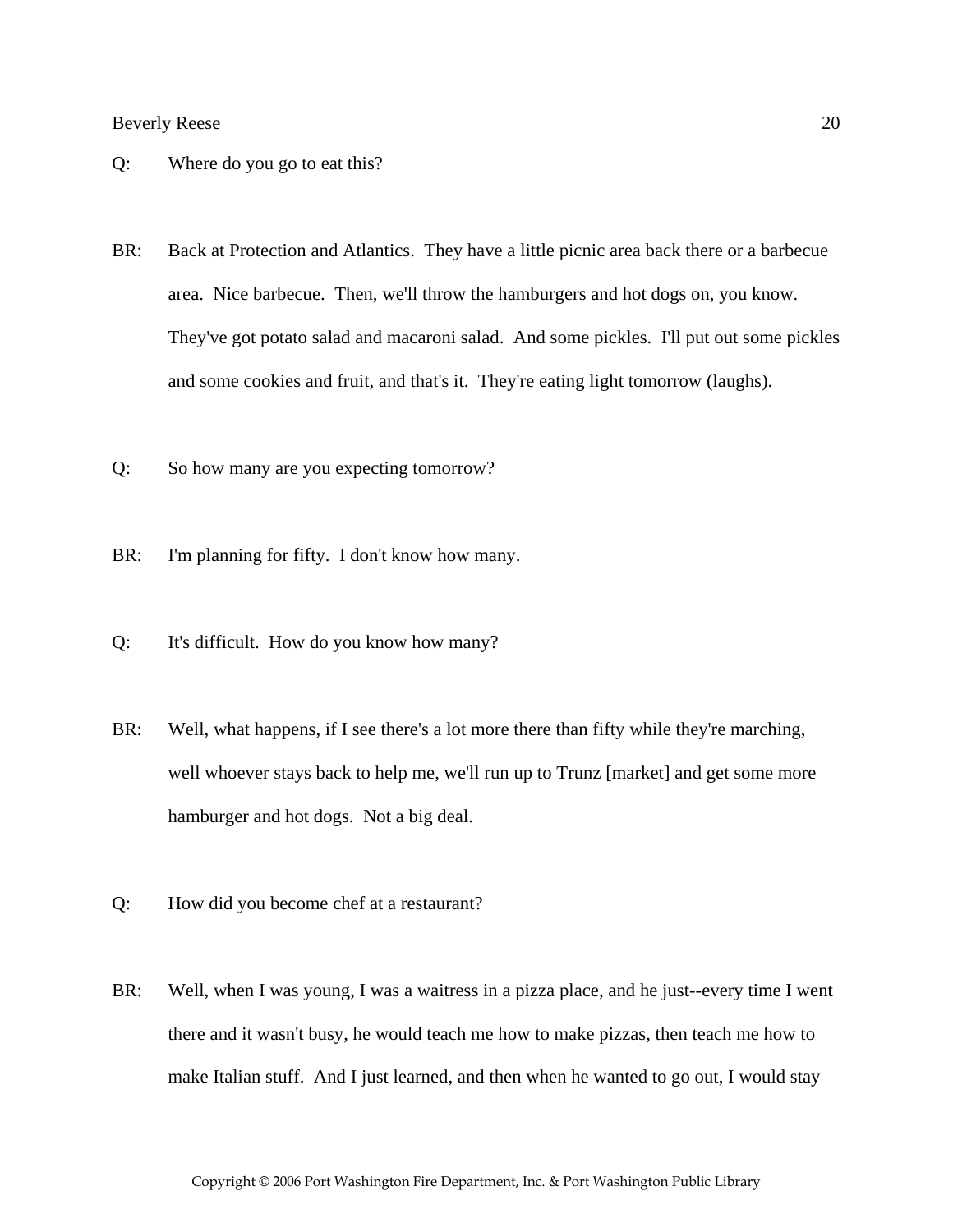there and cook. And then, I don't know if you remember with Mike Demars was on the Boulevard across from the old Carvel. It was called Mike Demars. Well, a guy Cal bought it, and I worked for him for years, and then he bought another place in Williston Park, and I--he took me there with him. And then I gave it up. I worked for catering people, and then I kind of gave it up because, with the kids, it was hard because it's a lot of long hours. So, I gave it up and I went to work for the school district. And been there nineteen years.

- Q: And what do you do for the school district?
- BR: Right now, I was an educational assistant. I worked with the kids. Now, for the last five years, I guess, I do the security. I sit at the front desk and don't let anybody in.
- Q: Well, how does that work now, with the security. What do you do?
- BR: If a parent comes in, they have to come to me and they have to sign in. And I see what they want or where they're going. And usually, if they want to go to a classroom, it's not allowed. And then sometimes some of them have to come pick their kids up early, so I'll get the kids for them and--and just make sure that everybody has a badge on that belongs. You know, has a reason to be there.
- Q: Did you happen to meet your husband while you were a chef?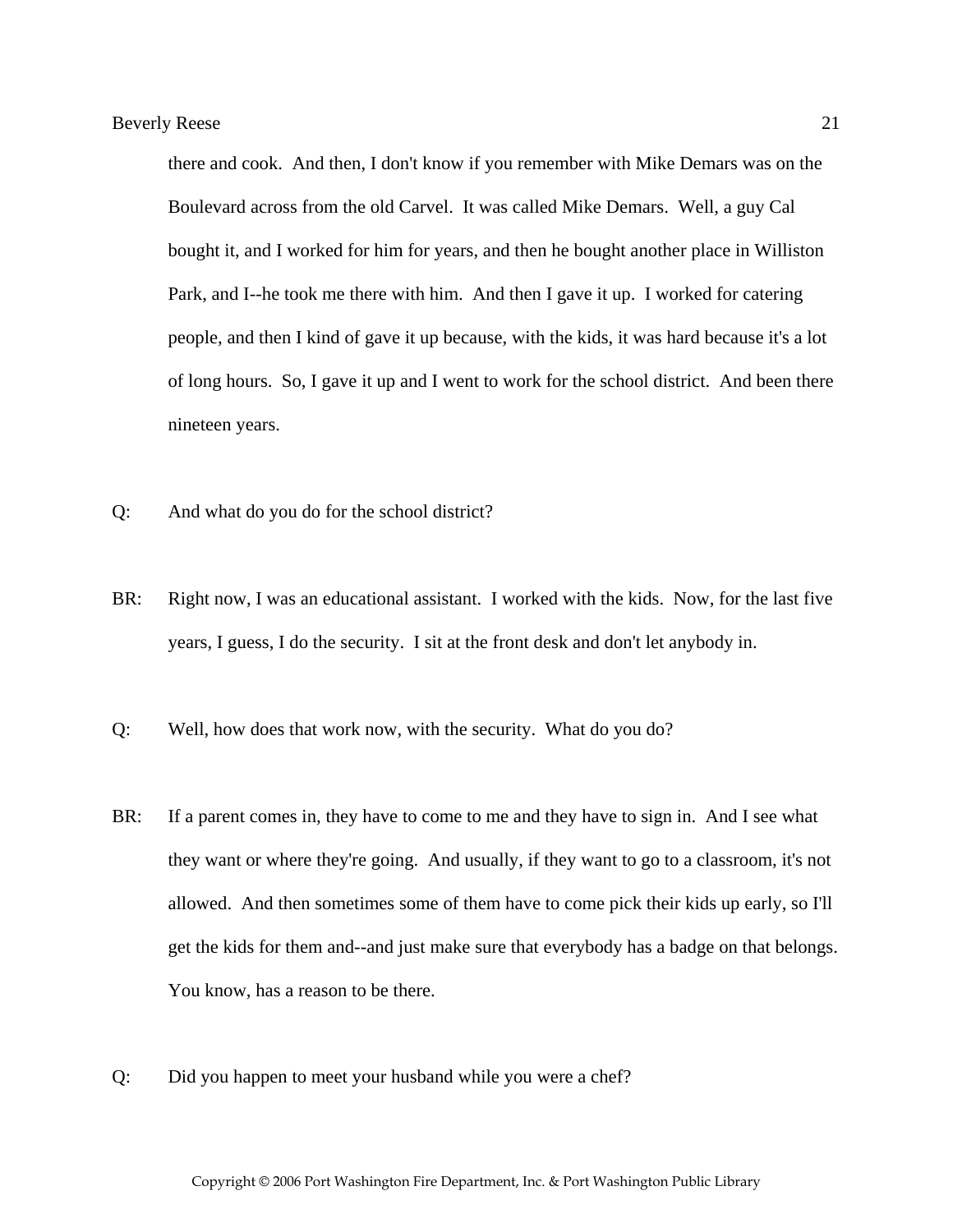BR: Yes, I did.

- Q: Could you tell me about that?
- BR: I met him at Cal's Place on the Boulevard. He used to come in with Bobby Jones. He was a cop at the time, but during the day, he--Bobby Jones owned the plumbing place, and my husband worked part-time with him. And they used to come in for lunch. And I met him, and I said to my girlfriend, "I'm going to marry that guy someday." And she looked at me like I was crazy. And, then we started going out, and then ...we didn't go out long. I met him in--well, June, July...got engaged Mischief Night. And got married the following March. So, six months, seven months--something like that. And we've been married thirty-five years.
- Q: And you've shared the Fire Department for thirty-five years.
- $BR:$  Well, I...
- Q: Practically.
- BR: Well, I was in the Auxiliary about two months after we got married. Hey, I wrote it down (laughs). I need Frank Pavlak to look it up. I joined the Ladies Auxiliary--I got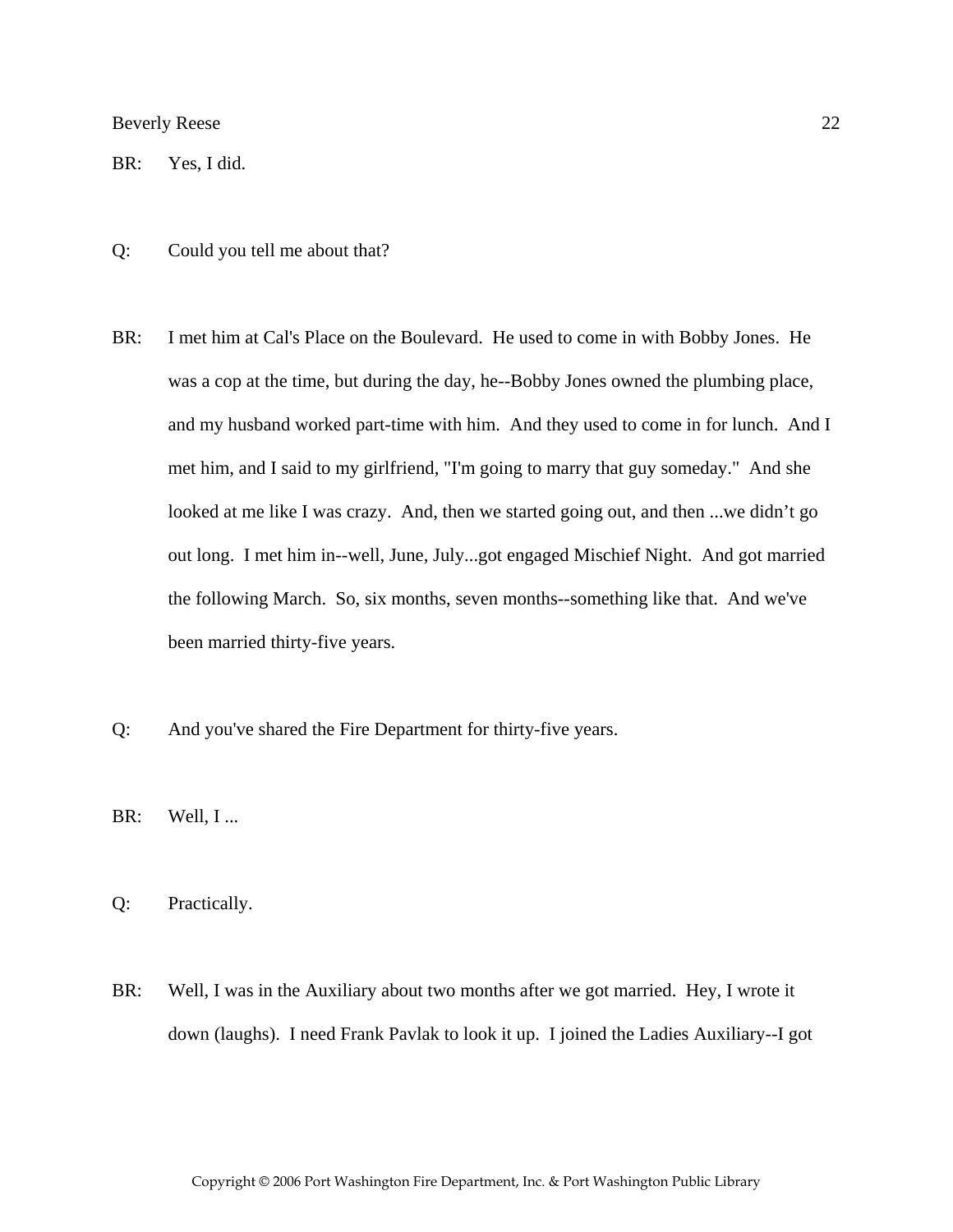married March 2nd in 1969, and I joined the Auxiliary June 4th, 1969. I was President from '79--in '79 and '80. And then I was a Trustee from '81 to '86.

- Q: What made you join the Ladies Auxiliary?
- BR: I was a lot younger than--I'm seven years younger than my husband. So I thought it'd be a nice way to meet some of his friends and get to know the people in the Fire Department. And ...
- Q: So what ...
- BR: ... anything I could help them do as far--because before we had the Department Steward, the Ladies Auxiliary used to go out to fires and make coffee and sandwiches and stuff for the guys.
- Q: Can you describe what you used to do when you were in the Ladies Auxiliary? for instance, if the horn blew, what did you do?
- BR: Well, if--the Chief would call us out if they needed the Auxiliary. And if it was a bad fire and they needed coffee and water and stuff, then they would call for the Ladies Auxiliary. And we used to always go to the firehouse--like I would go to PECO, because that's where I was from. And sometimes we'd all meet at one firehouse, and we would make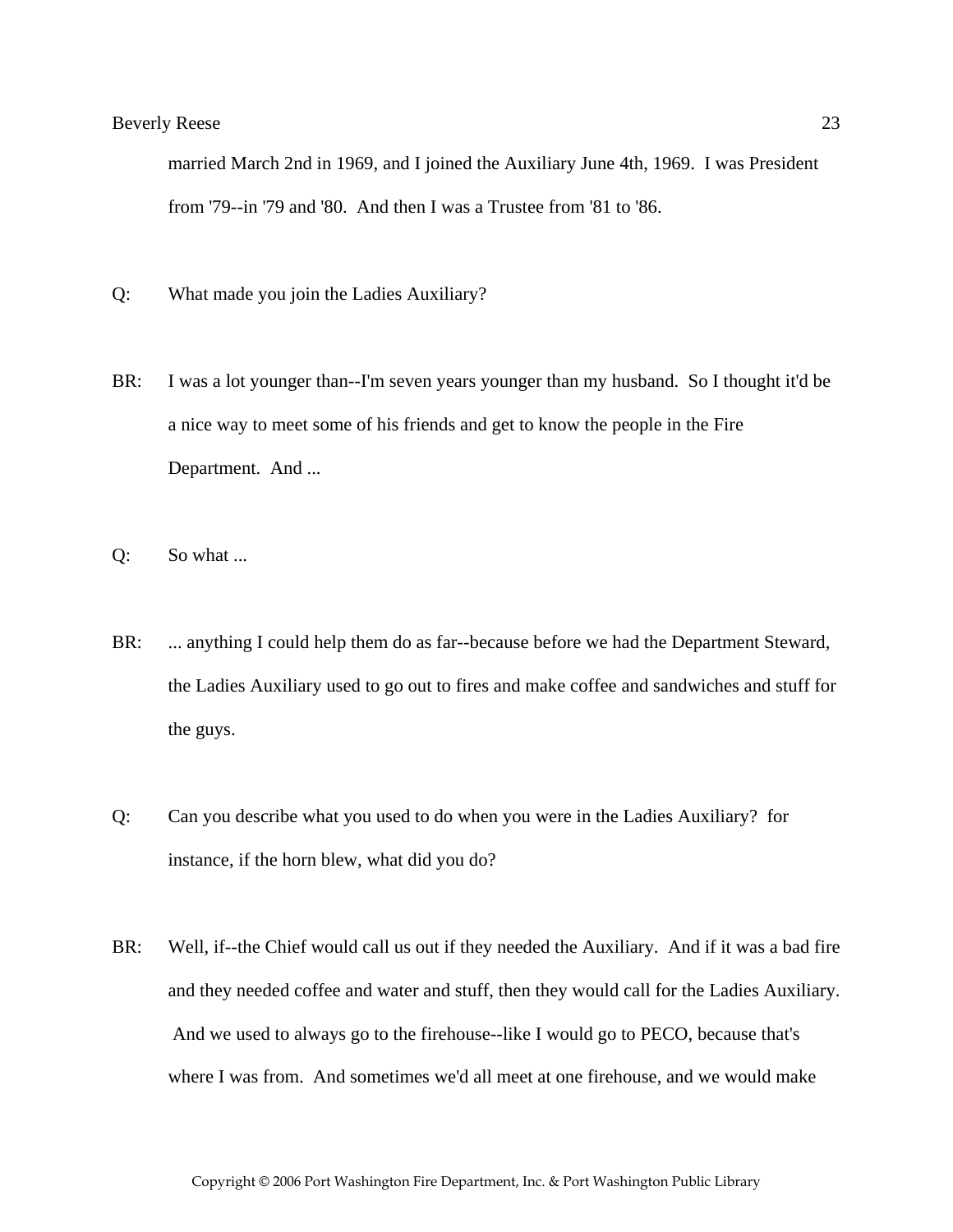coffee, make soup. If it was in the wintertime, we'd make soup and coffee. The summertime, we'd make sure they had plenty of water and stuff and sandwiches, and whatever they felt they needed. And then we used to, you know, help with the kids' Christmas party, because every year they have the kids' Christmas party and stuff. And ... we helped them all out in anything they needed.

- Q: What was the best part of being in the Ladies Auxiliary, for you?
- BR: Meeting a lot of great people. I met a lot of my close friends in the Ladies Auxiliary.
- Q: Is it functioning now?
- BR: Not--PECO's, not really, no. Not that much anymore.
- Q: Why is that, do you think?
- BR: I'm not sure, really. I think a lot of people have busy lives and just didn't have the time and it just dribbled down and down and down. But it was fun. We had a lot of good times.
- Q: So, basically, it was social, aside from helping with the ...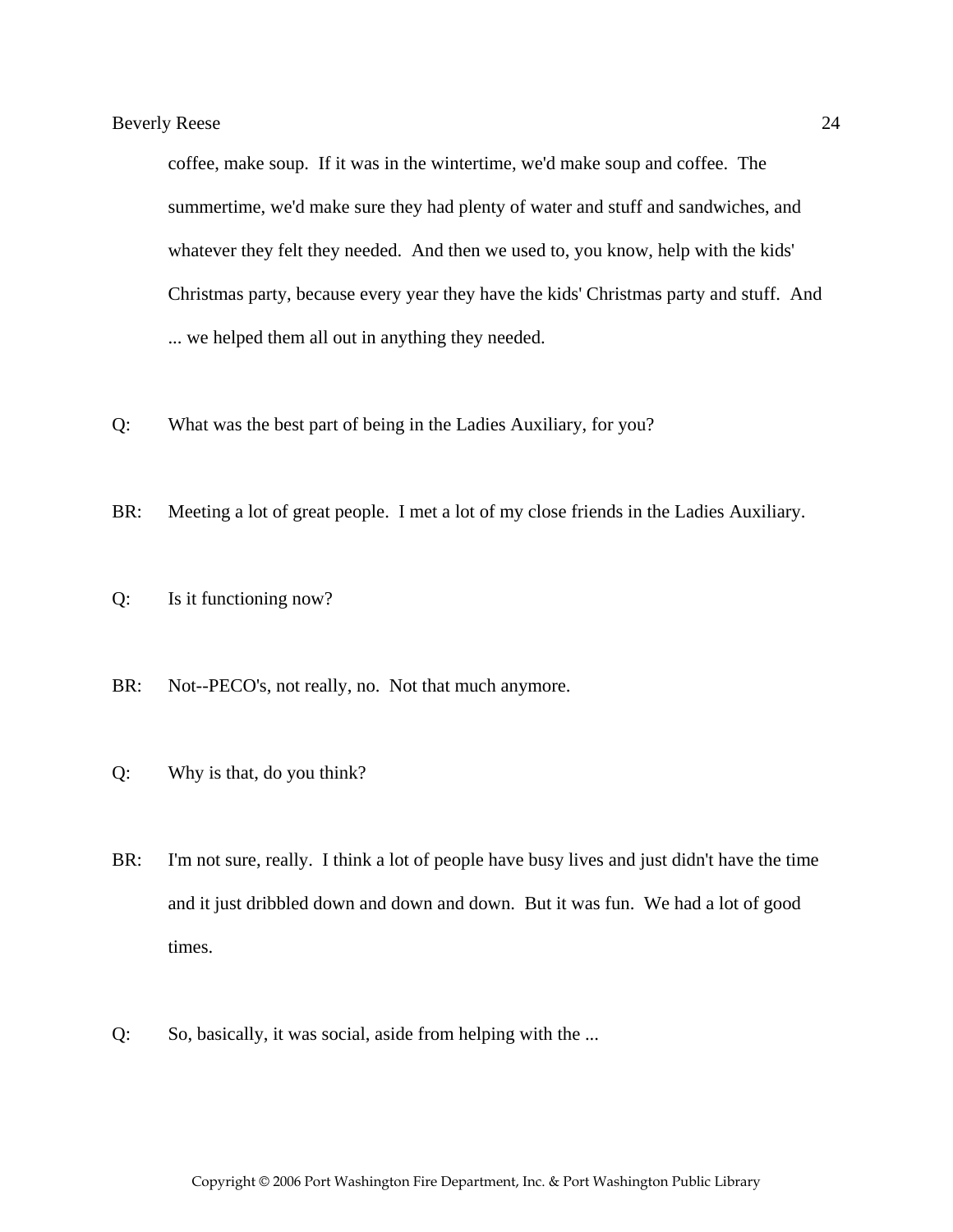- BR: Well, part of it was social, and then, you know, we were there for the men when they needed us. And some of it was social, absolutely.
- Q: Were you women ever at the fire yourselves with all of the food, or did they ...
- BR: Yeah. You know, they used to have to take it down, or I would--whoever the President was at the time would like assign, okay, you make the soup, you make the sandwiches. You're going to be the runner to take it back and forth, or whatever. Now, I do it.
- Q: Now, you were holding a day job, as well, at the time when you were in the Fire Medics?
- BR: Uh huh.
- Q: How did you juggle your responsibilities?
- BR: Well, obviously, during the day, I couldn't-once I got a steady day job, then I had to do nights and weekends. So, then somebody else had to take days. If I was off on vacation or holiday or something, then I would go hang out during the day. But, same as now. I do mostly nights and weekends. I'm there mostly nights and weekends, because I work during the day.
- Q: When do you get time to rest (laughs)?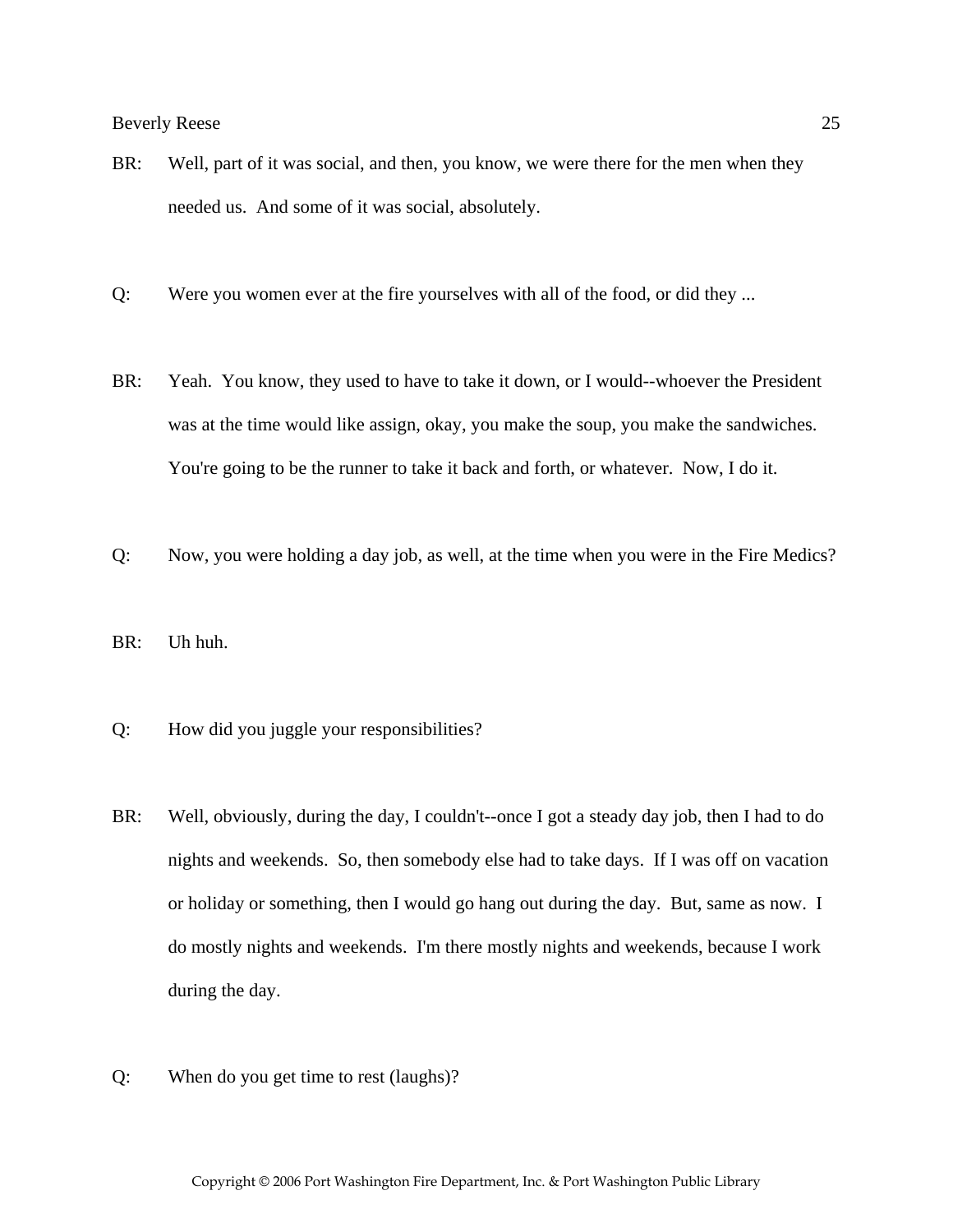- BR: Not often (laughs). In between.
- Q: What makes you so giving to the community?
- BR: I just love people. I love doing for people. And I enjoy it. I get a lot of reward to myself to see somebody happy and doing all right. And then I let myself go and do it for somebody else.
- Q: Have you witnessed any unusual Fire Medics calls? Have you had any baby births or ...
- BR: No, I never delivered a baby in the twenty-five years I've been there. Almost--one night we--I was on night duty with some friends, and a call came over in the Park Section for a man had a stroke. And after--not even two minutes later, a call comes over for a woman in labor. But, since we were on duty, we had to take the first one, and then two other people that came to the firehouse to take the second one from their home got to deliver the baby (laughs). So ...
- Q: Was that a disappointment for you?
- BR: No, no. You know, the man with the stroke needed us just as much as the woman with the baby. And he was a very nice man and very happy that we were there. So, yeah.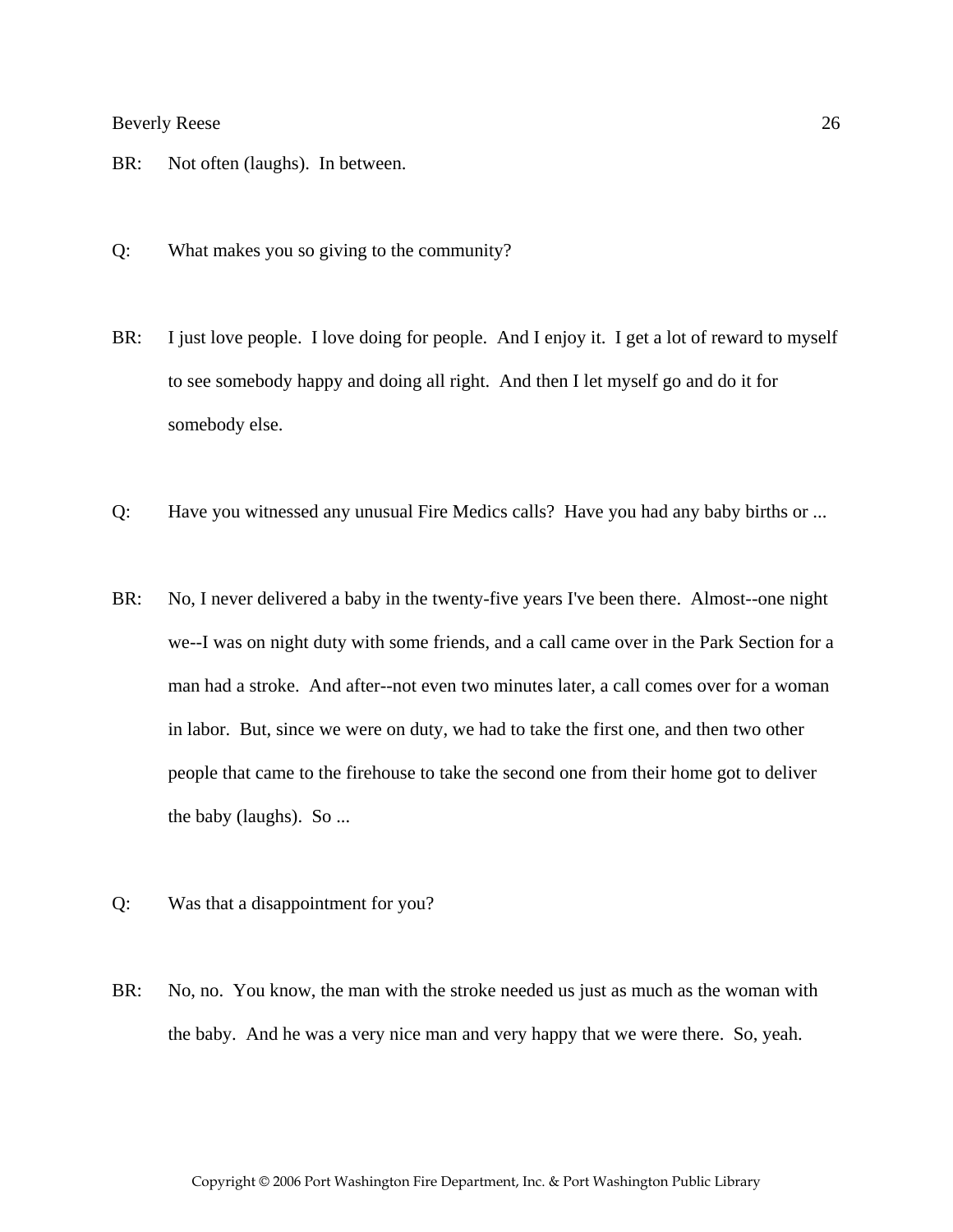- Q: When you witness a death, how do you deal with the relatives that may be on the scene that are hysterical?
- BR: Well, you try to keep one person that can talk to the family and keep them calm, and, you know, tell them that you're going to do everything that you can for them, and, you know, to get somebody to drive them over to the hospital and meet you over there. Not to follow the ambulance. That's very important because sometimes we have to stop, pull over if we're doing some kind of medicine or something, and you don't want them going through red lights because we--we do, we can. You don't want them trying to ...
- Q: How do you go through the red lights? Do you have a siren?
- BR: Well, we don't really go through the red lights. We have to stop at a red light, and then, if there's nobody around, with the sirens and the lights on, you can slowly go through. And you don't want a family following behind you, because you don't want nothing to happen to them.
- Q: What's the procedure, then, at the hospital when you arrive there, when you're a fire medic?
- BR: We take the patient into the emergency room, and they have a little triage center where you go and you tell them what your finding is of the patient. And then, they'll take the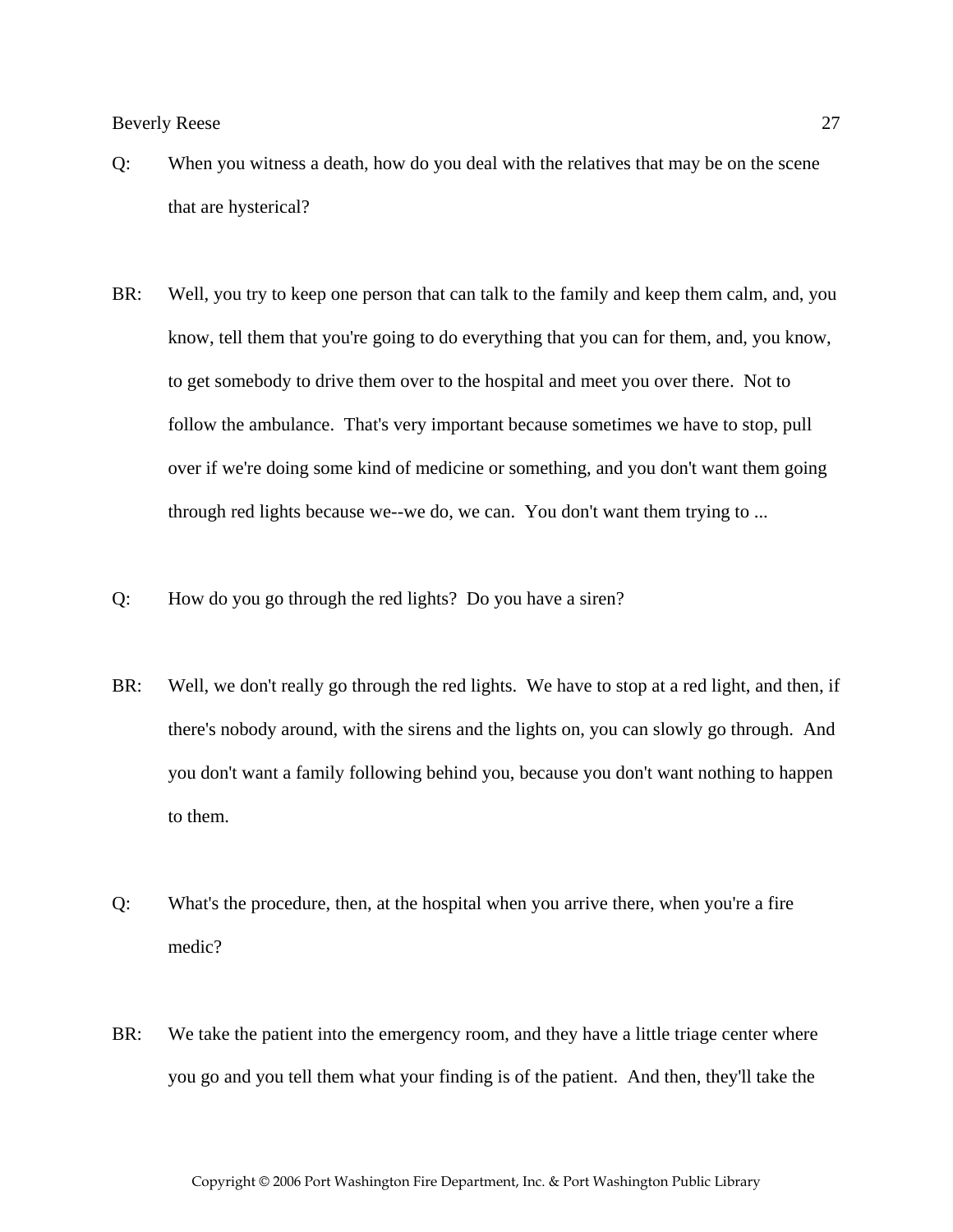blood pressure and stuff, and then they'll tell you where to put him, what bed to put him in. And you put him in the bed, and then you--they sign the back of your sheet, and then you're done. You go back to the firehouse.

- Q: Do you wait for the relatives, or is that ...
- BR: Oh, no. Not necessary. Usually the relatives are there. And, you now, most of the time, if there is a family person there, they'll go up to him and tell him good luck and ...
- Q: Now, how does the Captain go through the records for awards at the Fire Medics?
- BR: For fireperson of the year?
- Q: Yes.
- BR: Well, we have what we call Captain bars. And at the end of--for our dinner, our dinner is usually new officers go in January and usually have a dinner in March to welcome- swear in the new officers. And the Captain from the previous years goes through her records, and she usually will pick out two or three calls that really stand out. Usually ones that were life-threatening and the patient was saved or brought back or lived. And then, the people that were on that crew gets a Captain's bar--badge.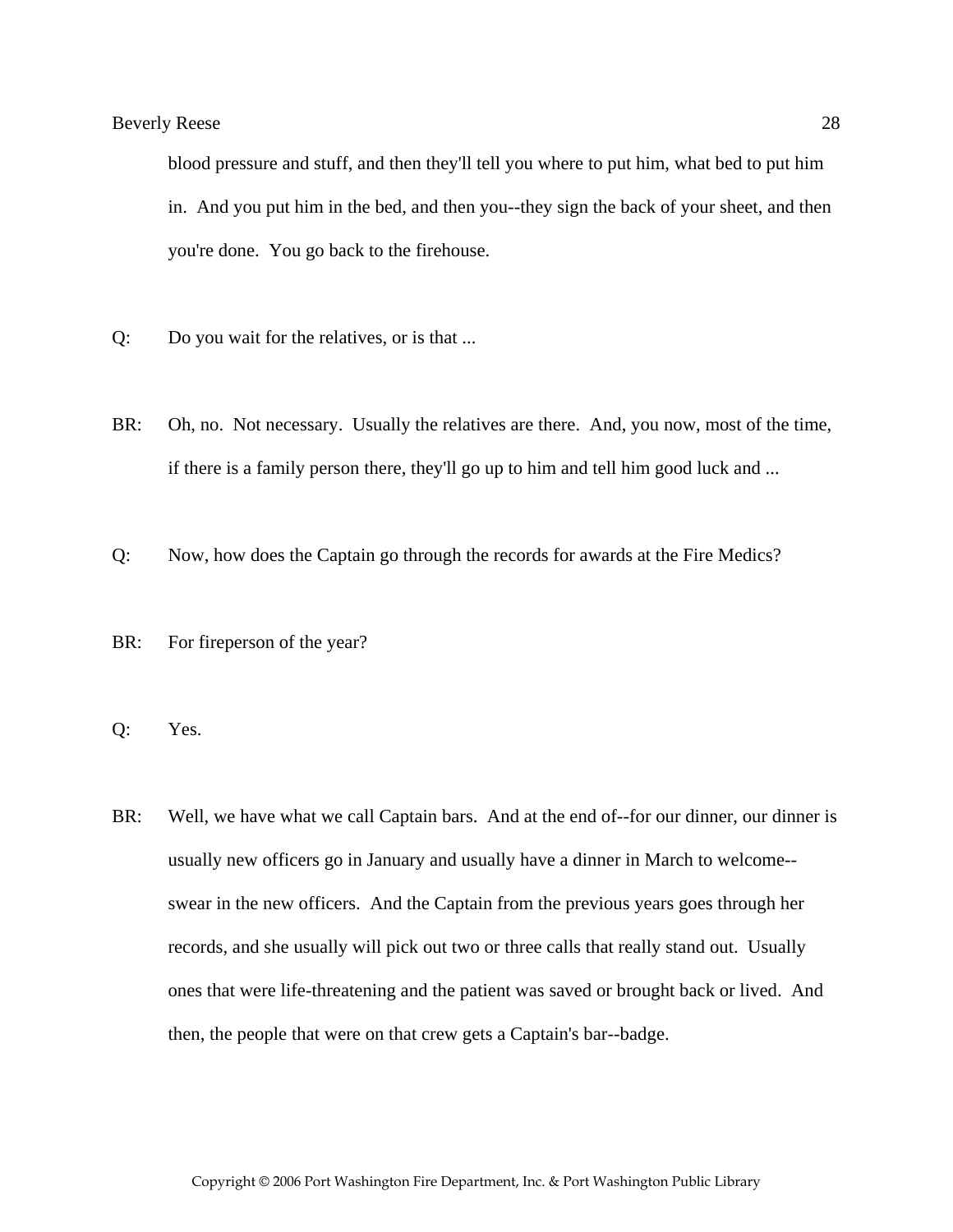Q: And what's that badge look like?

BR: It's just a little badge that are white in the middle, blue on both sides.

- Q: Have you ever been at those scenes?
- BR: I have five Captain's--six Captain's bars.
- Q: You have six Captain's bars?
- BR: Yeah, uh huh. Through the years. Six or seven. I can't remember.
- Q: Do you recall some of those that were traumatic that you got those for?
- BR: One was a burn victim.
- Q: What was the--where was this, at a fire?
- BR: On Willowdale. No, he was doing something in his business, and it went up and flashed him, and we wrapped him up and they started IV on him. And we took him to Weber School and a helicopter took him to Nassau County Medical Center. And his nephew became one of the Fire Medics (laughs).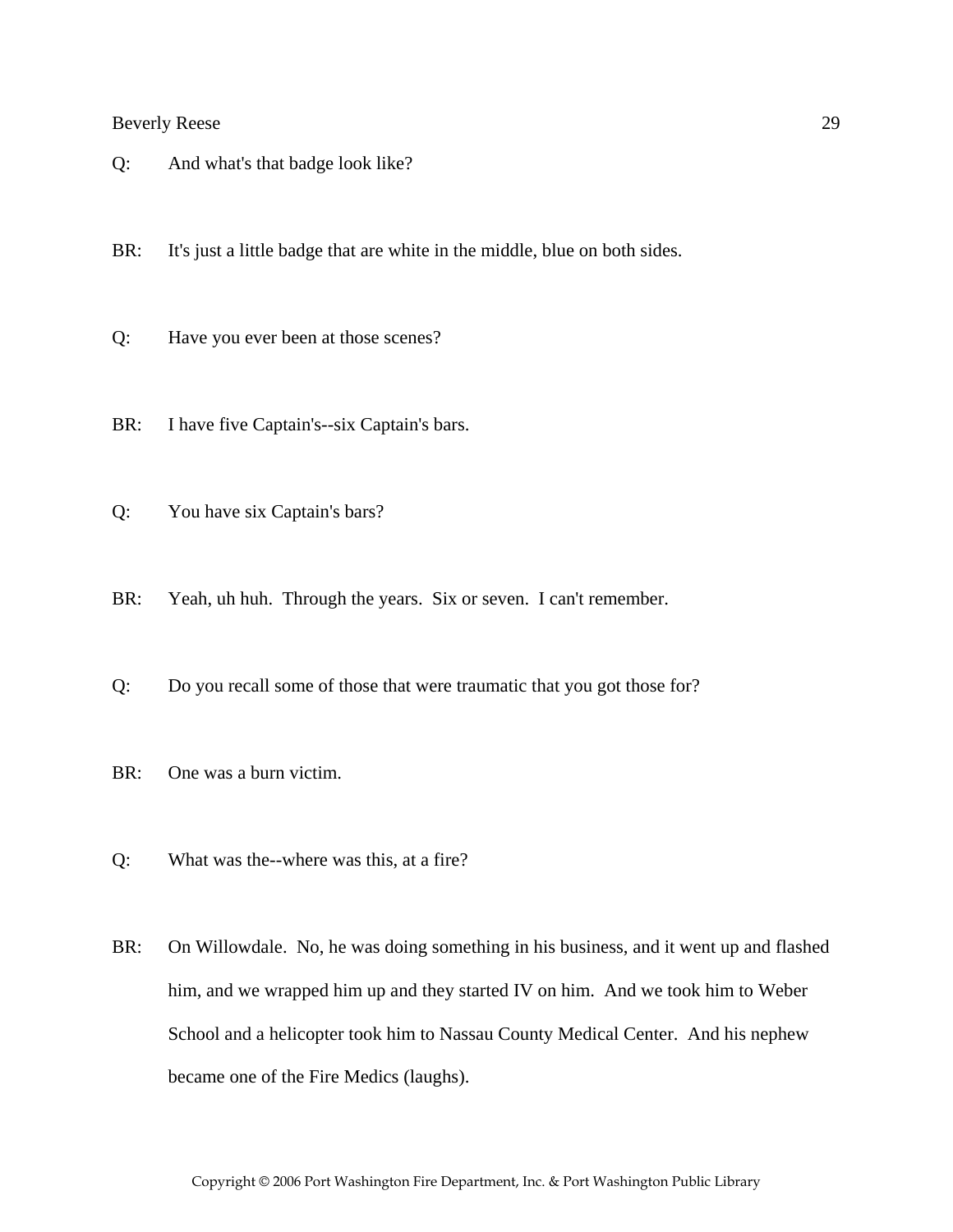- Q: Because of that incident?
- BR: Part of it, I think, maybe, yeah. He was impressed and everything.
- Q: What do you do for a burn victim? Do you have certain liquid bandages?
- BR: We have a bandage. It's called a burn gel-like, and it's cloth, and you put over it. And you've got to keep--keep him from going into shock. Because burns, it's very easy to go into shock.
- Q: And how do you do that?
- BR: Just keep them calm and keep them warm. And sometimes you have to elevate the legs, if they start to--and then, of course, an AMT will start IV right away, because you want to keep fluids in the body of a burn victim.
- Q: So you call for an AMT if you don't have one?
- BR: I call if we don't have one. Absolutely. Absolutely.
- Q: And what were some of the others?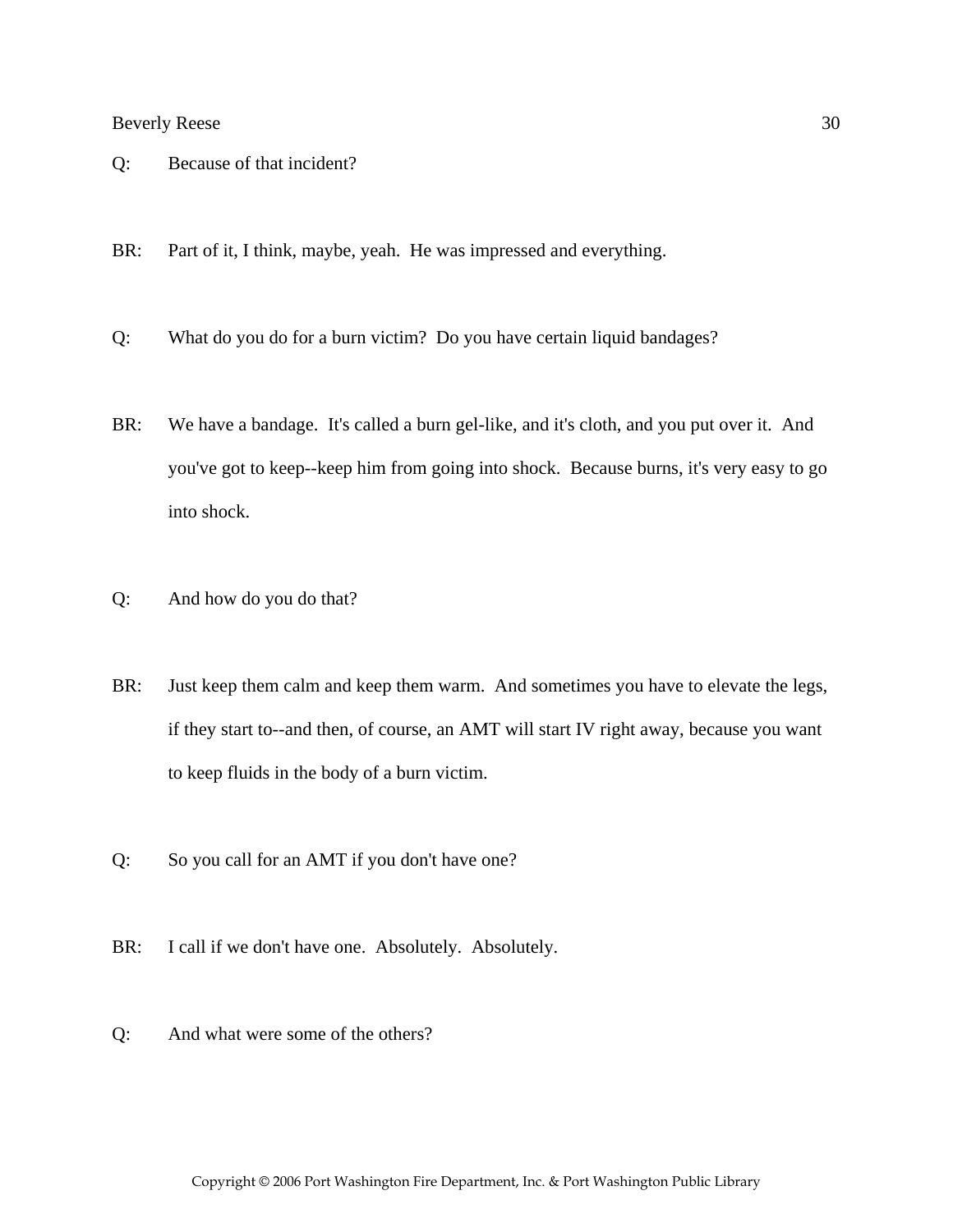- BR: We had a deck collapse. They had four or five people got hurt on it. Well, one was on the Boulevard. A guy was--they were cutting up the road. Who was it? It was--I don't know if it was Verizon or gas or phone. But, I think it was phone company cutting up the wire. And the guy had the big saw--the K2 saw--cutting the thing. And it jumped back and cut his jugular vein. He was a very lucky man.
- Q: You were called out on that?
- BR: There was about six of us, and ...
- Q: And how did you deal with him?
- BR: First thing you do is stop the bleeding, and then the other--one of the other girls ...Christina [Alexander] ... she got IV in him right away, and we had police escort to get us right over to North Shore, and they got him right up in the operating room, and he made it. So we each got a bar for that.
- Q: How do you stop a jugular vein? That's pretty ...
- BR: A lot of pressure.
- Q: And how ...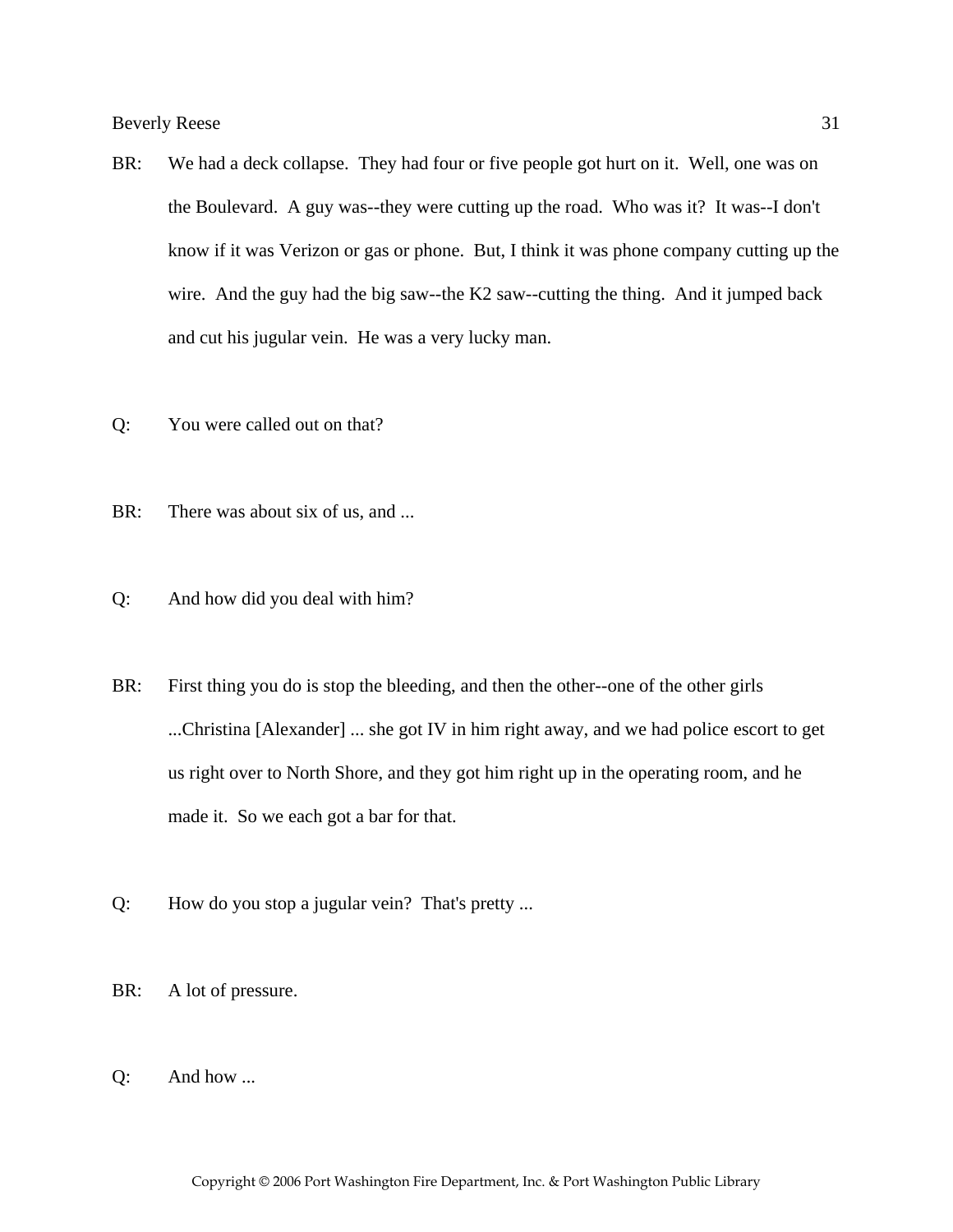- BR: You just got to--sometimes you've got to just take your hand and put it right in and get the vein and stop it--artery. We just held it in. A lot of bandages, and put them in the hole and hold it. And then she was pushing IVs and liquids and stuff.
- Q: And how do you not go into shock?
- BR: You don't think about it, really. You know, your adrenalin is pumping so fast that you're just thinking about this person that you've got to help him, and you put your everything aside. And then everybody works together and does what they have to do.
- Q: And what were--do you remember any of the others that were outstanding?
- BR: No, I don't. I really don't.
- Q: And the judgment. Who makes the judgment on these outstanding performances?
- BR: The Captain. The Captain. She goes over all the--she looks over all the PCRs [Patient] Critical Reports] for that year and reads what they were and ...
- Q: What's a PCR?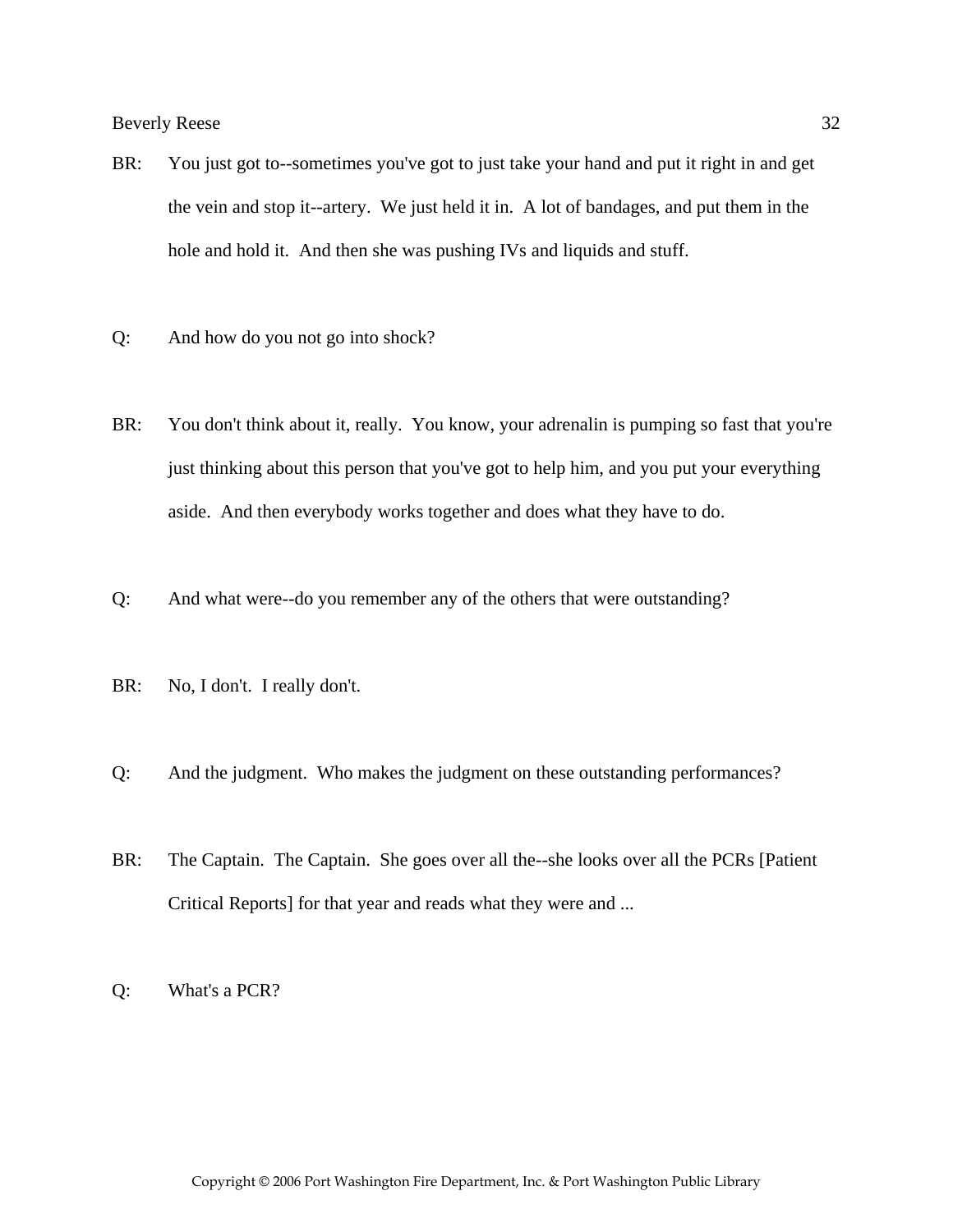- BR: PCR is a sheet that we fill out with the patient's name and their address, their doctor, their vital signs. What their chief complaint is. How you found them when you got there. And all their medical history and what you did for them. And what hospital you took them to. And then, copy goes to the hospital, copy goes to the State, and we have a copy for our records.
- Q: What's the burnout factor for the fire medics? How many years can you do this?
- BR: Well, it all depends on the individual, really. Some people burn out. Some people can handle it and go on. And sometimes you burn out. I think we all eventually have a burnout. Then, you try to just sit back for a while, and then, ninety percent of the time, they come back active.
- Q: How active are you now?
- BR: I'm the President (laughs). I'm pretty active.
- Q: So it's not just the paperwork. You're still going out to the calls.
- BR: I go out to the calls, but not as much as I would like to. I hurt my knee, so that keeps me back a little bit. But, I also--I let some of the younger guys go, if they're there. If there's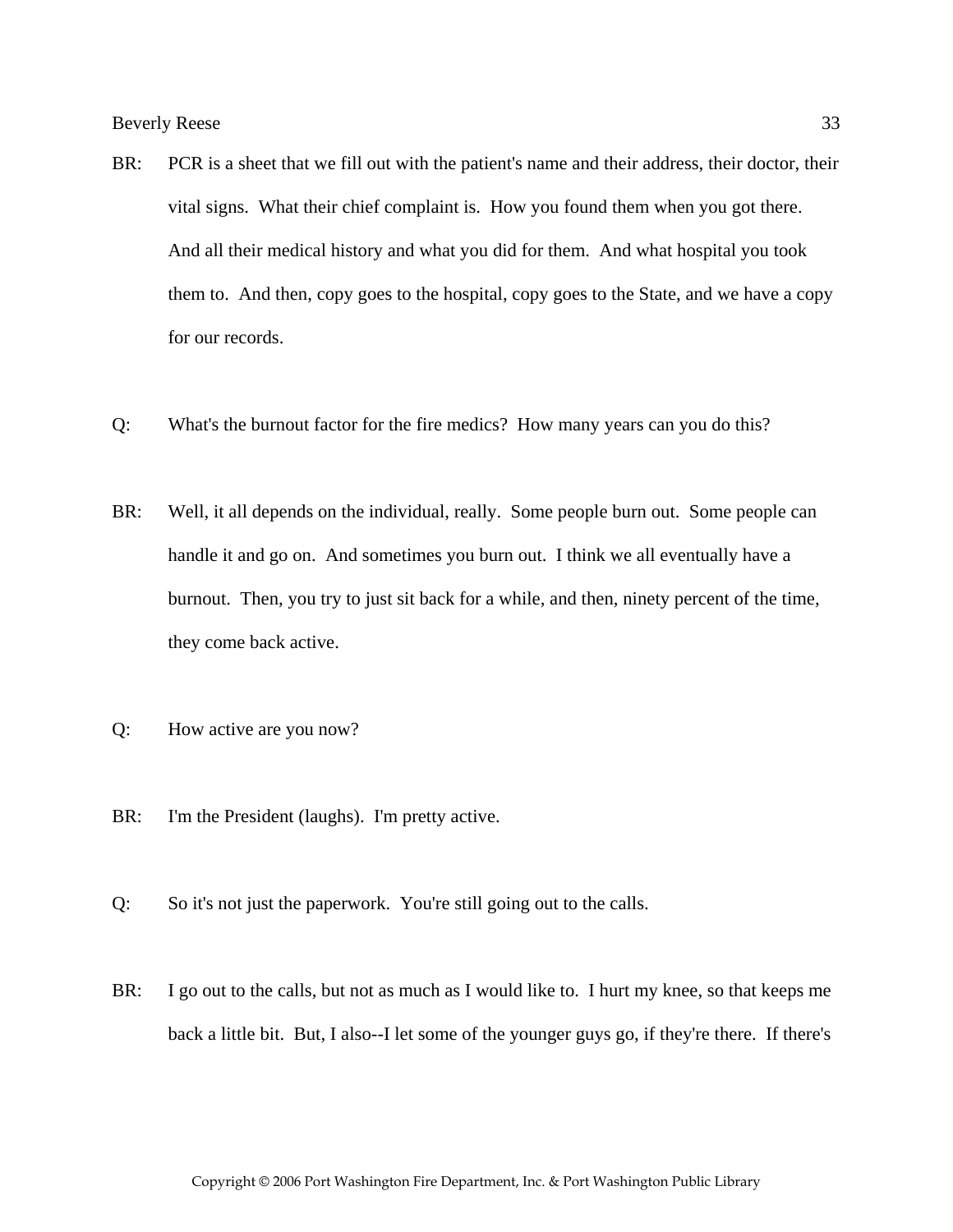nobody there, then I will--I will go out. Absolutely. But, otherwise, I try to stay around, do the paperwork, and make sure everything's taken care of.

- Q: Do you always have your pager on ... [PAGER GOES OFF] ...
- BR: Yep. There it goes (laughs). There is goes. Oh, general alarm.
- Q: What do you see on your pager?
- BR: It tells you what kind of alarm it is and the address. It's a general alarm. House. 23 Soundview Drive.
- Q: How many men are there now and how many women? Are they basically all women now in the Fire Medics?
- BR: No, no. It's--I would say about even. Sometimes you get a few more men than women, and sometimes you have more women than men. I think it's pretty much equal, pretty close to equal right now.
- Q: How do you recruit for new people?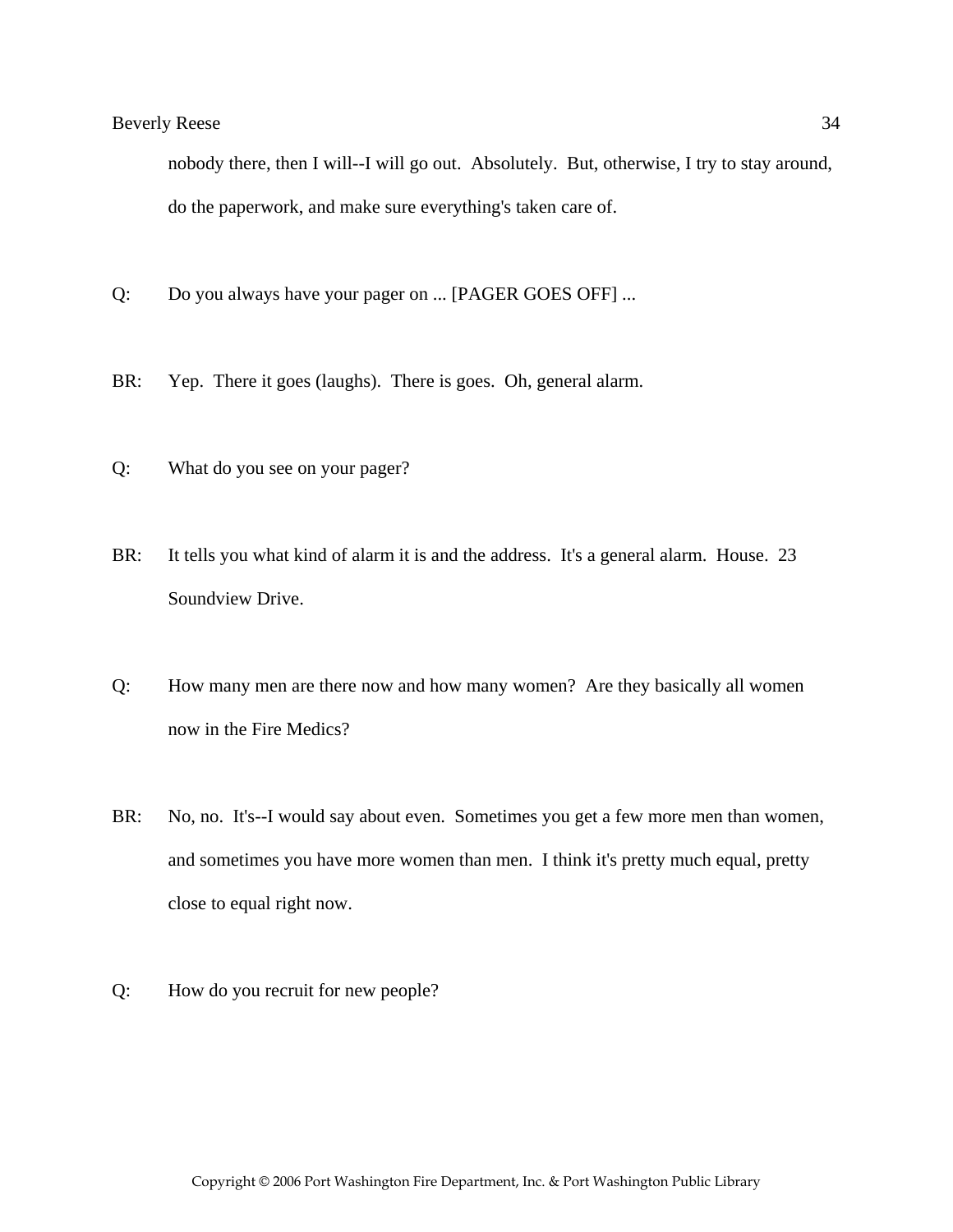- BR: Well, we have put ads in the paper. Your best recruitment is word of mouth. You know, you bring your friends in and family, like my son joined because of his father and I. And we put advertising in *Port Washington News*. We go up to the school and recruit through there. We have the Explorers Program, which I was in charge of for a year, so--and I gave it up because it was just too much for me. And then, a lot of times, most of the Explorers to on to join one of the companies when they become seventeen. Explorer can be from thirteen to seventeen. And most of them do end up joining the company.
- Q: Your son is the Captain in Protection.
- BR: Uh huh.
- Q: Did he come in as a fire medic first and then ...
- BR: No. No, no. He followed his daddy.
- Q: Did you ever want to become a firefighter rather than a fire medic?
- BR: I went through some of the schools. No. I never wanted to be a firefighter. I go to the fires. I go to most of the fires, if I'm around. But no, I went to fire school. I went to--I just got finished going to a railroad school.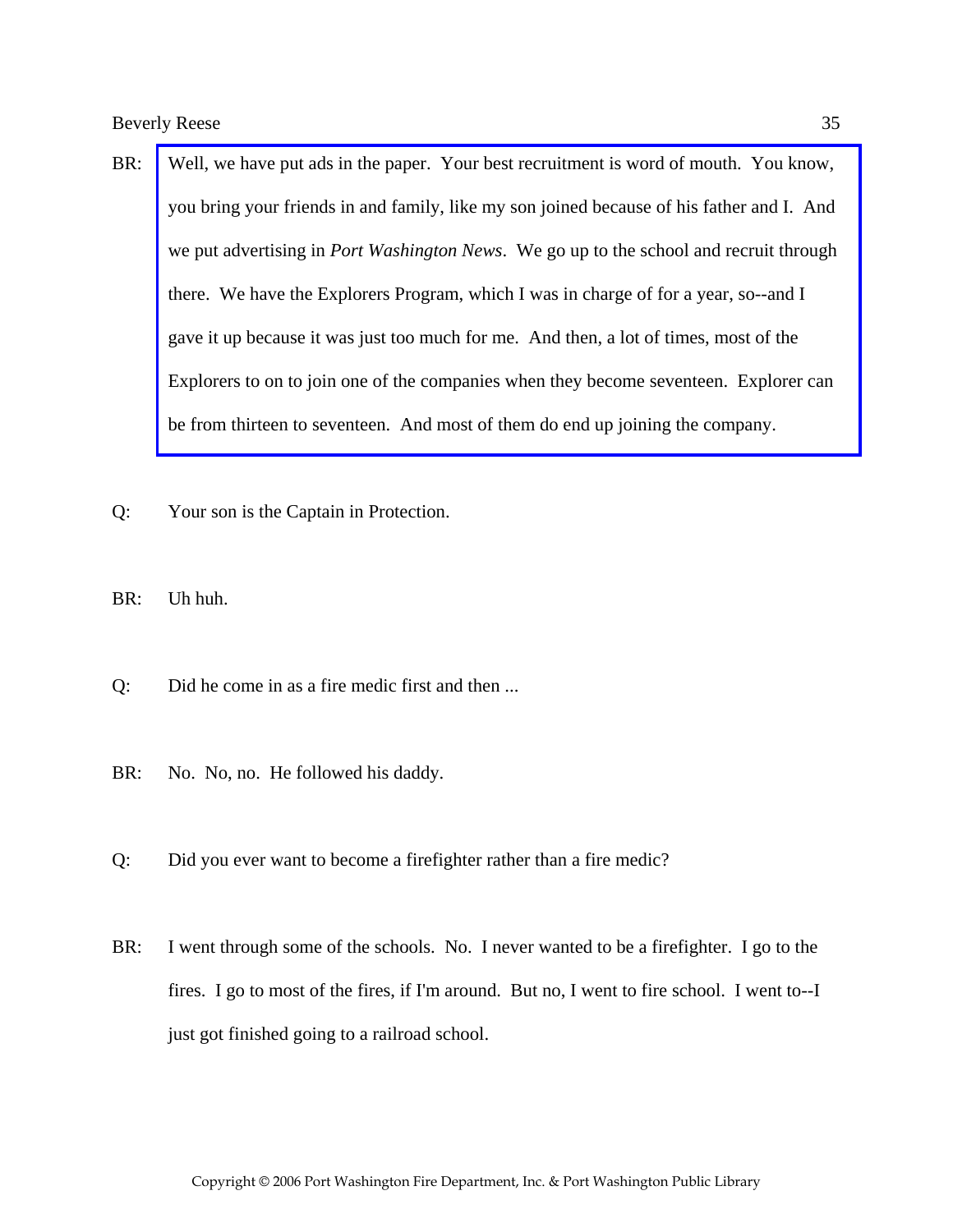Q: What is that?

- BR: They teach you how to recognize the third rail and how to open the doors if you have to open them from the outside. Then, they teach you safety and all the other things…I have it here (laughs). And all the other stuff. And I went through the HAZMAT [Hazardous Materials] classes. I--I try to go through--if the offer the classes, I go through them, just--just in case I do need to know something. You know, HAZMAT is good to know if we do get on a call, to recognize ... [END OF SIDE A; BEGIN SIDE B] ...
- Q: This is Side B. And you were talking about the HAZMAT is good to recognize. Do you want to complete your thought on that?
- BR: Well, it's just--the school's just good to know. And, you know, if you can go to them, it's--you know, they're always offering different kinds of schools. So, then if I'm able to go, I like to attend them.
- Q: Have you ever driven the Fire Medic truck?
- BR: The ambulances?
- Q: Yes.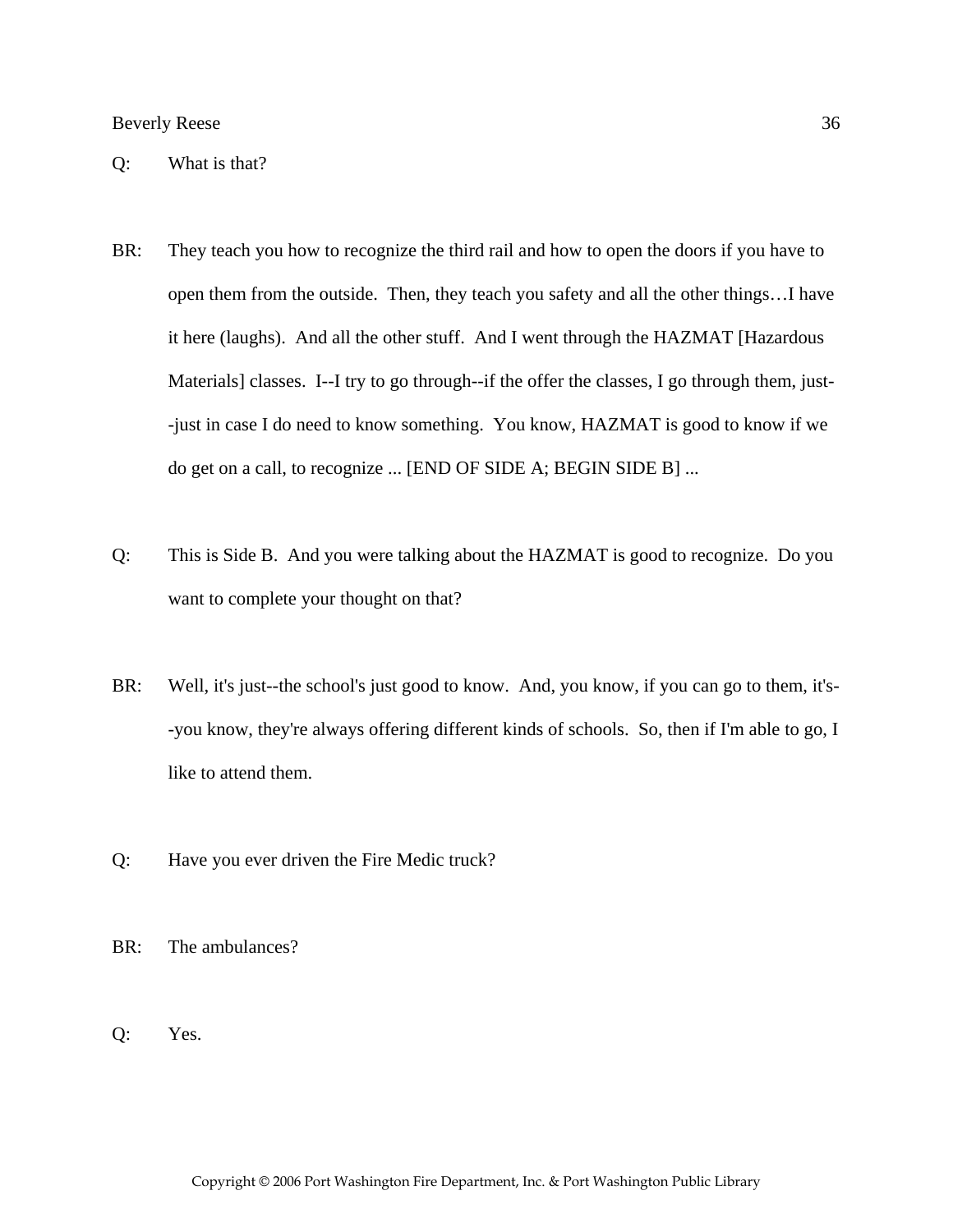- BR: Oh, yeah. I like driving.
- Q: How did that feel?
- BR: It's--it's exciting, you know. You just got to know what you're doing and be careful, but it's ...
- Q: What do you need to know to drive a fire medic truck?
- BR: Oh, you got to go through training. You have to know how to back it up, and you've got to know how to get into different places and turn it around. And there's some houses we have, have different round driveways and stuff, and you have to learn how to--you have to know where all the equipment is on it. You have to know how to use all the radios. If one of the Chiefs or something or somebody's calling for aid, you've got to know which radio it is and how to answer it. You know, you can't--it's not like getting in your car and turn it on and drive. You've got to know where everything is.
- Q: What's the difference in the fire trucks today compared to when you first went in? How much bigger are they? How much more do you have to know compared to back ...
- BR: Well, as far as the fire trucks, I really--I don't ...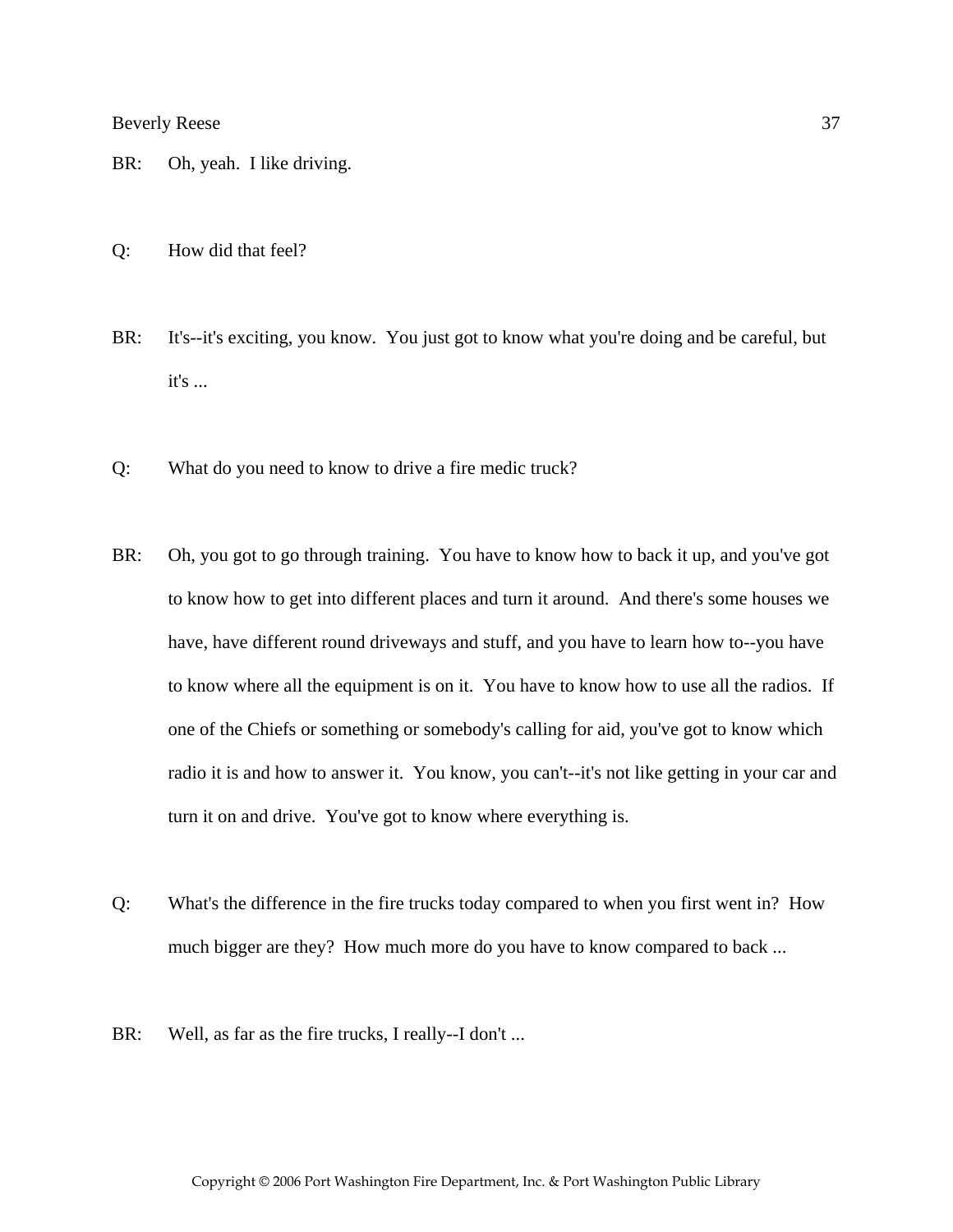- Q: I mean the fire medic ...
- BR: Oh, the ambulances?
- Q: Yes.
- BR: Well, like I said, we started out with a Cadillac that's pretty amazing.
- Q: How long was that one compared to what they are today?
- BR: Well, not much--I don't think there's really that much difference. I guess a few feet. But, you know, a Cadillac is shorter. This is--this is very tall. And so, it's got to be eight feet tall. Maybe seven feet tall.
- Q: What do those trucks cost? The fire medic trucks? Do you know?
- BR: I would say around eighty. Maybe eighty, give or take.
- Q: Have you ever had a breakdown on one of the trucks while trying to go to answer a call?
- BR: Had a fire (laughs).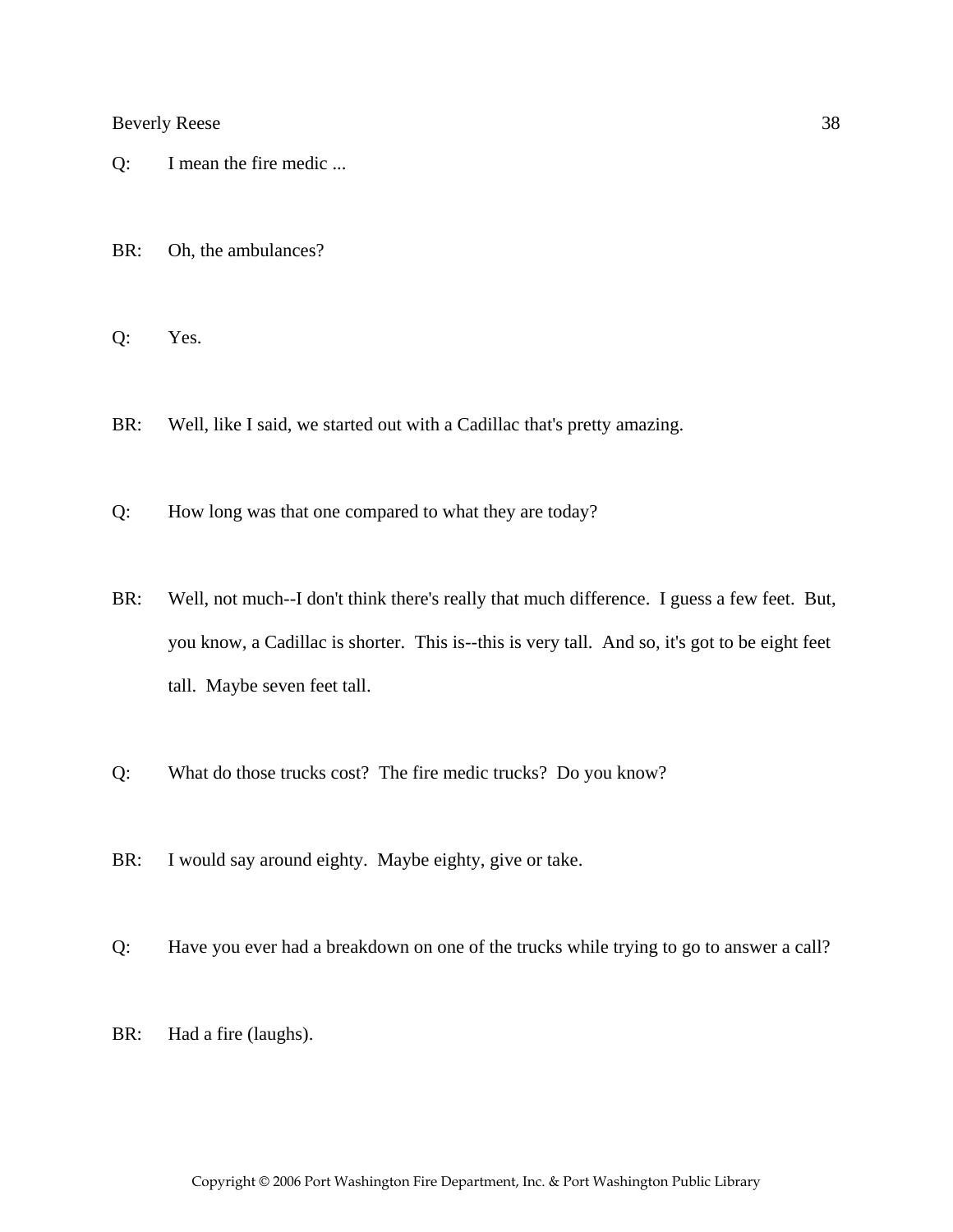Q: At a fire?

BR: Had a fire (laughs).

Q: You had a fire?

BR: Yeah.

Q: Where?

- BR: The brakes--the brakes. I was sitting there filling out the paperwork at a call--at a fire call down in Sands Point Preserve. And all of a sudden, I looked down and the smoke is coming up around me (laughs). My son was hysterical. He was like, "Oh, no!" I jumped out. I said, "Ah! The truck's on fire."
- Q: What happened?
- BR: It was the brakes ...
- Q: And how does that ...
- BR: ... overheated. I guess they overheated or something.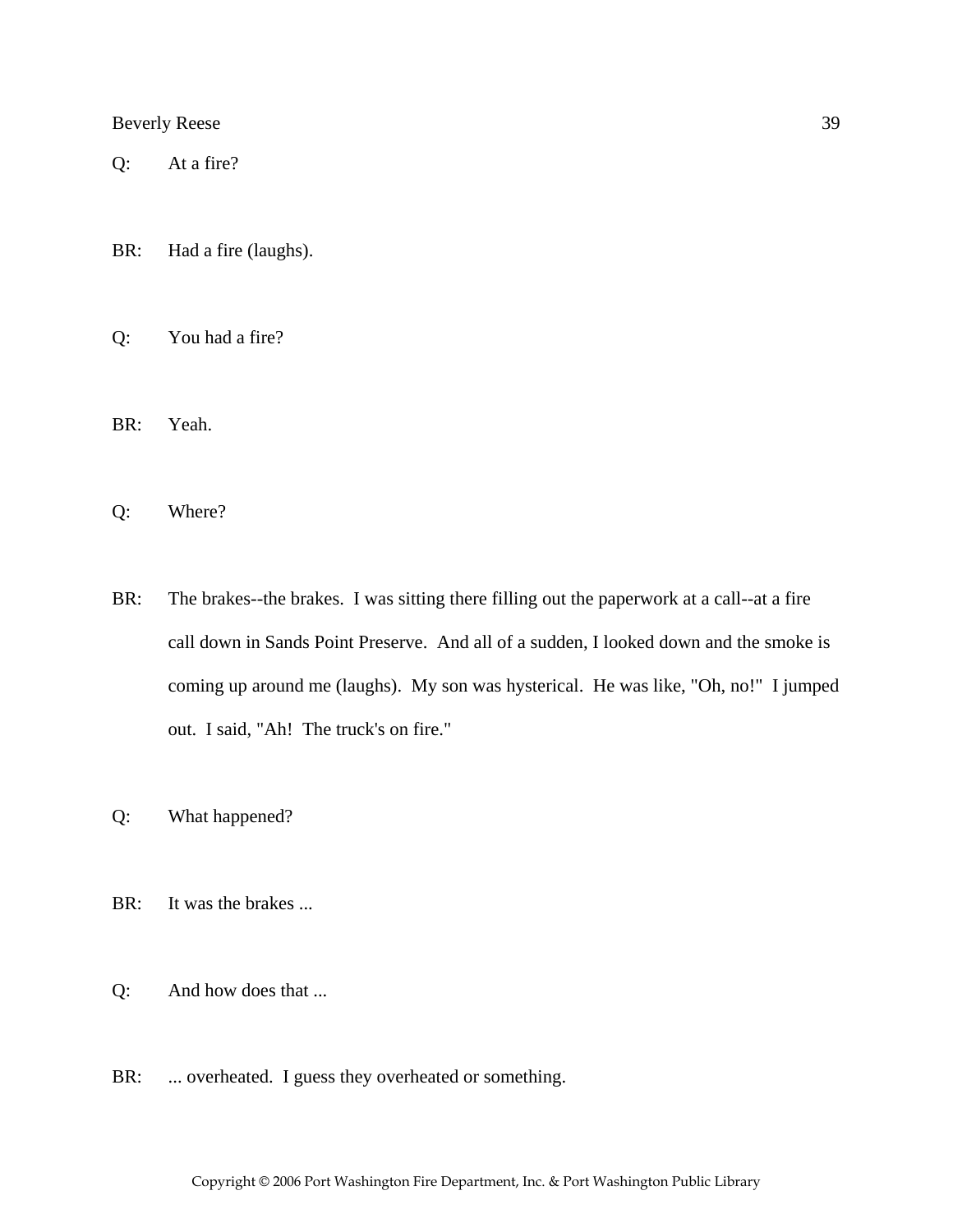Q: So did you call the Fire Department (laughs)?

BR: They were there (laughs). They were there.

Q: And what did they do?

BR: Huh?

- Q: What did they do? They can't put water on it.
- BR: No, they--I think they put foam or something. I don't even remember. I just jumped out and went on the side (laughs). It was funny, though. They didn't let me live that one down for a while (laughs).
- Q: What was the impact of, let's say 9/11, on your group?
- BR: I think that was an impact on everybody, and then we had a lot of friends.
- Q: The fire medics, in particular.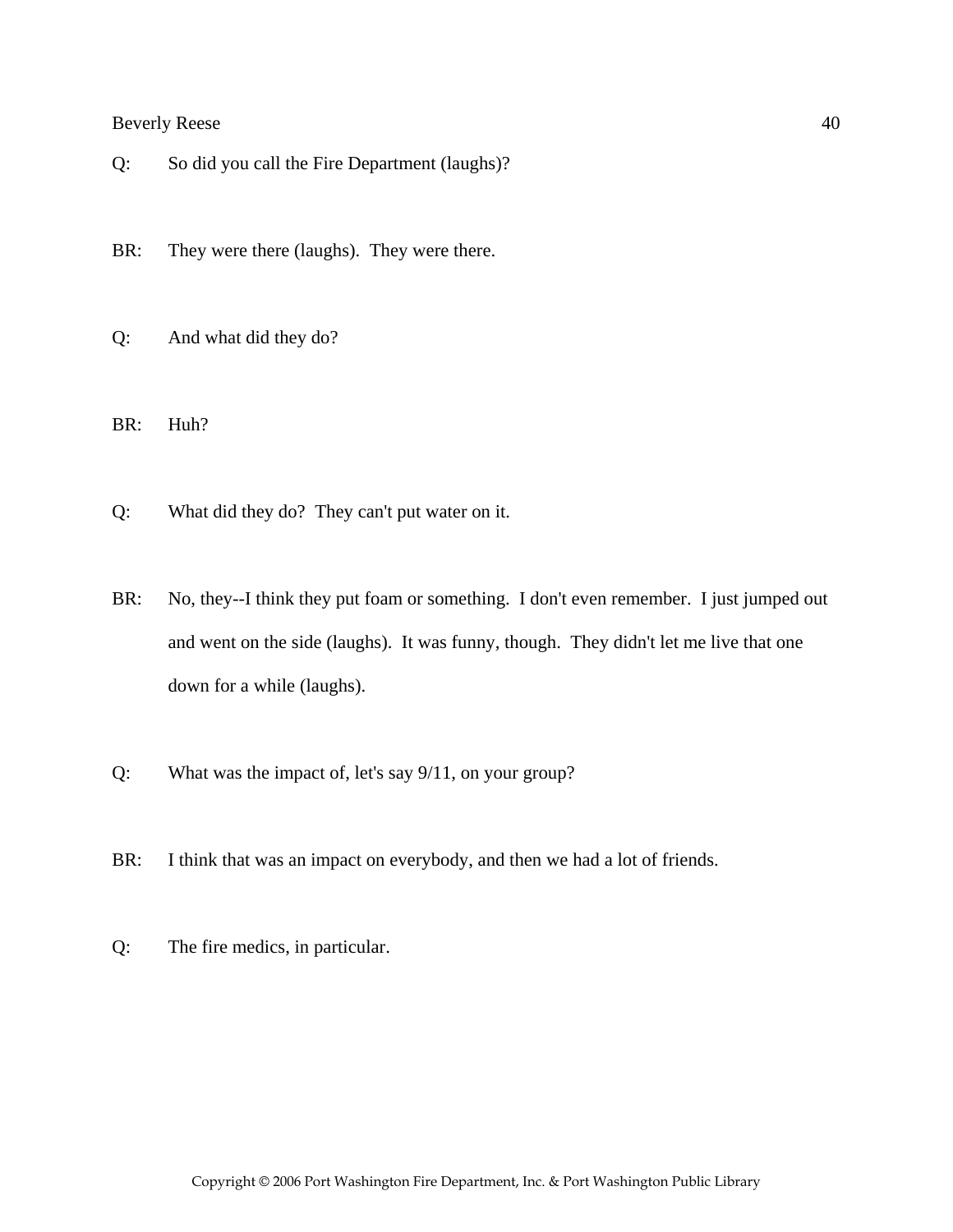- BR: Fire Medics lost an exempt member that was a City fireman. Marty Demeo. He was killed in 9/11. In fact, we just went to a memorial for him last weekend up at the high school. It was rough, you know.
- Q: Where was he? In the building?
- BR: You know, I'm not sure. Well, he's a City fireman. He was a City fireman, too. So, that's how he got killed.
- Q: How did you build--going back to the early years--how did you build your confidence in becoming a fire medic?
- BR: Oh, I--a lot of the members that was in a few months before me and that--I looked up to them, especially Joey Teta. He was like my--Joey Teta, Craig--Marty--Marty Demeo, and we were all very close. And we helped each other, and they guided me along. And I learned a lot from Joey Teta.
- Q: Who was Joey Teta?
- BR: Joey Teta was one of the original members that started this up. He used to belong to Protection, and he helped start the Fire Medics up. And he was a Port policeman with my husband. And he was killed in a freak house accident, at his house. He was trying to dig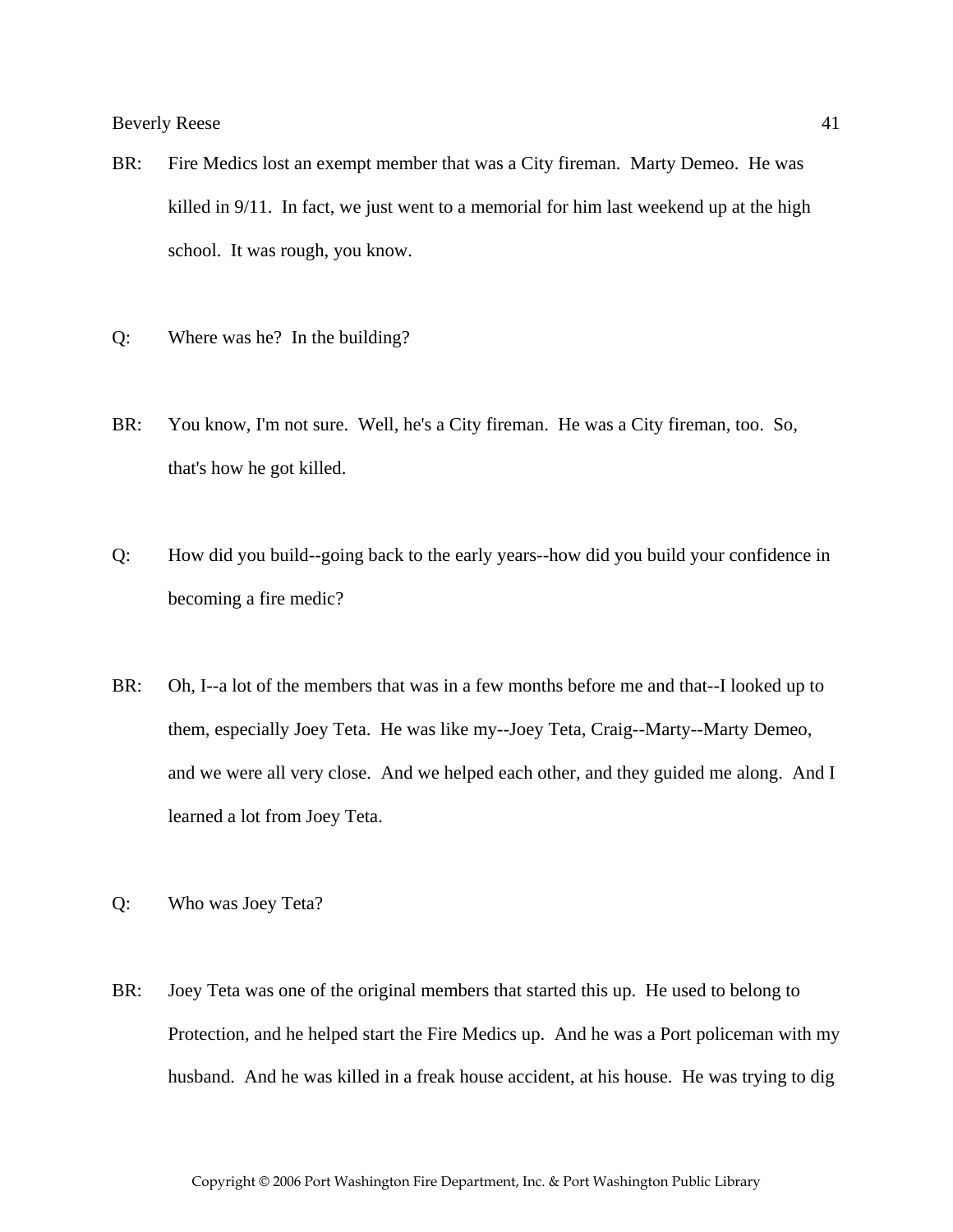a rock out of the basement, and it rolled on top of him and killed him. So, he was a big impact.

- Q: Were you at that as a fire medic?
- BR: No, I was not. I was--in fact, I had talked to him the day before, because I had just had surgery so I couldn't go. But my husband was there. And Joey was one of his best friends.
- Q: So ...
- BR: ... he was on the police force.
- Q: ... can you explain what happened, or do you remember?
- BR: He was digging a big boulder/rock out of his basement, because he wanted to make the basement bigger. He wanted to bury this rock so that he could finish off his basement. And he was down in the hole digging it, and the rock rolled over on top and squished him.
- Q: Was the Fire Department there to help?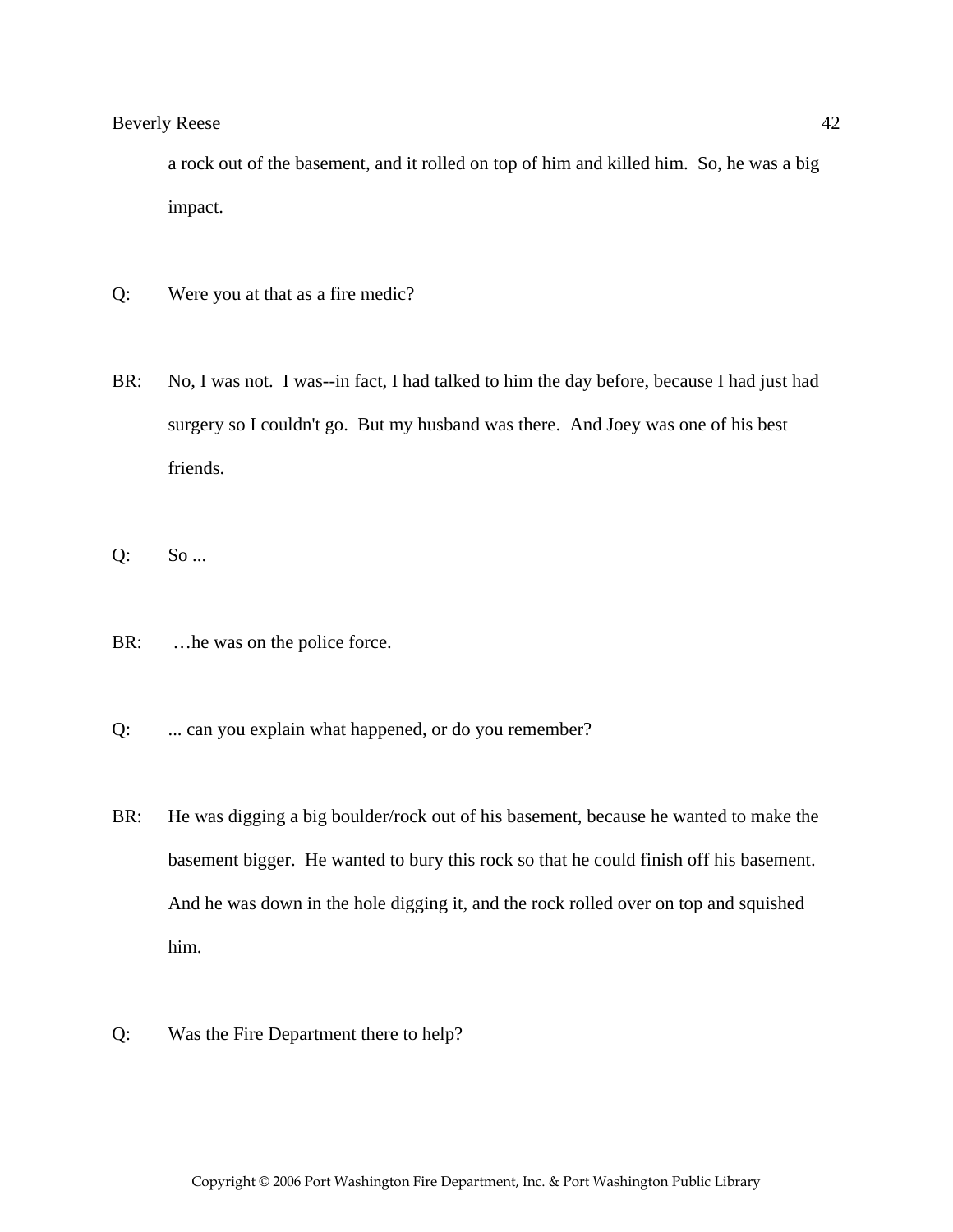- BR: Yeah. They called the Fire Department, and they had to get air bags and stuff to get the rock off him, but he didn't make it.
- Q: Is there a buddy system in the Fire Medics. When you go on call, is there a protocol that you have a certain number of people or ...
- BR: Oh, we like--well, we like four people on the rig, but the rig can't leave the building unless it has at least a driver and a technician. So, unless the technician calls that they're at the scene and calls you and said "Bring the ambulance down; I'm at the scene." But it's better if you have four people. You know, you can always call for more people, but it's nice to have four people on the rig. But we can go with two--the driver and a technician.
- Q: And if you don't have four people, they come then from their homes?
- BR: Oh, some people will come from their homes and show up and stuff. That's why we have those beepers, so--like if I'm uptown, I can go--if the call is right up where I am, I can go there and start helping the patient, and then the ambulance can come and finish up.
- Q: Now ...
- BR: I mean, but most of us that are technicians have a first aid kit in our cars.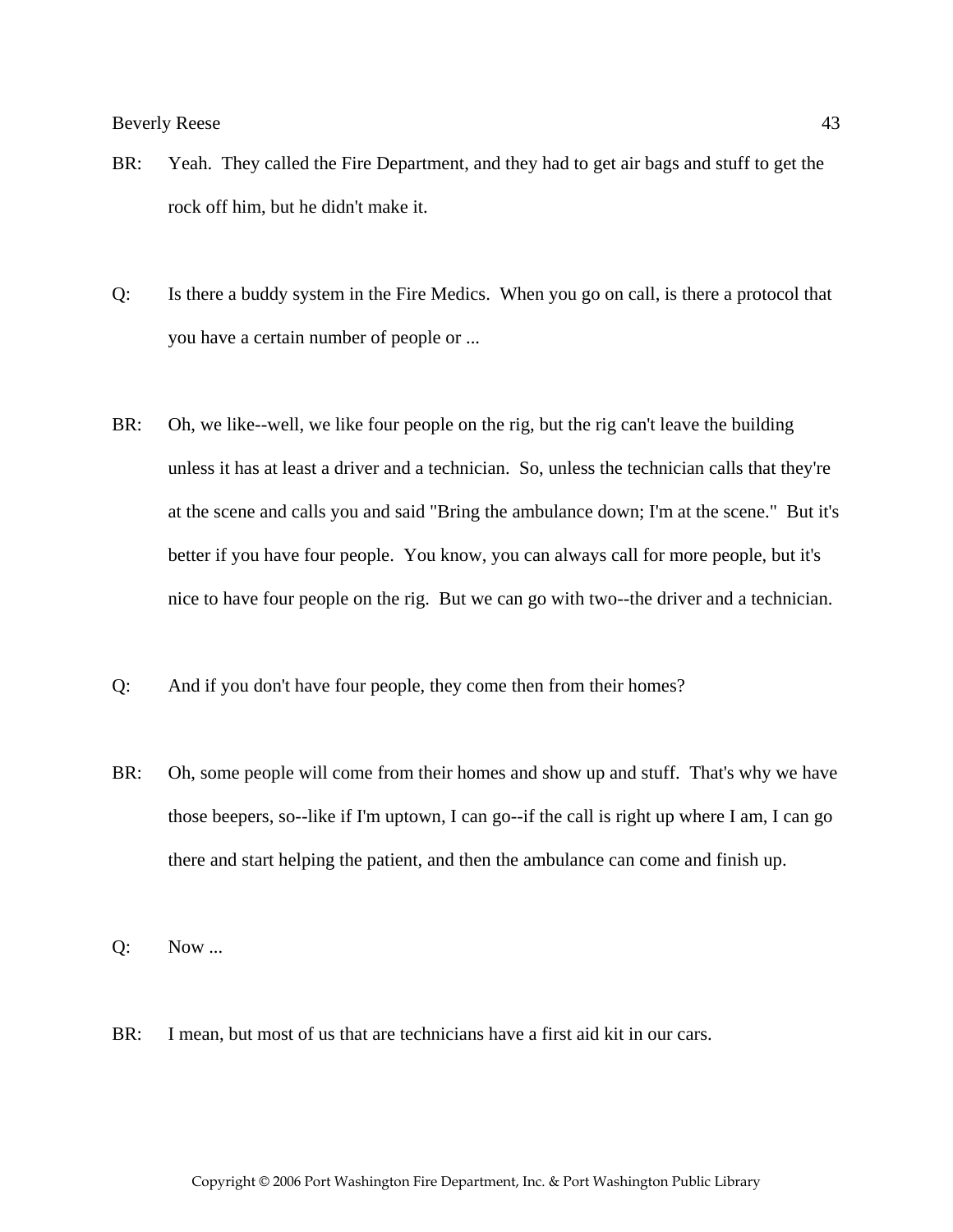- Q: What else do you carry in your cars besides a first aid kit?
- BR: Well, usually a jacket or a sweatshirt or something that has "Fire Medics" on it, so that, you know...if I walk into a house looking like this, they're probably like, you know, "Who are you?" This way, I can put a shirt on and it'll say "Fire Medics," and they know that you're with the ambulance.
- Q: Do you ever carry any other equipment, like the firefighters?

BR: No.

- Q: Like an ax or ...
- BR: No. No. That I leave to my husband and son. That's it. I was, in fact, I was just made an honorary member of my last--I do a lot for Protection because it is my husband and son. So I, you know, try to help out when I can. And they surprised me at their dinner last March and made me an honorary member. First time anybody from another company, and a female, was made an honorary member.
- Q: How did that make you feel?
- BR: Oh!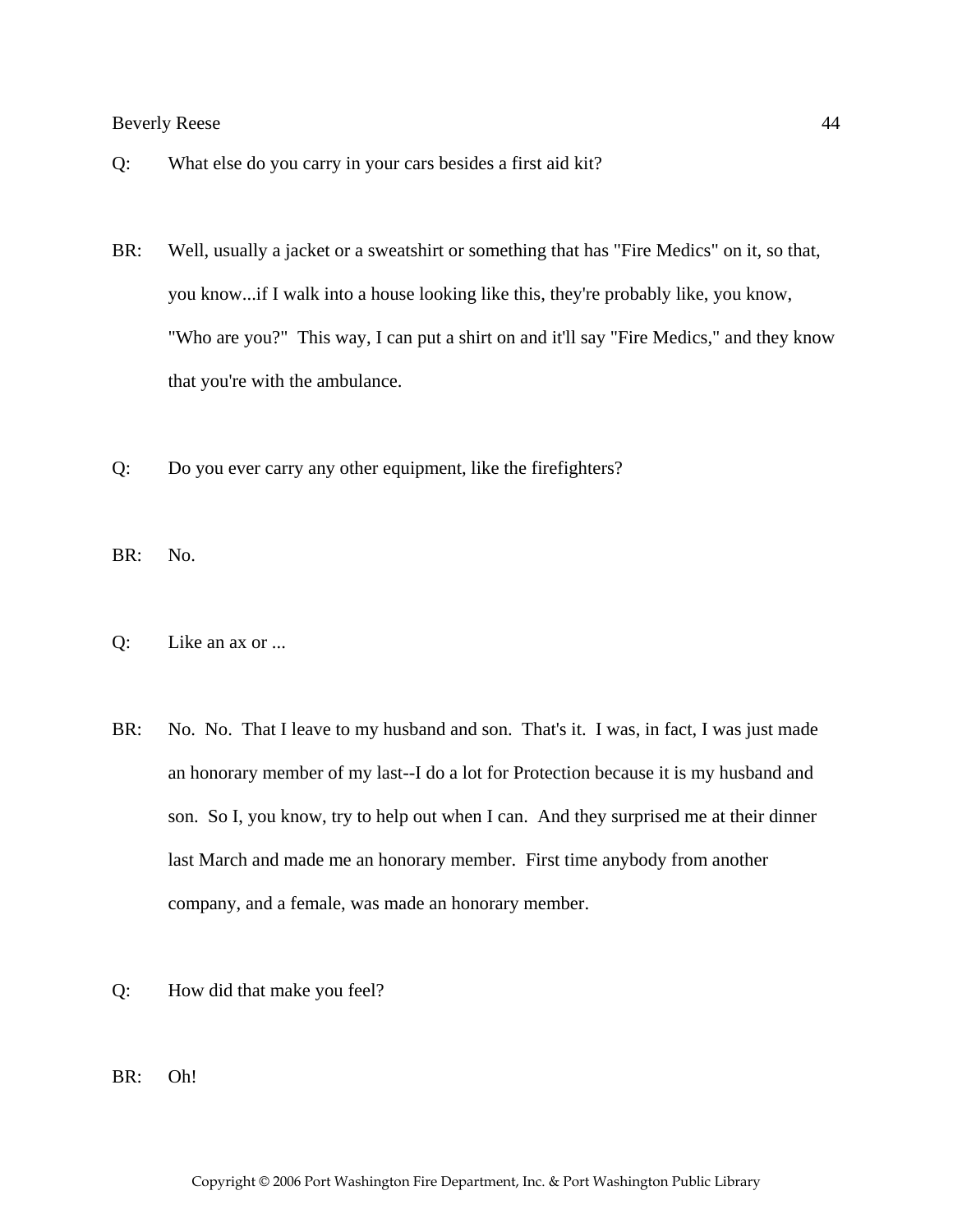- Q: Can you explain?
- BR: I could've killed them all (laughs). I was shocked. I was, you know--and it was nice, because my son gave me the badge, too. You know, he was the one. And he kept it a secret for--they knew what they were going to do for two months, two or three months. And he kept it a secret. And I was shocked that he kept a secret (laughs). It was a honor. It was really a great honor.
- Q: So, now you can go to Protection firehouse just as well as your husband and your son.
- BR: Oh, yeah. I could, as a Fire Medic. We all go to each other's firehouses. We don't- you're a member--it's four company, but it's one Department. So ...
- Q: So what was it that they gave you as an honorary ...
- BR: A badge. One of their badges. And it was nice; it was great.
- Q: And was--did you make dinner for that?
- BR: No, no. That was at a catering hall. That was--it was at Jericho Terrace. Jericho Terrace, yeah. So ...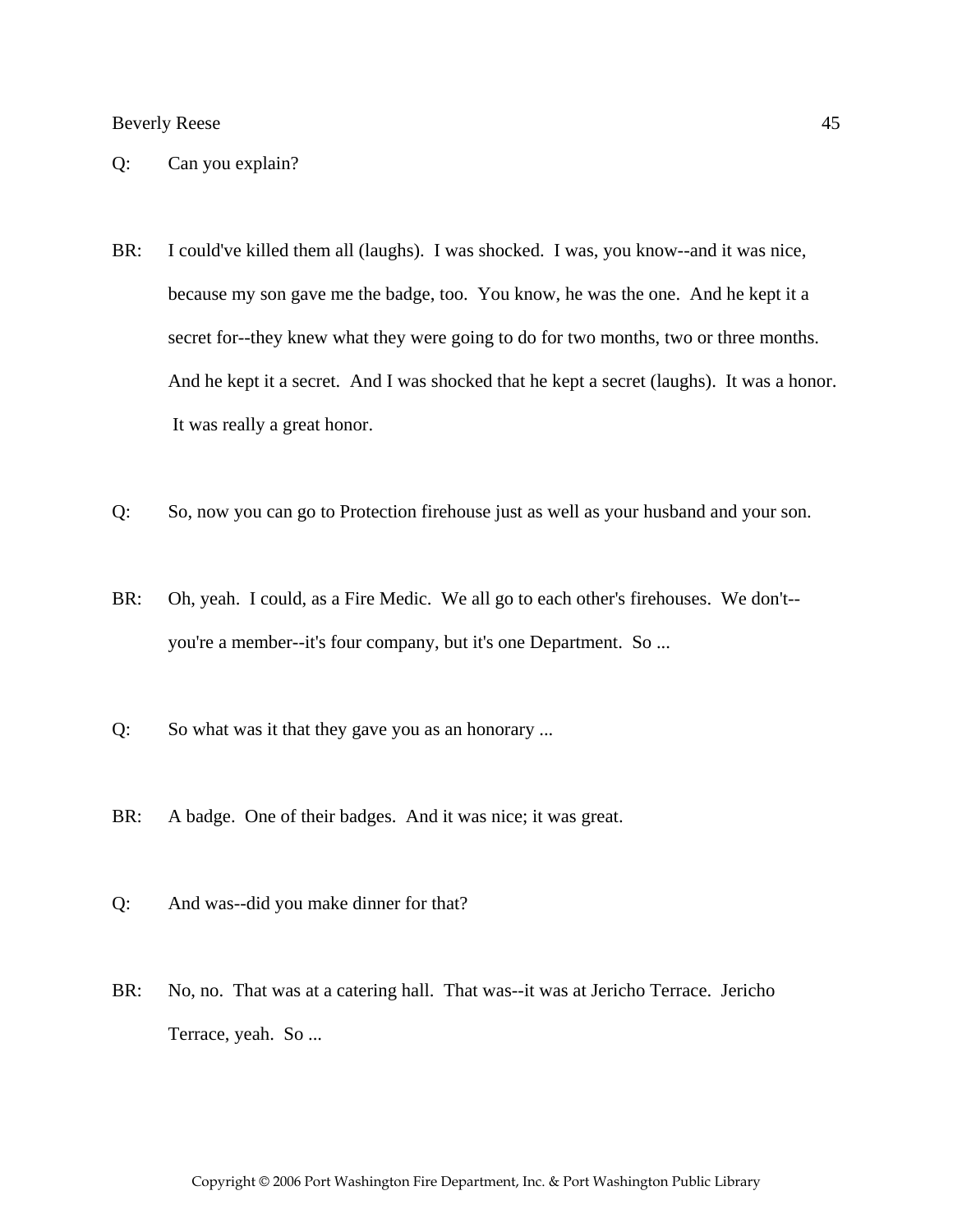- Q: Congratulations.
- BR: Thank you.
- Q: Has anyone ever saved your life in the Fire Medics?
- BR: No. No.
- Q: Your husband? Your son?
- BR: No. No. Not that I know of. You never know with them. They don't tell mommy everything.
- Q: Do they ever talk about what's happened at the fire scenes, when they come home?
- BR: Well, sometimes we do, but not always. Sometimes I'll--my little one, he went into the City on 9/11, and he don't--he don't talk about it. He always says it's not the way it's portrayed on TV. So, but I don't question him about it, because it's his privacy, you know. If he don't want to talk about it, that's like people that's been in war, they don't want to talk about it. And you have to honor them for that.
- Q: Did your husband--was he in the service at any time?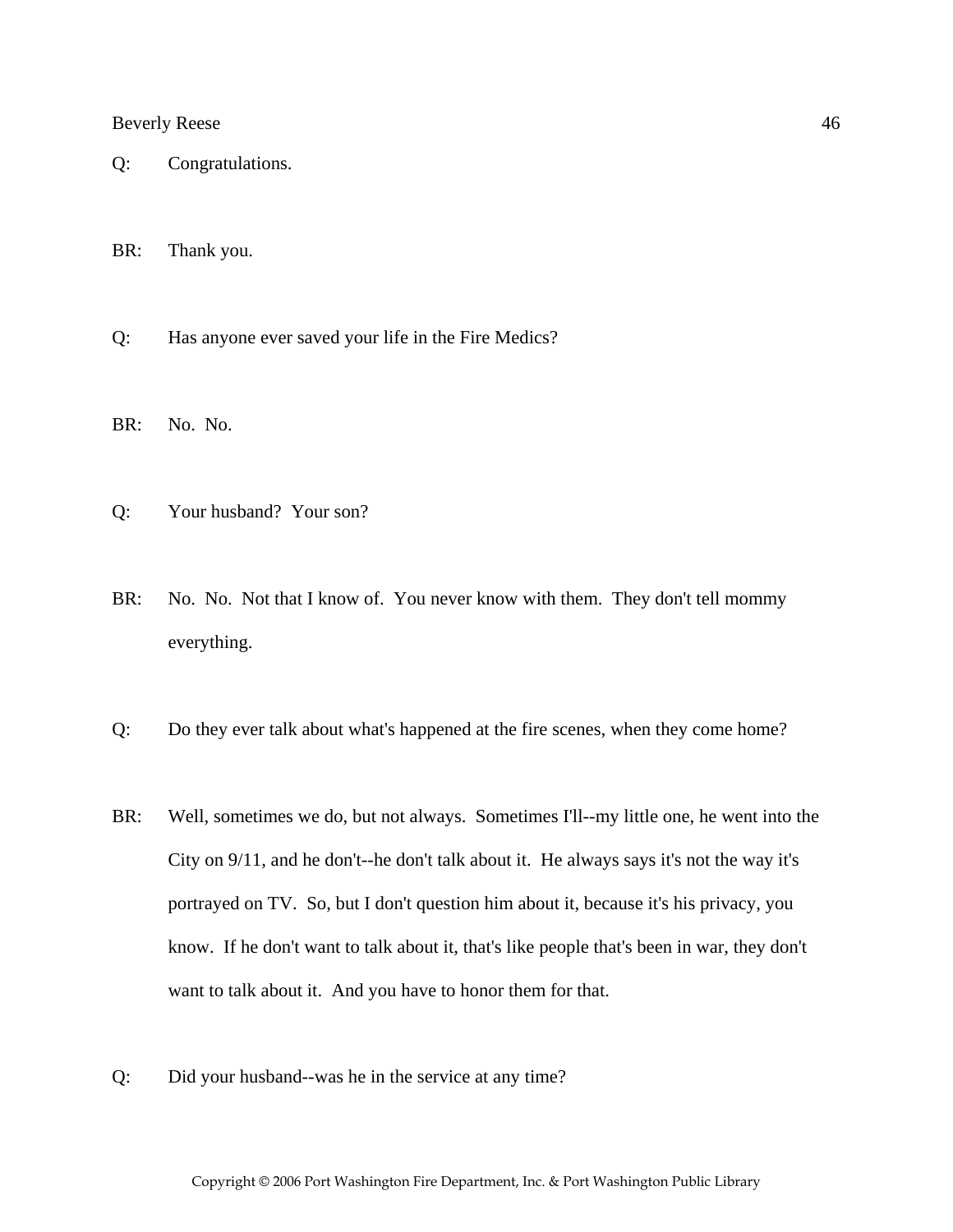- BR: No. He went--graduated high school, went right on the police force. My oldest son was in the service--the one that lives in Albany. He graduated high school in '89 and he went right into the service. He did his boot camp in Kentucky, and then he went down south to learn to fly helicopters. And then, he went to Korea. I was very upset that his whole class got sent upstate to Watertown, except for four. Two went to Germany, two went to Korea, and one went--I don't remember where the other one went. Germany maybe. And not even a month after he was sent to Korea, Kuwait, Kuwait War broke out. And the first troop they sent over there was the one from Watertown. So, I was glad he was in Korea (laughs). But, he was in Korea for fifteen months. And he flew the DMZ [Demilitarized Zone], part of the DMZ over there.
- Q: Have you ever been personally thanked by the people that you've helped with the Fire Medics, when you're ...
- BR: Yeah, I've gotten a lot of good letters. There was one call from Roslyn West Shore Road where my husband and I just happened to be riding by and a bad accident, and I helped the cop with the people, and I got an award from the Town for that.
- Q: What was the award?
- BR: Life saving award for helping out.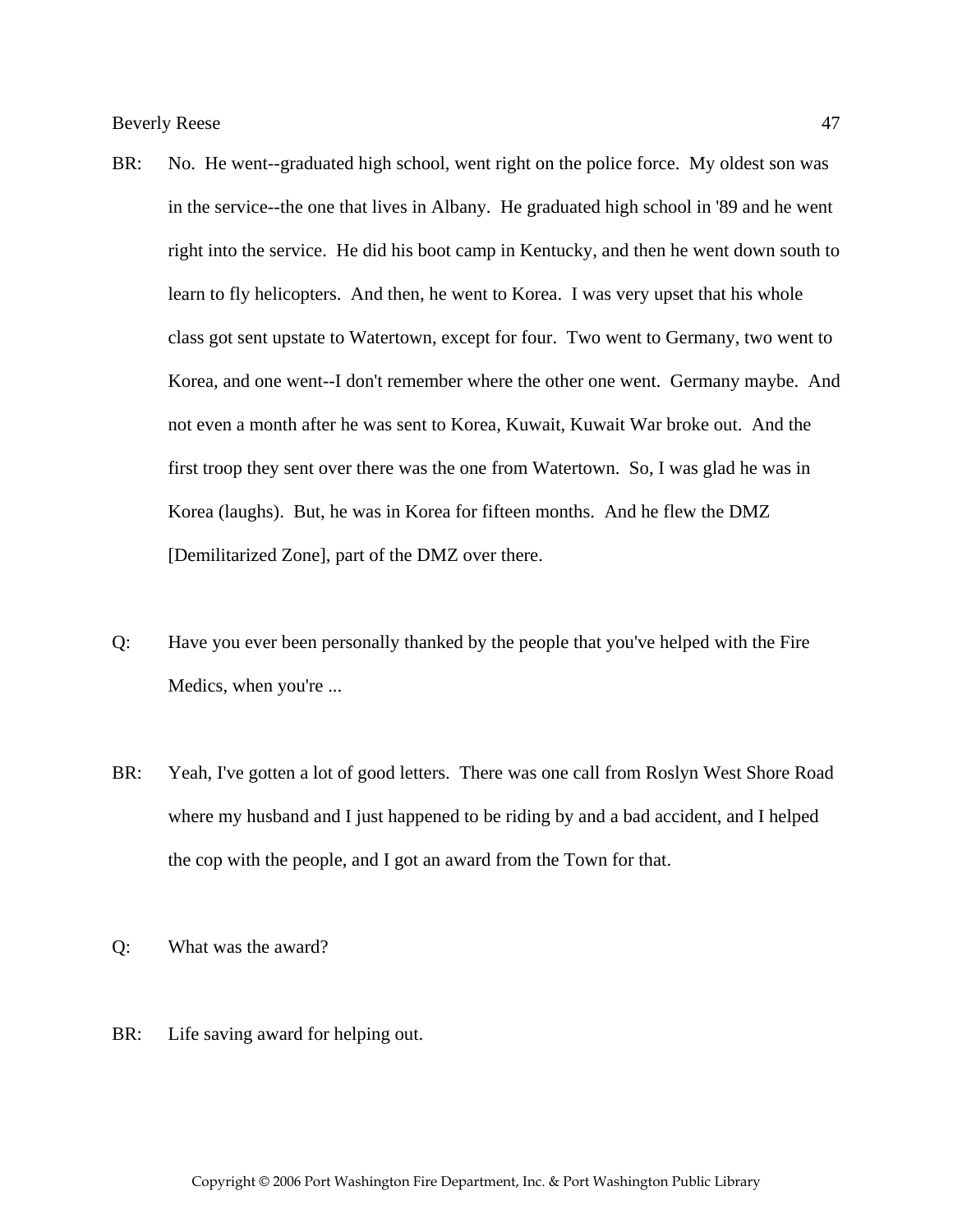- Q: What sustains you? Is it faith when you're in these situations with the Fire Medics you're dealing with bleeding, death, or ...
- BR: Well, like I said, the adrenalin gets working, and, you know, you've got to help the person. Then you put all your feelings aside and then just think about the patient and do what you need to do to help them and save them and make them better. And get them to the hospital.
- Q: Have you ever taken lucky charms with you to these things? Or does your husband ever wear a lucky charm when he goes into a fire? Or your son?
- BR: I don't think so, no. I don't. Whatever God hands me is what he hands me. You can't--He's the boss, you know. I just pray everybody comes home safe and pray all my Fire Medics get out safe and all my other brothers and sisters in the other companies, and that everybody goes home safe.
- Q: Have you ever been abused on a fire scene by people who are hysterical?
- BR: Oh, absolutely. Yeah.
- Q: What happens? Can you tell us one brief description?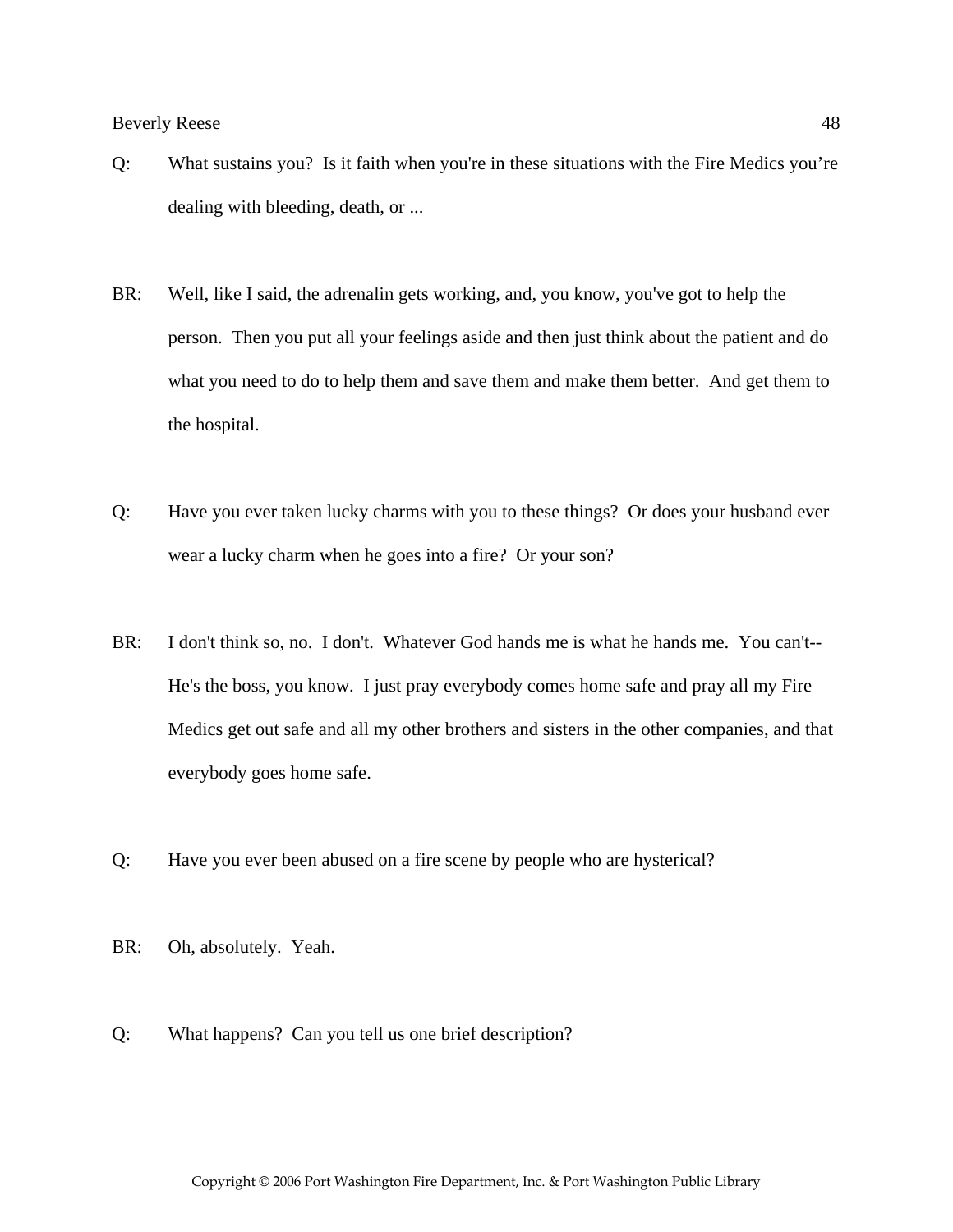- BR: Well, they just--we had one person that, you know, on a bad accident, that kept grabbing at me "Help my friend! Help my friend!" You know, we kept saying, just stand aside. We are helping your friend. But, you know, they're--they can't help it. They're upset and everything. So, you just talk to them and calm them down. You know, you get them away from the scene. If you're busy working on the patient, you get somebody else that can take them away from scene and talk to them, and calm them down.
- Q: Anything worse than verbal abuse?
- BR: No. Guy drunk one night pushed me. But you deal with it. They don't realize what they're doing. As long as they don't really hurt you, then--then you get over it. You know, you may get angry at first, but you get over it, and you realize, you know, stressful situation.
- Q: Does anything in particular ever haunt you about your experiences? Do you dream of them?
- BR: No. Sometimes, when they first happen, you do a little bit. You know, like the little boy down there, that bothered me for a while. Then, you just keep going and going, and eventually it gets better, you know. You try to think of the good things more than the bad things. The good things you're doing. The good. You're helping out people, and, you know, you're always going to have one bad, you know. But most of the time, they all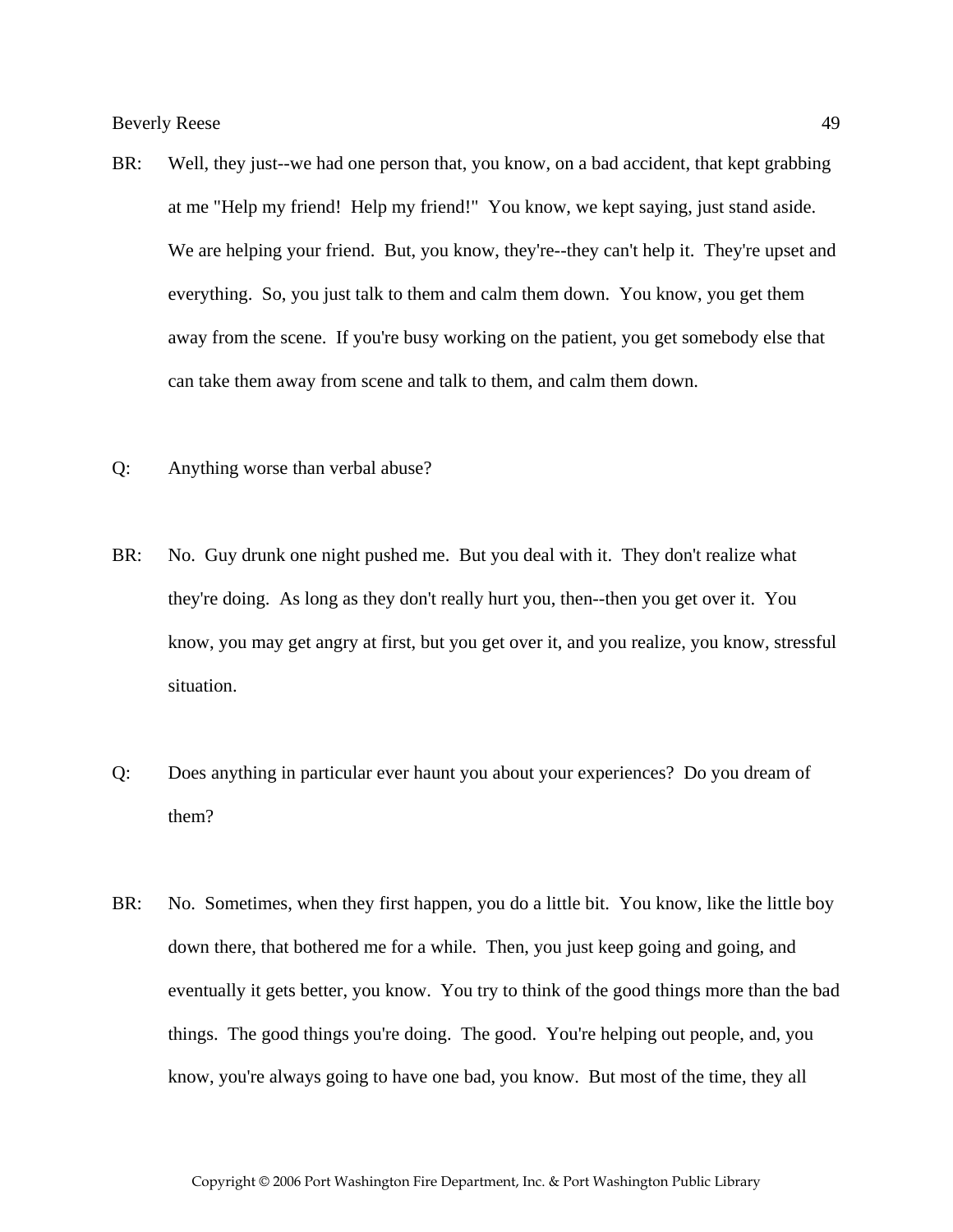work out to be good, so then that--that's what you've got to think about, you know. You're doing good for the people in your town.

- Q: What do you think makes a good fire medic? What qualities do you think they have to have to do what you do?
- BR: Everybody has their own qualities, I think. You've got to want to do it. You've got to enjoy working with people. And--but everybody has their own great qualities in them, and they always come out when you need it.
- Q: Do you march with the Fire Medics at parades?
- BR: Absolutely. I love it. And I can't tomorrow, because I've got to cook. But ...
- Q: So, how do you--when you have to cook, then ...
- BR: I know.
- Q: ... what happens?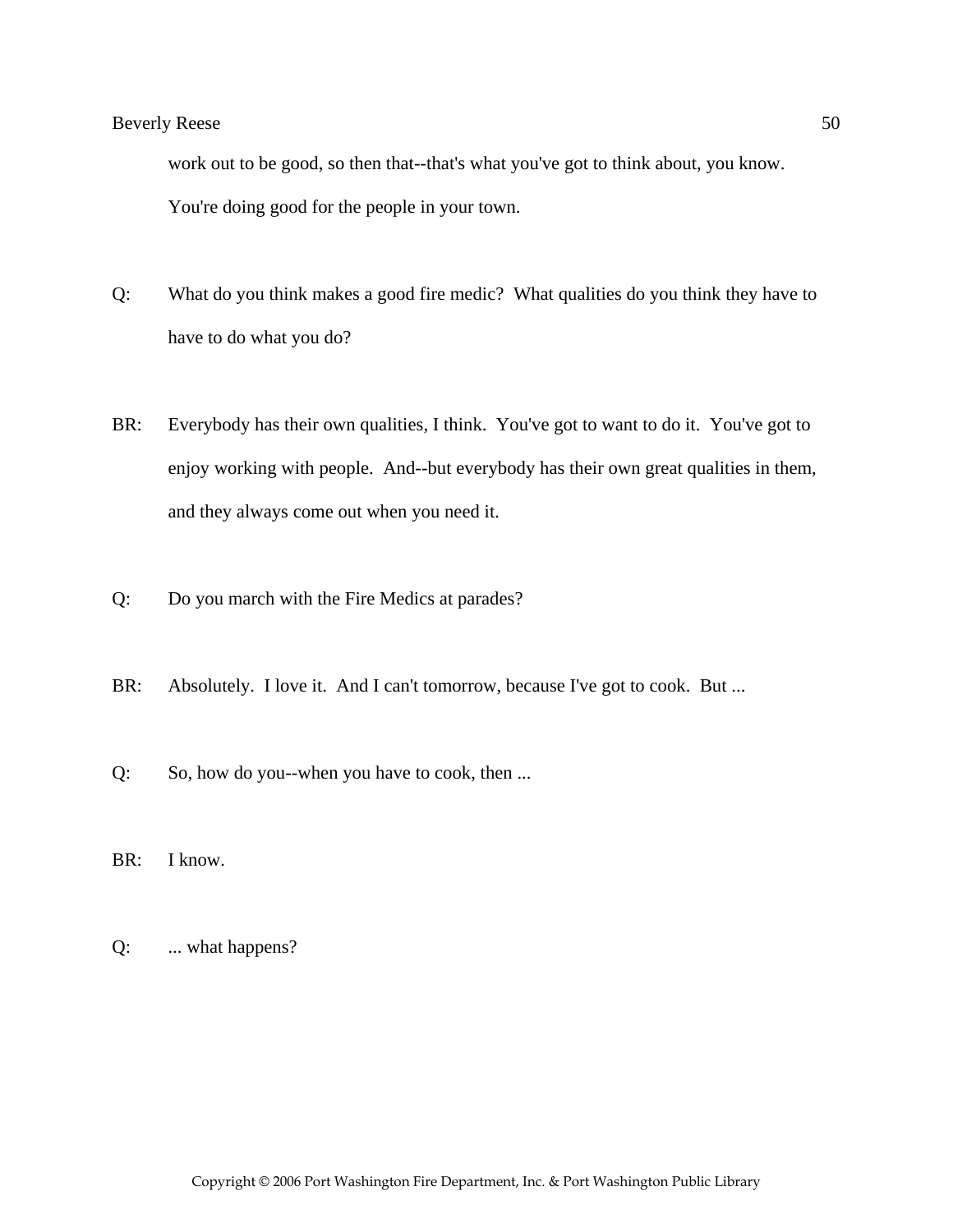- BR: I cook (laughs). But, usually, all the tournaments, I parade. The racing tournaments. And they always have a parade afterwards, and I parade in all of them. And whatever parade I can parade, I parade.
- Q: Do you take part in the tournament?
- BR: No, my son does. He's a maniac.
- Q: Why do the children love you so much in the parades, and they all yell, "Mrs. Reese! Mrs. Reese!"
- BR: Who told you that (laughs). Well, I work with them. I work at the school for twenty years, so I know them all. So, they're all my kids in there. Everybody's yelling, "What is this? Mrs. Reese is ..." all my other fire medics and my son and, "What is this? A Mrs. Reese parade or a Fire Department parade?" (laughs). But I think they get a big kick, you know. A lot of them don't realize that I have another life outside the school. And then when they see me in a uniform, or even the other--where was I the other day? I ran into one of my little kids in the grocery store. And they're like, "What are you doing here?" I'm like, "Well, we do eat" (laughs). They don't see you outside of where you are in the school, you know. You're there seven hours with me, and they don't realize, and then when they see me in a uniform, they're like, "Mrs. Reese!" (laughs). They get excited.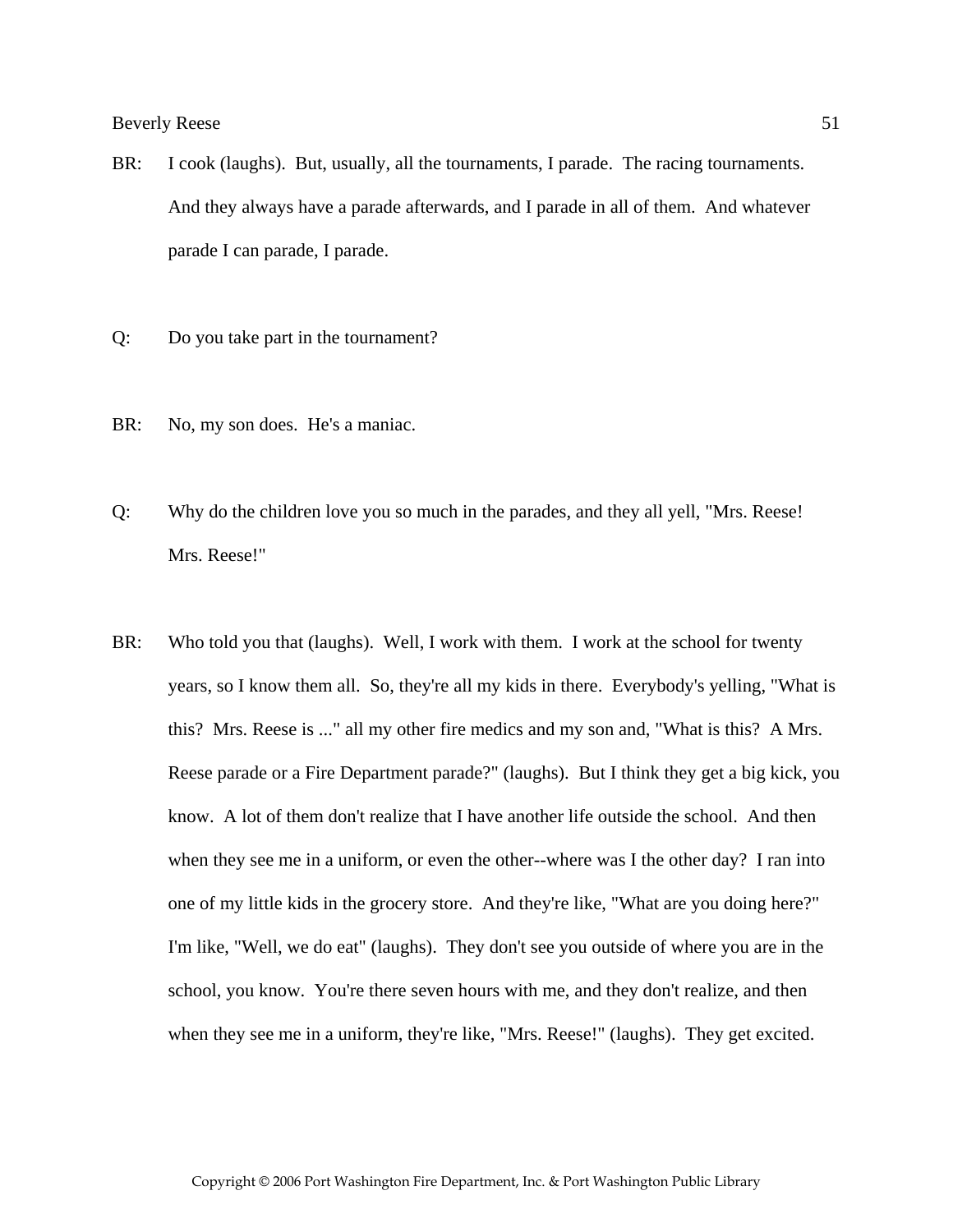- Q: And how does that make you fee?
- BR: I love it. I love kids. Love them. Love working with them. I do with one of the social workers--not social workers, guidance counselor--I do a mentors' program with her. And I love it.
- Q: What's the program about? What do you mentor?
- BR: I mentor kids. We have like twenty-five teachers, and we each pick a child that you feel needs a little extra help or, you know, a little extra care. And you meet with that child once a week, and then once a month we meet as a group, and we go someplace. And last year was my first year at being in charge with Jennifer Biblowitz who is the guidance counselor. And I said to her, because we had somebody else do it a couple of years before that, but she left the school to have a baby. So we weren't going to have it because Jen couldn't do it alone. And I said, "You know what? These kids need it. So, I'll do it with you." So once a month, we meet as a group--all forty, fifty of us, whatever it is--and we take them someplace. Like one time, one month, we took them to my son's firehouse, and him and a bunch of guys came there and showed them the truck and taught them a little bit about what they should do. And they put on all their equipment, so that they could see, "When you see us like this, don't be scared, because we've just got to wear this to go in the fire," and stuff. And one time we took them to my firehouse. Another time,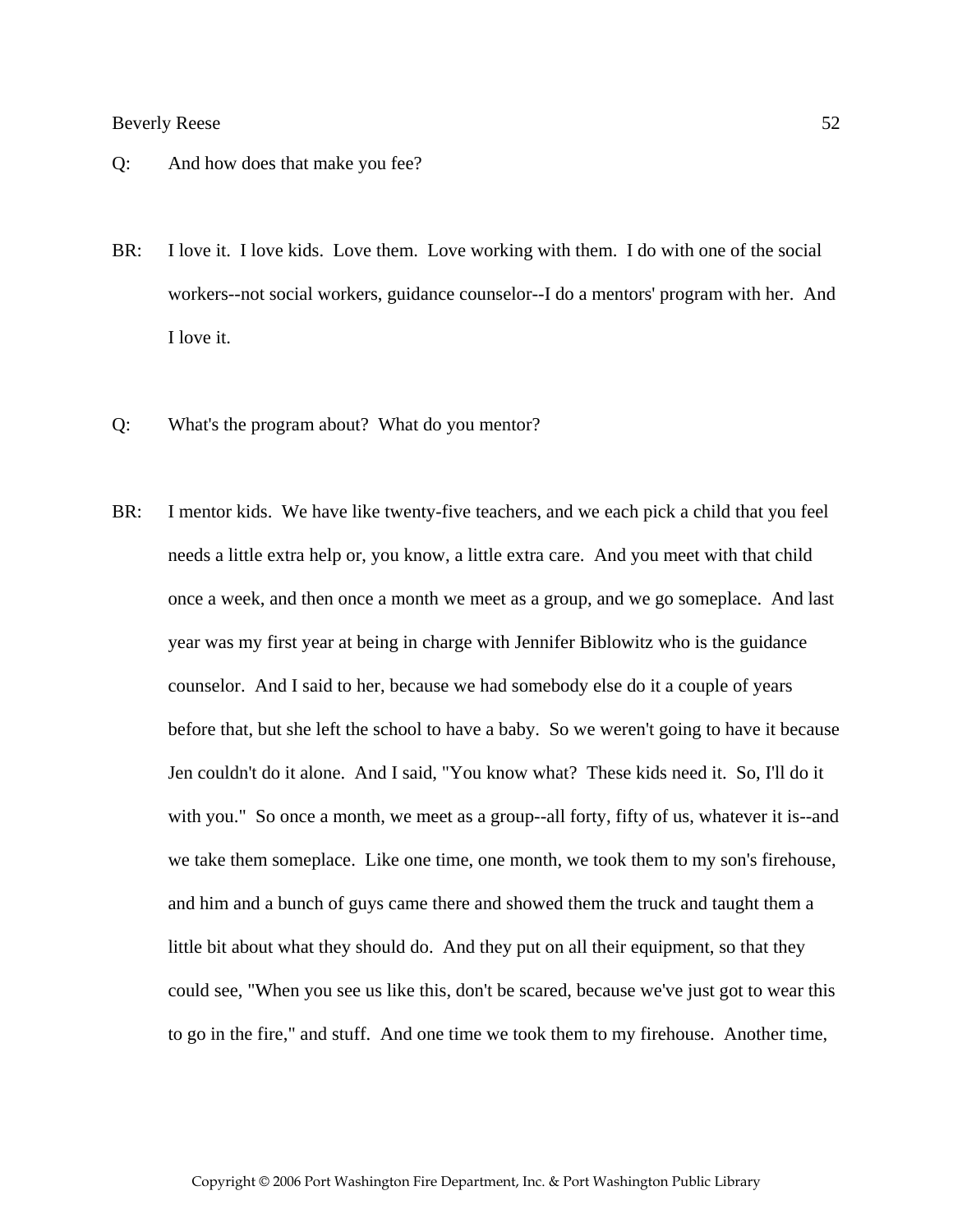we took them to Sands Point Preserve. We did a lot of community stuff with them. And then we have--give them a snack and stuff, and they love it. They love it. I love it.

- Q: How old were these?
- BR: Anywhere from first grade to fifth grade.
- Q: Now, you say that you parade at the tournaments.
- BR: Uh huh.
- Q: So, when they have their drills, you have the parades when?
- BR: After. Drills are usually over four, five o'clock, and then six o'clock, you parade.
- Q: And you parade on the grounds that the ...
- BR: No, no, no. You parade in the town of whoever's hosting the tournament.
- Q: And do fire medics take part in the tournaments? Do they ever take part in, in terms of running the drills.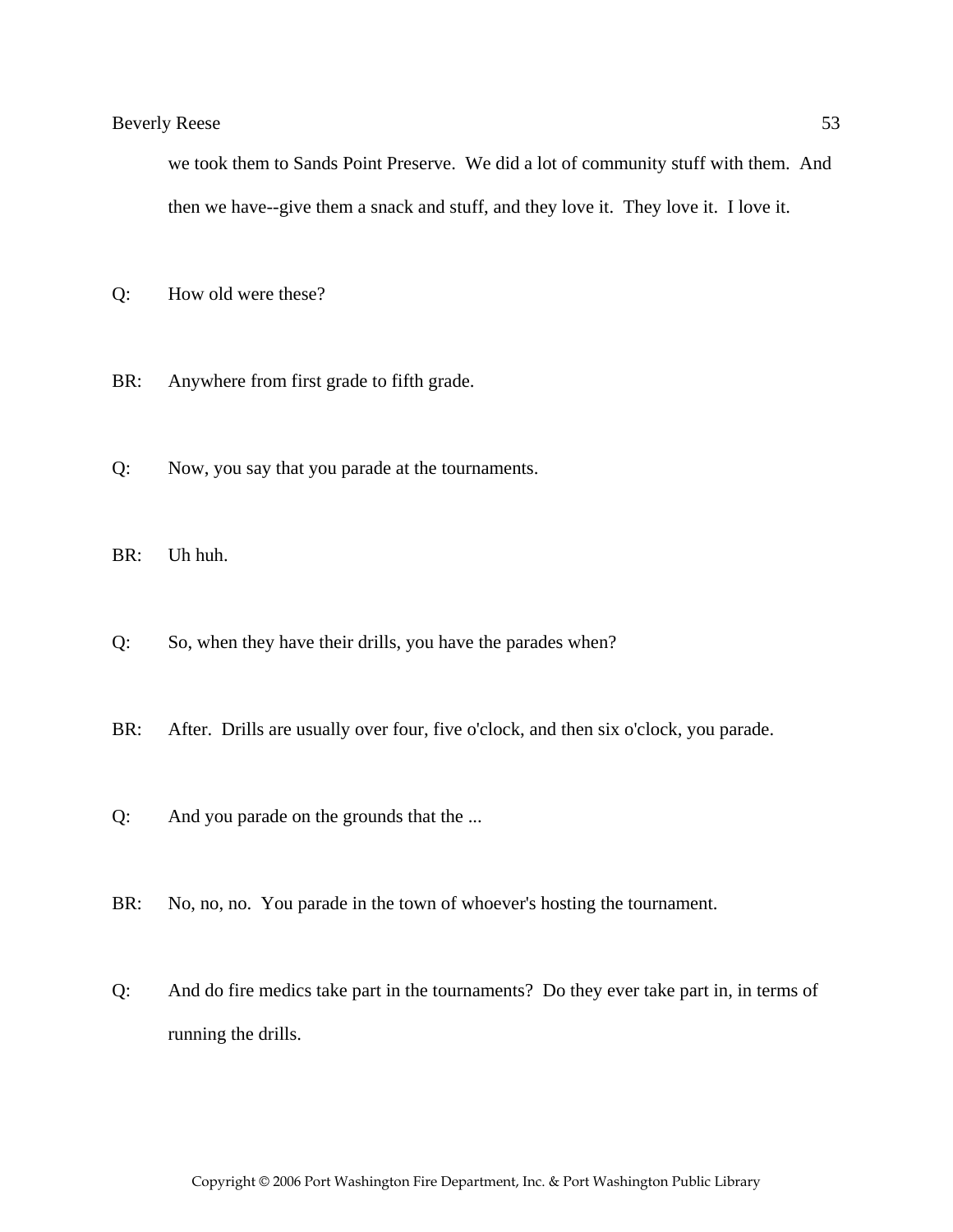- BR: No, no. What it is, it's a racing team. They jump off of fire trucks (laughs).
- Q: Tell me what they do.
- BR: It's a racing team, and they have--they have two trucks. A B truck and a C truck. And they're on a truck and they have to race the truck down, pull the ladder up, run up the ladder onto the arch, and then, like all Nassau County, every fire--most firehouse has a team, and they compete against each other. And, let's say Hicksville always hosts Labor Day tournament. On Labor Day, they have a tournament. But, usually, Labor Day, they have the parade the day before, on Sunday, because it's usually very big. But, well ... [??] ... who had a tournament this year. Central Islip had one. And then the tournament starts at nine o'clock in the morning. And it usually lasts till four or five. Then, you change into your uniform and you go parade.
- Q: And are you ...
- BR: It's usually--it's got to be around a two-mile parade to be a competition. You parade two miles.
- Q: Two mile parade in Hicksville?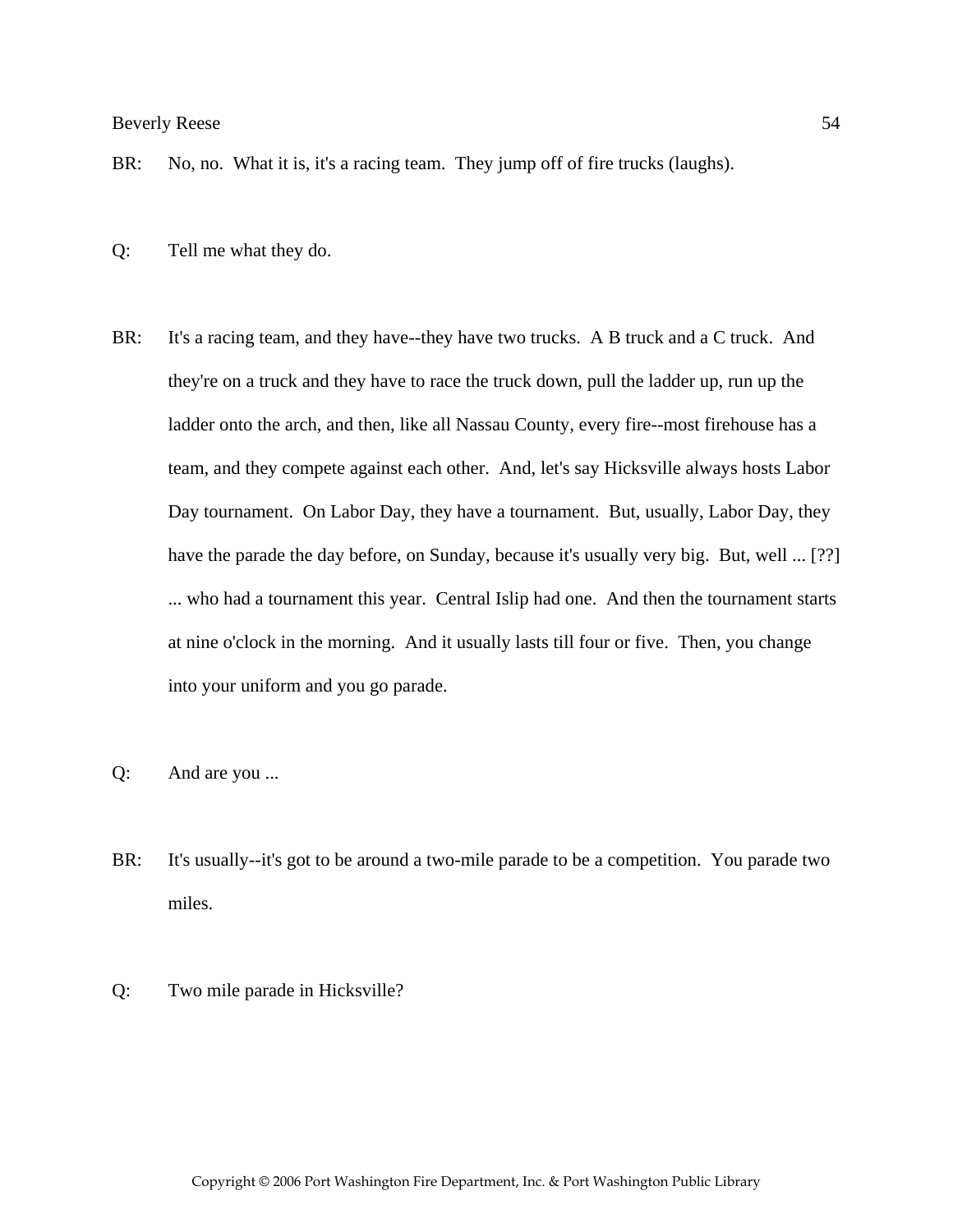BR: Yeah. Whatever town it's in. Whatever town it's in. My son can tell you all about it, because he's been on the racing team for a long time. He loves it.

Q: How big ...

BR: ... [???] ...

- Q: ... an event. How many people show up for this?
- BR: Well, there's usually twenty-five, thirty teams that race. And there's usually twenty people on a team. And then, you know, all the family--your whole family, you know, goes. My husband and I go. If my son is down, he goes. And each member has all their friends and family there, so the Labor Day tournament, probably five, six hundred people just watching it and stuff.
- Q: So you were--or you go and you parade in your uniform.

BR: Uh huh.

Q: But you don't cook for that event.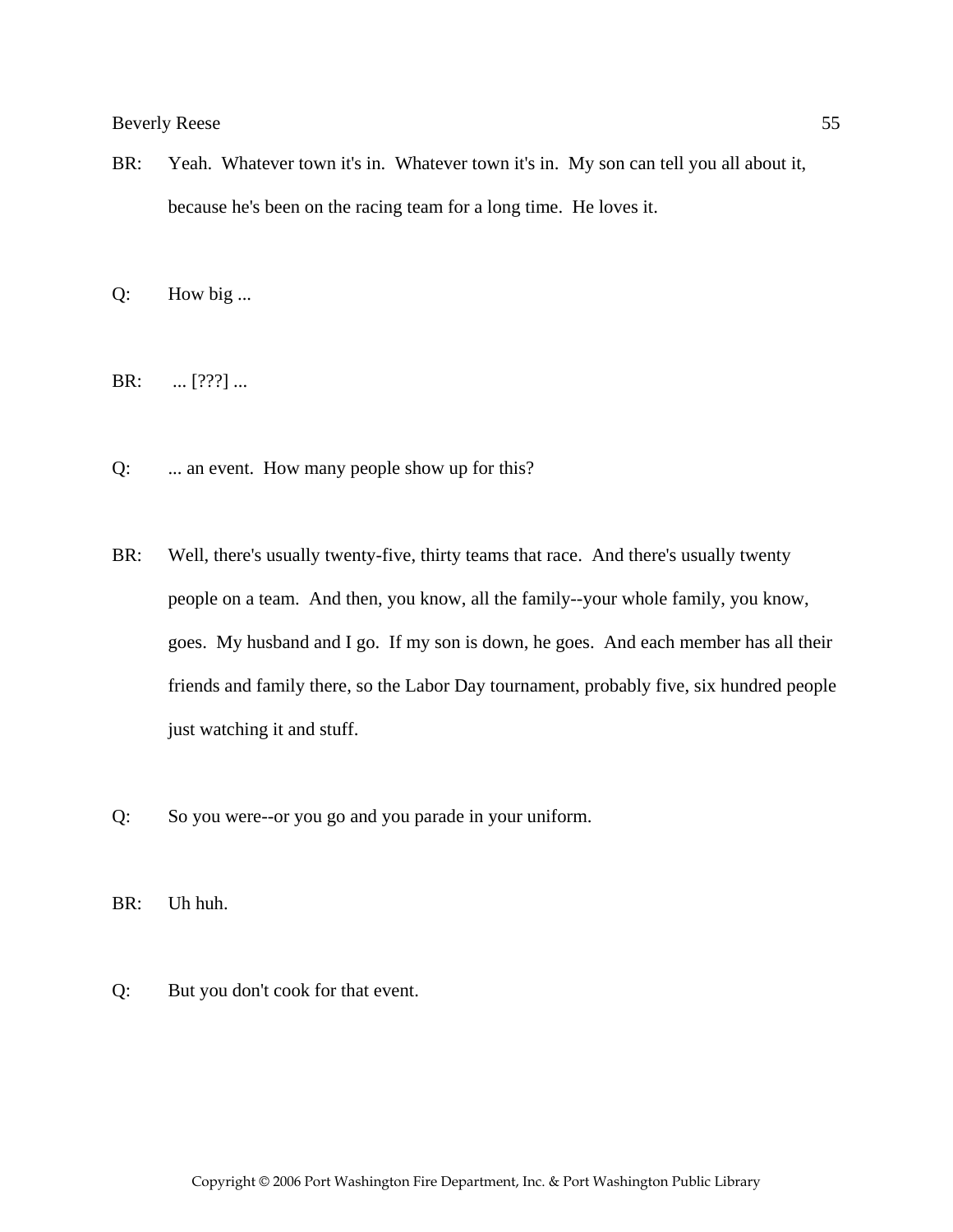- BR: For the tournaments? Yeah, I help. I help barbecuing. Usually Johnny Salerno--we call him "Bubba"--he organizes it all and I go and help him cook and stuff. Last few years.
- Q: And where do you--you still come back here for the cook-out?
- BR: No, we do it right there at the tournament. Everybody has a little section. They set up their tent and their barbecues. It's like tailgate (laughs).
- Q: So, how large is this ground?
- BR: Oh, it--different--pretty big. They have to be pretty big. Hicksville is--where is it? I can't think of the name of the street.
- Q: So but it could handle ...
- BR: But it's pretty ...
- Q: ... four companies--the three companies, plus the Fire Medics.
- BR: Oh, no, that's not--it's one team. Like it's called the Road Runners. It's one team.
- Q: Yeah, but when you said they sent up tents.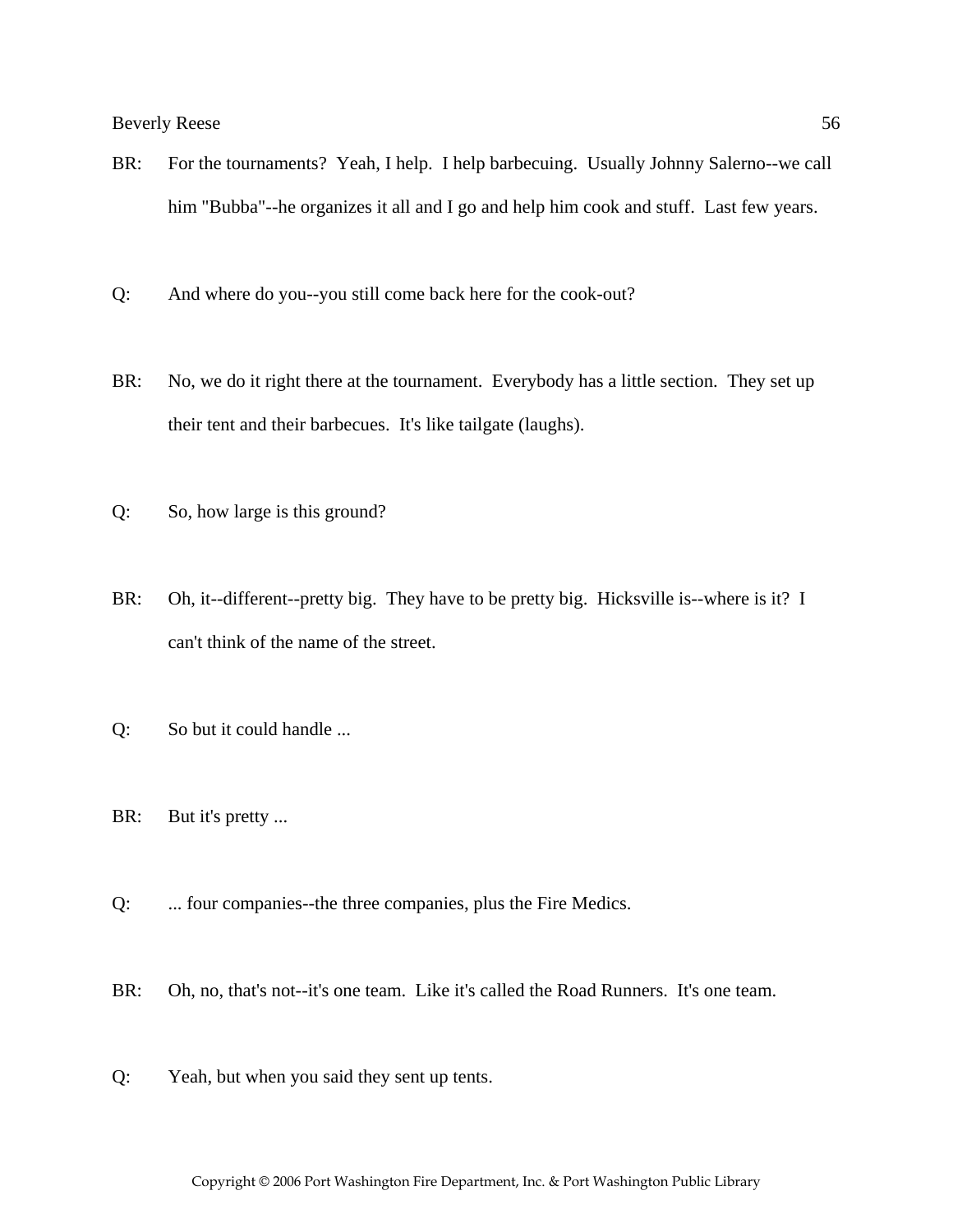- BR: No, they set up one tent--the Road Runners. But like there's maybe four or five members of Flower Hill on the team, some members from PECO on the team. Different--Fire Medics don't have anybody that really races. We don't…they go and support it, but they don't race. And we don't--not at this time. I don't remember if we ever did.
- Q: Now, did you ever have to be trained to deal with things like transmittable diseases as a- when you were in the Fire Medics, like AIDS. Today, we have AIDS, where back then, maybe we had ...
- BR: Yeah, they have schools on that. They teach you how, you know, to wear your mask, and if you have to put on the like a paper gown and stuff. That's--what do they call that? I can't think of the name they call it. Can't think of the name of it. But they give classes on all that stuff.
- Q: Is there anything you'd like to talk about the Fire Medics that perhaps I haven't covered that you would really like to talk about?
- BR: It's just I think it's a wonderful organization. Not only do we help people, but I've made a lot of great friends over the twenty years, and we're like a big family. The whole Department is like a big family, you know. If, God forbid, if something happens in their family, it's like it happens to us, and we're there to help and support you. And, you know,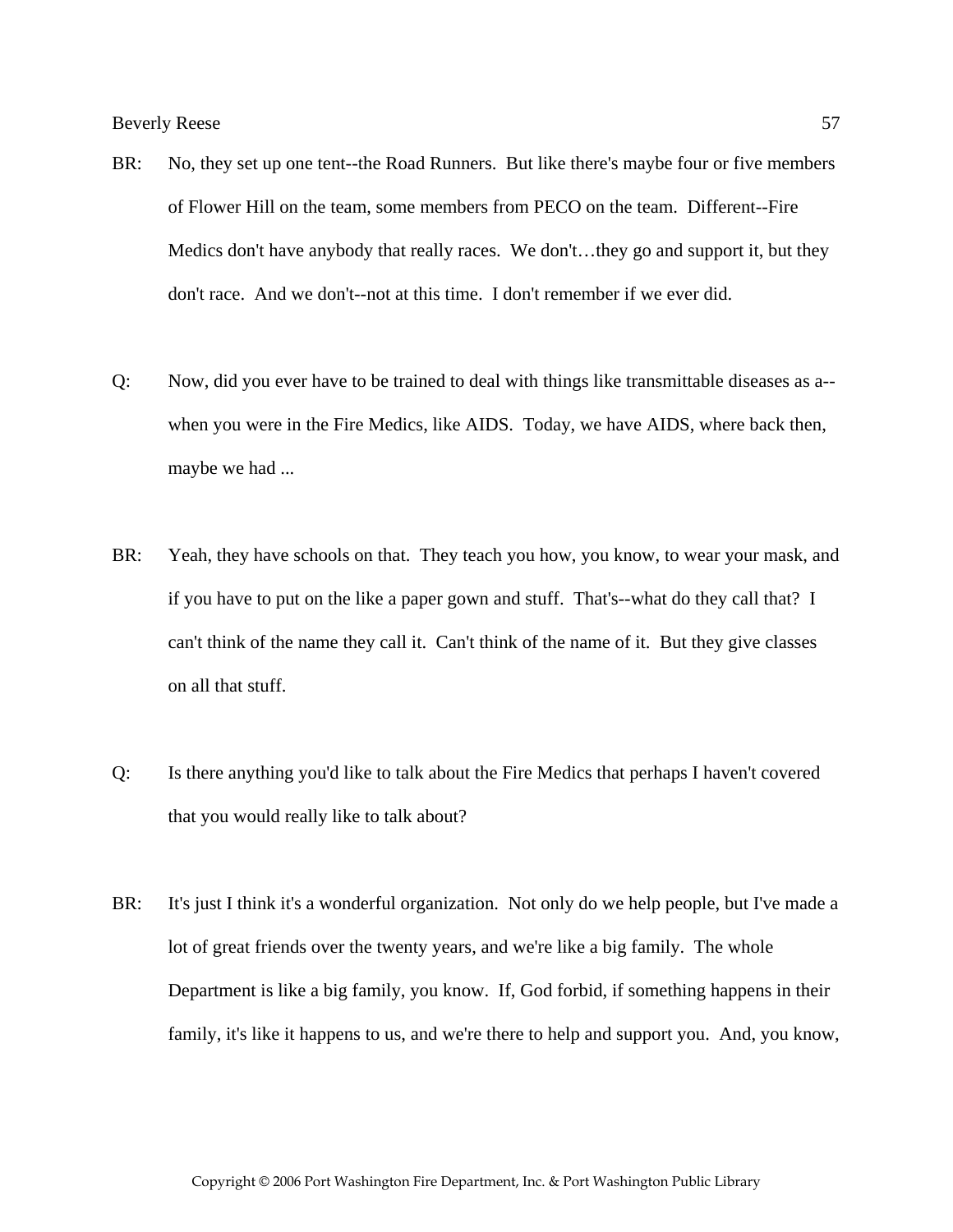we have a member right now that his little daughter is very sick, and we're doing a big fundraiser for them to help them out on November 6th. So ...

- Q: What's wrong with their child?
- BR: Cancer. And it happens to be my niece, so--but, you know, and a lot of members have mothers or fathers that's sick or pass away and stuff. And we're always there to help. And we go to the--I try, personally, to go to all the funerals I can attend. Unfortunately, I've been to three this month. And ...
- Q: Who are the three?
- BR: Charley Lang's wife. Matero. His dad. And George Mahoney. And they were all in just the last three weeks. Sometimes you get them; sometimes you go a long time without having one, thank God. But we're always there for each other, and that's--that's a good part, you know. And we have to be--you know, do what we have to do to help people we do. But we are still there to help each other, too. It's rewarding. Like I said, I've made a lot of good friends.
- Q: The funeral rituals are very impressive.
- BR: Sad. And impressive.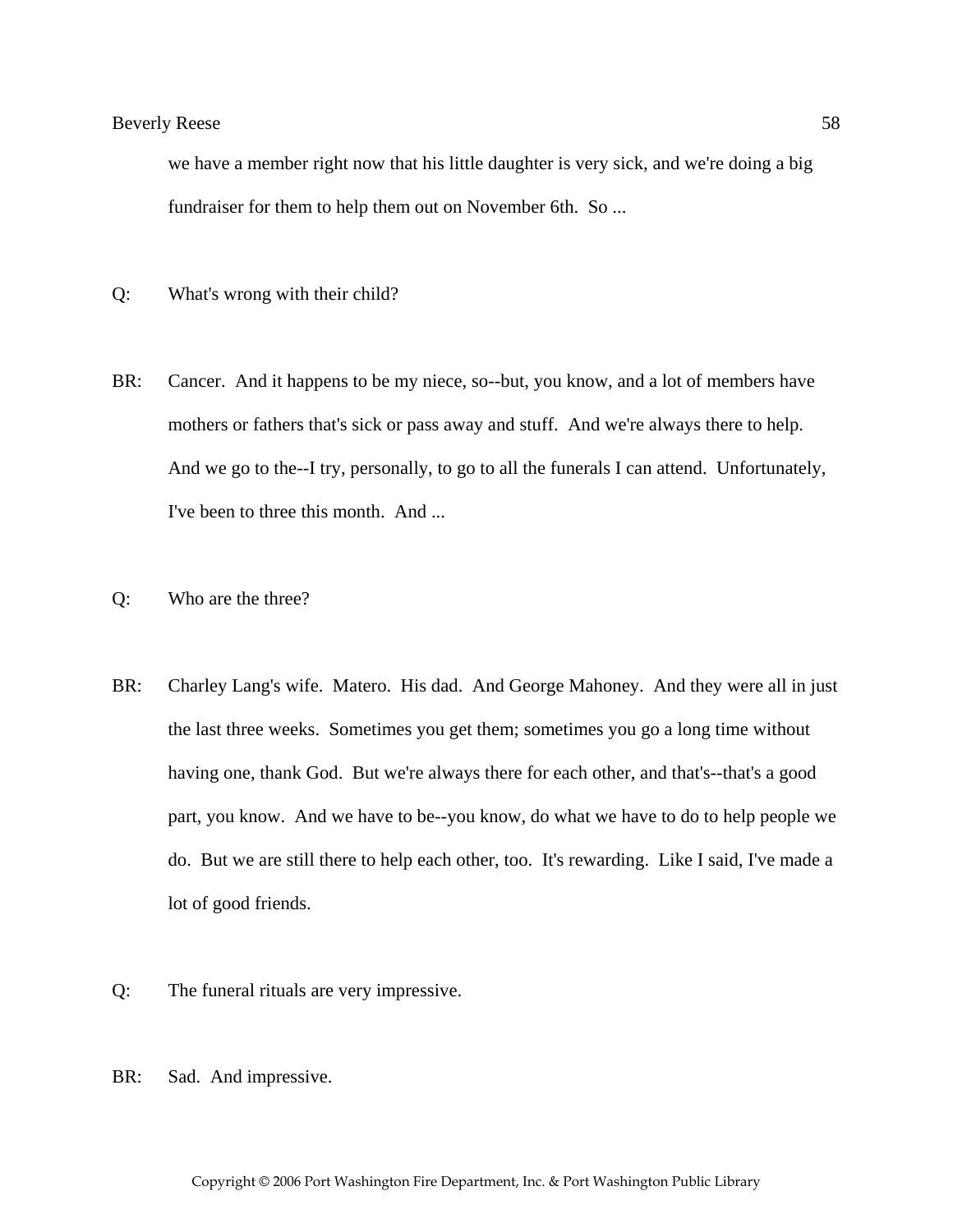- Q: Do you have to, as a Steward, cook for them after funerals, or cook for the ...
- BR: Sometimes I do. It all depends on like George Mahoney's, Frank Pavlak took care of it, you know. I was working; I couldn't take off. If I could have taken off, of course I would have helped Frank. But ...
- Q: What happens after a funeral?
- BR: Oh, if the family wants, if it's a member of like he's a member of PECO, so they had the family come back and served them food afterward. It's up to the family. Some families don't want that. They just want to have something light at home. It's up to the individual family what they--we offer it to them, or the company they're from offers it to them. So, like we just had, after Christmas last year, Dick Borelli who was an engineer with my company for like twelve years, and he passed away. And our firehouse, we don't have no elevator or nothing; we don't have a kitchen or anything upstairs. So, Atlantics, we laid him out at Atlantic's firehouse, and there was a big funeral. He was very much loved by the whole Department.

Q: Who was it?

BR: Dick Borelli. Pops. Pops Borelli. But that's another thing I forgot to--I had an ambulance dedicated to me, too, Fire Medics. And they ...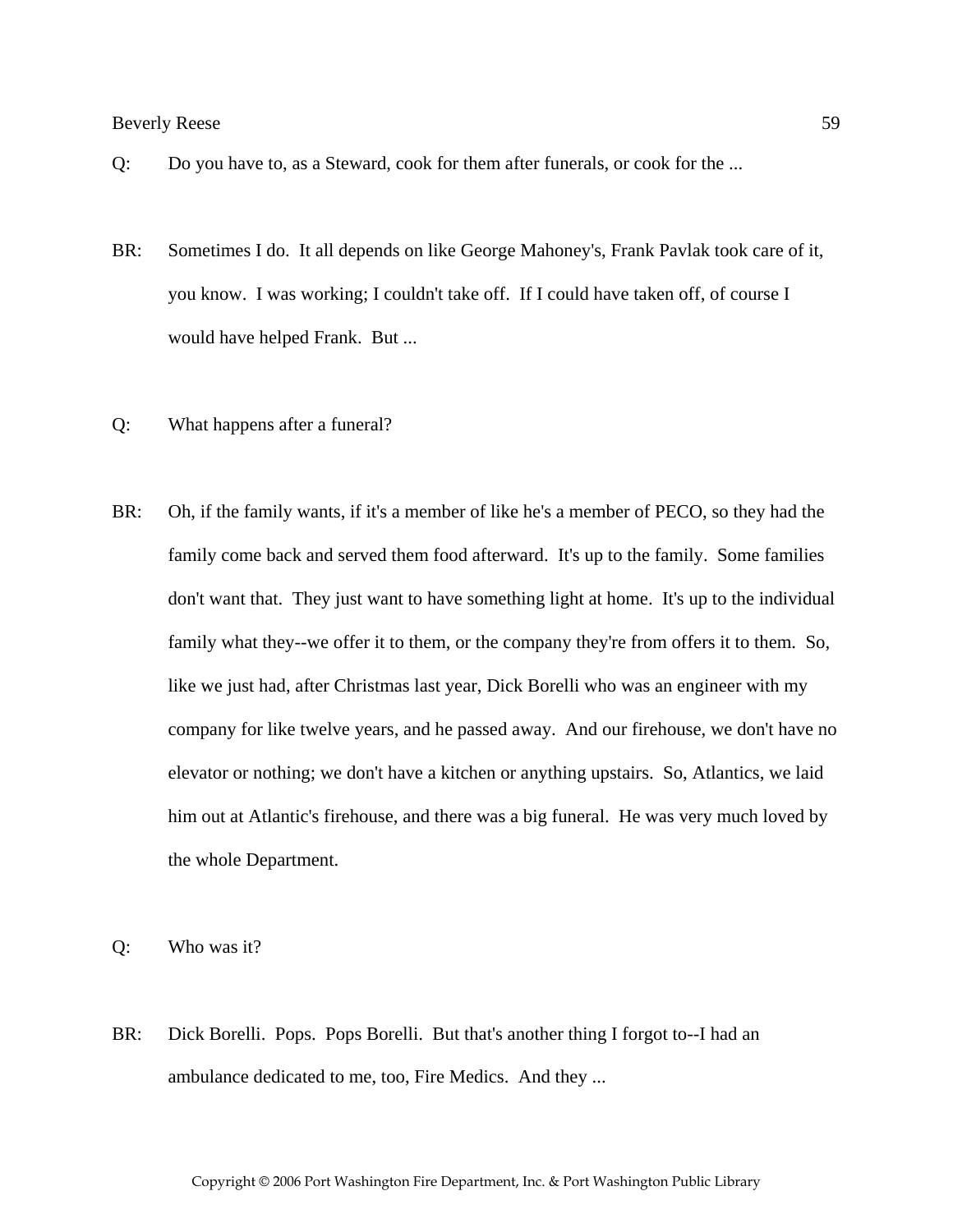- Q: How do they do that?
- BR: Well, when we get a new ambulance--every six, seven years, we get a new ambulance. And they always dedicate it to somebody that--in the Fire Medics that they feel deserves it, done a lot, or whatever. And another thing they surprised me with, I wanted to kill them. I don't like being honored, and I don't like to be rewarded for what I do. I just do it because I enjoy doing it. But they yell at me all the time: "You deserve it!" But, you know, what. Everybody deserves it. Everybody that gives their time and their heart and soul to helping people. So, you know ...
- Q: So what did--did they name the ambulance after you?
- BR: There's a plaque on the side of the ambulance that says, "Dedicated to Beverly Reese."
- Q: How did that make you feel?
- BR: Oh, it's great. It feels great. But, I just--I get embarrassed. I don't like being center of attention.
- Q: So how many ambulance trucks do they have in the Department?
- BR: Three.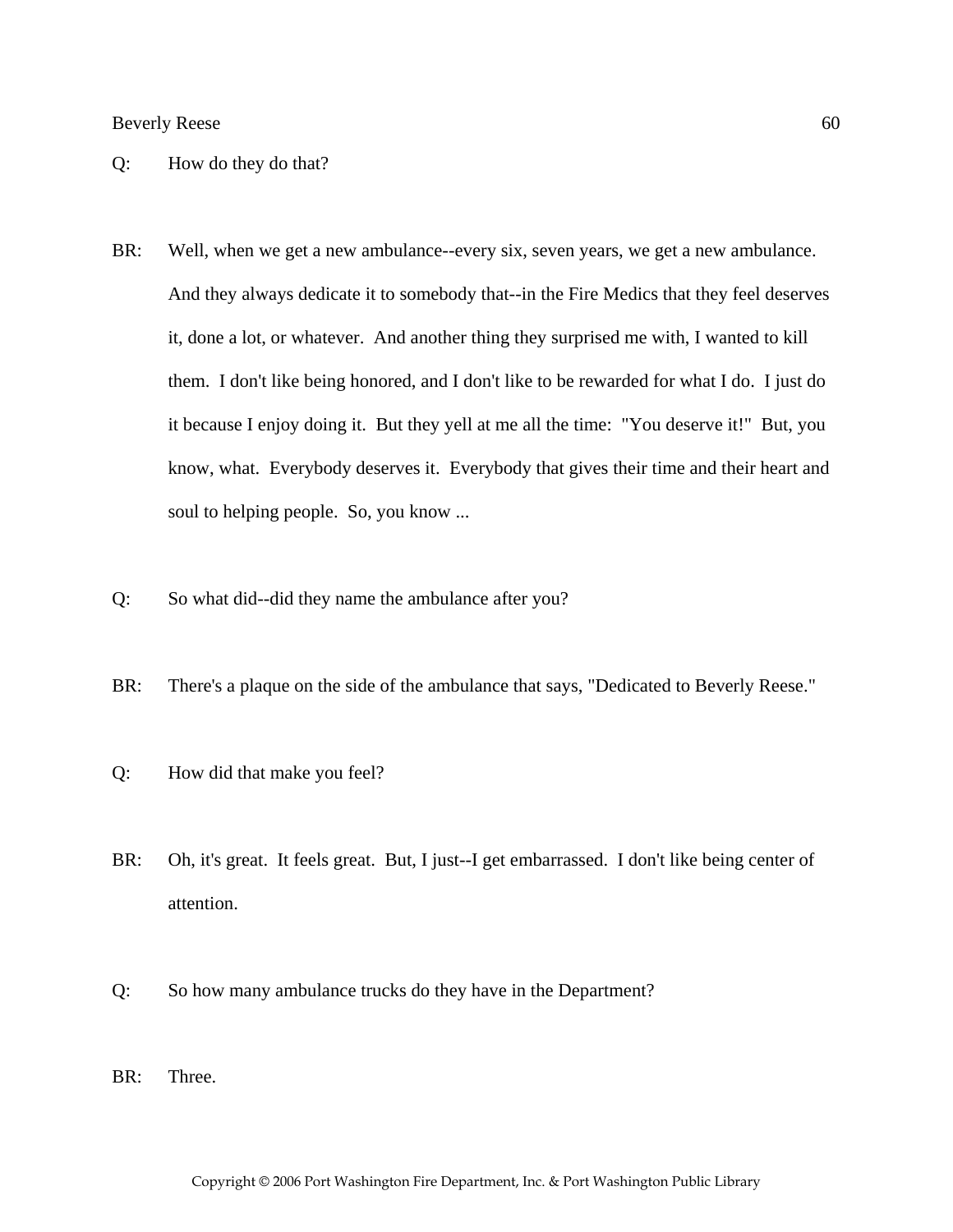Q: Three.

BR: We have three.

- Q: And one of them is named for you.
- BR: And one is named for Dick Borelli, and who's the other one right now. I don't remember who--Frank O'Grady, I think the other one is. And then, like when Dick's ambulance is time to be retired and get a new one, then we take that plaque off and put it in our showcase. Then, whoever the new ambulance--whoever we dedicate that to--will get a plaque on the side of that ambulance.
- Q: So does the Fire Medics have the showcase in their building?
- BR: Uh huh, sure. Absolutely.
- Q: And who keeps the history, then, of your Fire Department?
- BR: Les Kent. He's my publicity guy. He is great at it. Like Frank Pavlak, Les Kent.
- Q: Les Kent.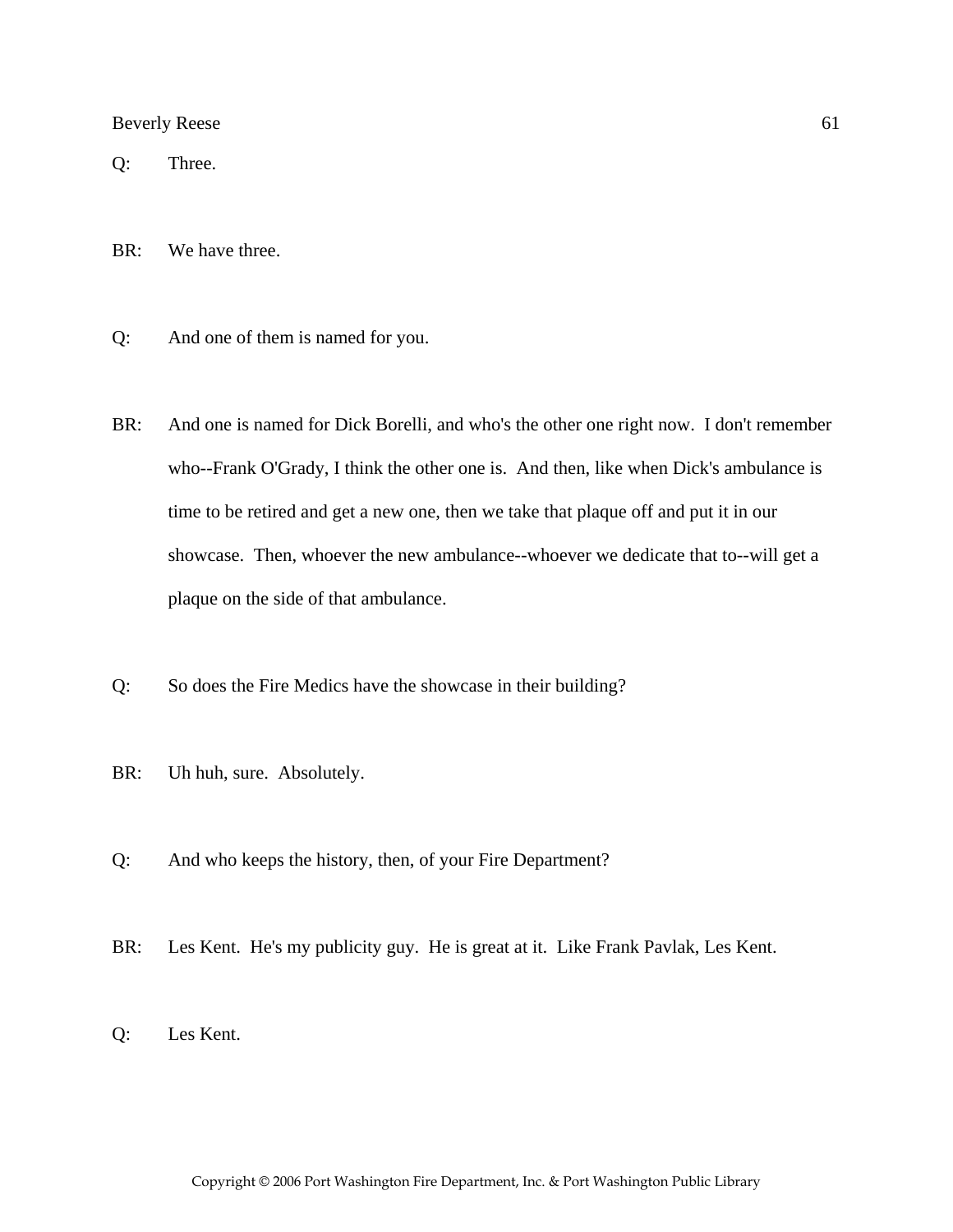- BR: Frank Pavlak knows everything. He's amazing, that guy. I was thinking about--I couldn't remember when I joined. I called him up last night, I said, "Frank, I need you to look up something, or do you remember ..." He said, "I'll call you back in a few minutes. Not even ten minutes later, he called me back with all the information. Like, oh, my God. He is great. My son adores Frank Pavlak. You know Frank?
- Q: Yes.
- BR: My son adores him. Adores him. My son's a big boy. He's six-one, two hundred and fifty pounds, and he's like a big teddy bear, and he thinks the whole world goes around Frank Pavlak. He teases Frank all the time.
- Q: Tell me about the humor in the Department?
- BR: Well, you know, you have a lot of fun times. You have a lot of sad times. But--and you try to have good times, too, because you need to. You need to enjoy it to want to stay in it and stuff, you have to enjoy it a little bit, too. You can't always be on the down side. So we're a family; we really are.
- Q: Who's the big prankster in the Fire Medics?
- BR: Well, my son's one of them. Oh, in the Fire Medics?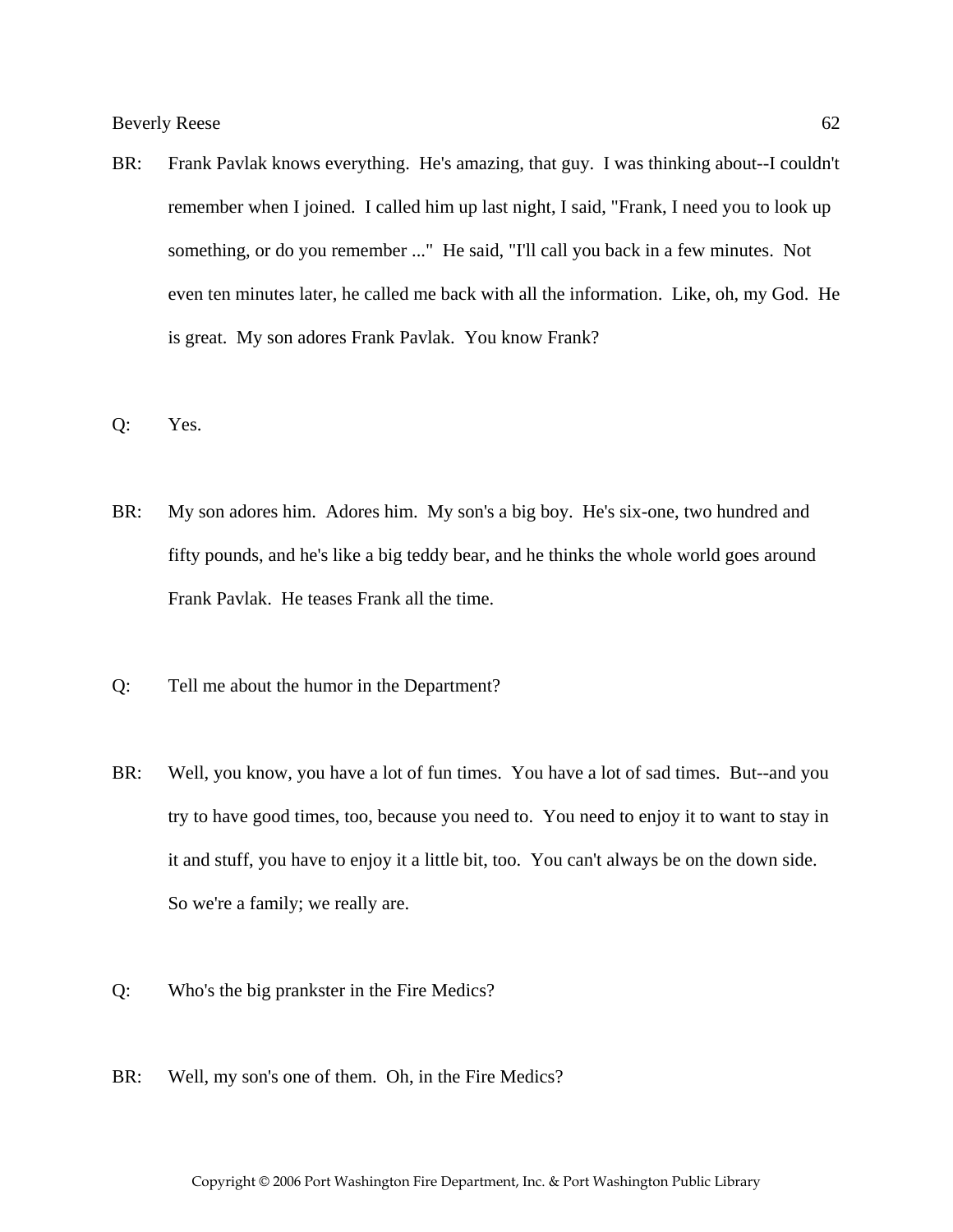- Q: Or in--even in Protection. Who's the big prankster? You said your son.
- BR: Well, my son and his friend Donald Alexander.
- Q: How--what kind of pranks do they play?
- BR: In the summertime, on Memorial Day, for like the whole month of May, everybody's at their firehouse shining up their trucks and their building and everything. And PECO's always come down to Fire Medics, and they'll squirt us with the hose or something. And you get that all around. It's--you know, you enjoy it, because it's a lot of work to get all these trucks shipshape, and, you know, you wax them and you shine them. So you have a little fun, and then we usually get together and barbecue or something.
- Q: And people are called by their nicknames at ...
- BR: Yeah.
- Q: Are there some unusual nicknames in the company?
- BR: Well, you've got "Bubba." You've got--they call my son "Doc."
- Q: Why?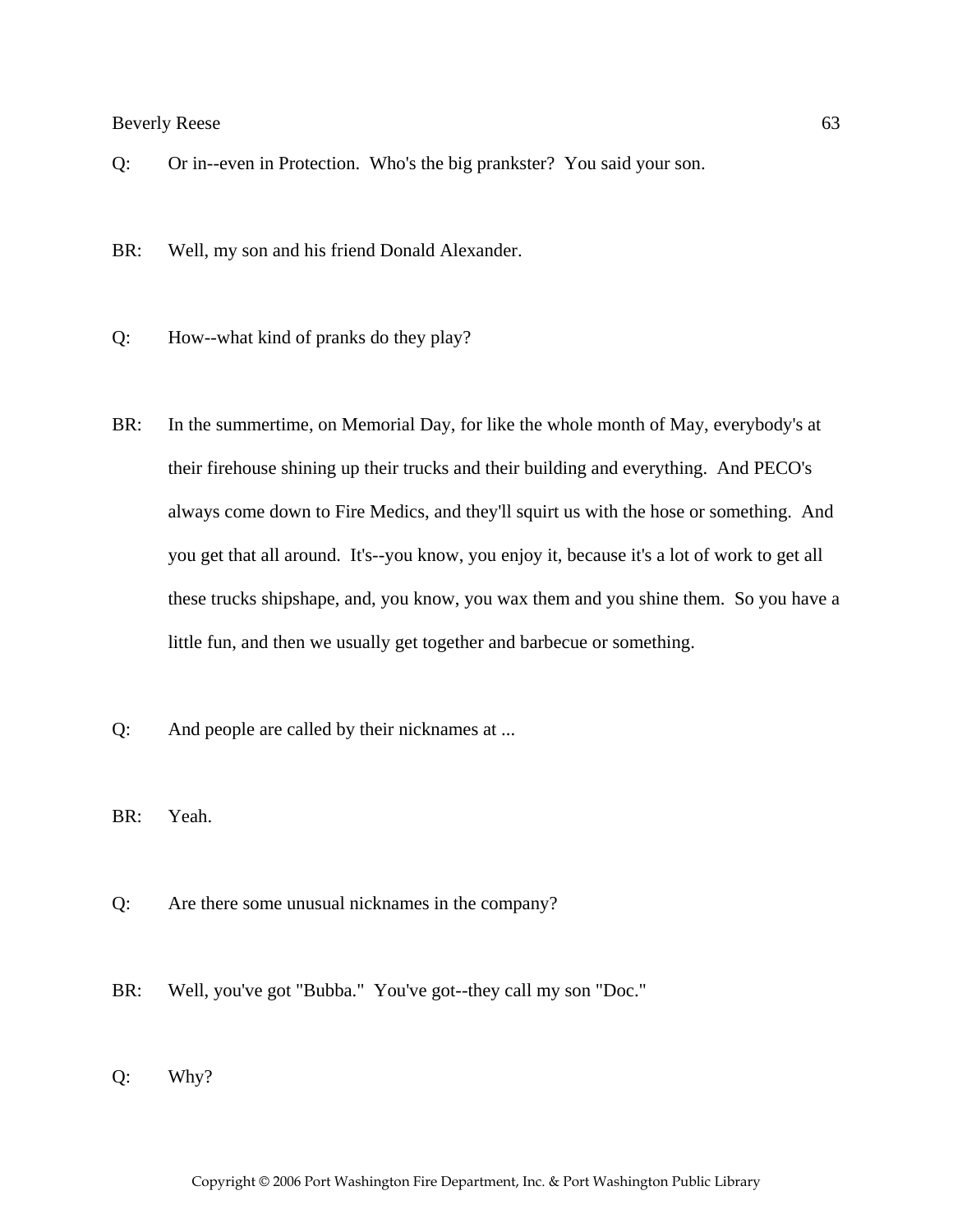- BR: Because his initials are D.R., so they call him "Doc." And you've got "Mugsey," "Bonesy." He's a tall, skinny kid. We had one kid that was called "Shadow," (whispers) because he followed you around all the time.
- Q: I didn't hear that.
- BR: Because he followed you around all the time, so they called him "Shadow." "Woody."
- Q: What does "Woody" stand for?
- BR: Richard. I don't know why they call him Woody. Dicky Woods. Do you know Dicky Woods? They call him Woody. Probably because his last name is Woods (laughs). And what are some of the other ones.
- Q: Do you--you don't have an endearing nickname?
- BR: I'm not going to say (laughs).
- Q: Oh, come on (laughs).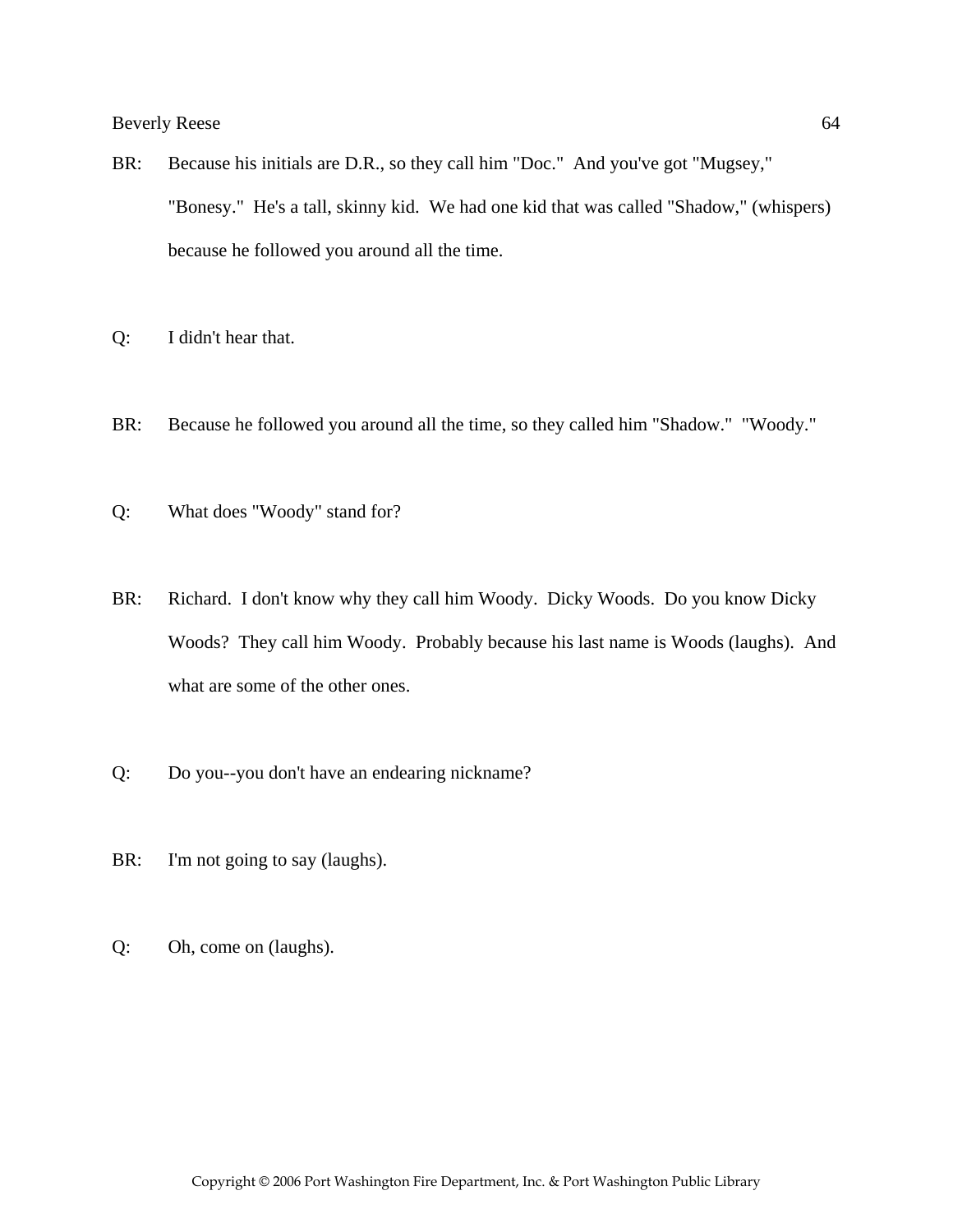- BR: You aren't going to put it in the book, I hope. They call me "Bubble Butt" (laughs). "Bubbles," "Bubble Butt," whatever. So it's fun. We all have a good time. I can't think of some of the other ones. They give everybody nicknames, you know, they love it.
- Q: What about the language. Do the women end up using the rough language like the men do?
- BR: Yes, sometimes (laughs).
- Q: Is it fun to kind of let go?
- BR: Well, you know, you have to once in a while. Yeah, once in a while, you've got to let your hair down and just, you know ...
- Q: Would you like to tell us what some of the language is?
- BR: No (laughs). You can imagine (laughs).
- Q: Do the men feel, when the women joined the firefighters, did the men feel that they're not free to speak their rough language?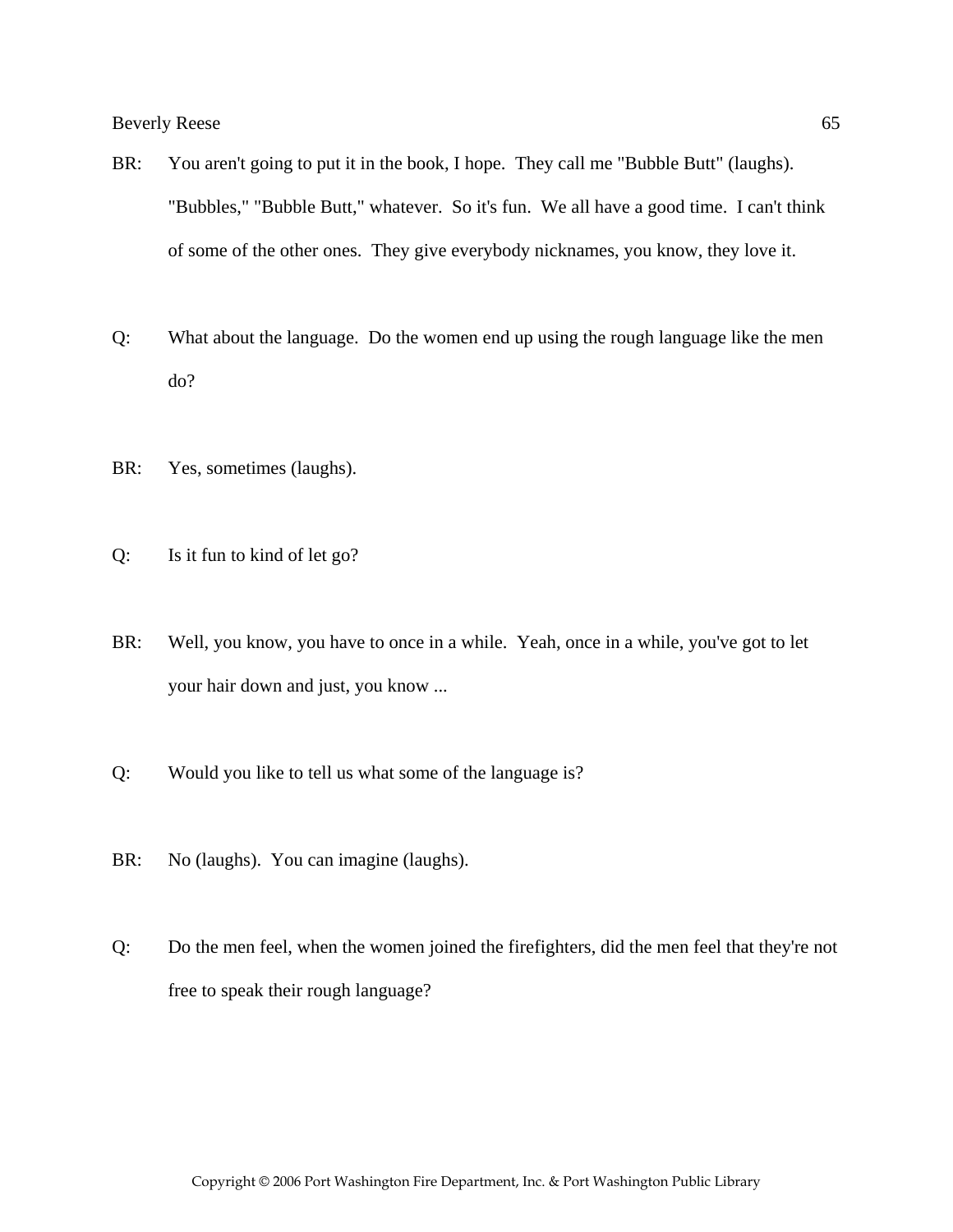- BR: Well, I'm sure, at first they, you know, they weren't happy that women were coming in the Fire Department. Then, some of the older ones were, you know. But it became a very--I don't think that a lot of them--most of them, I would say ninety percent of them, don't feel that way anymore. They've all welcomed the women in, very open heartily. And maybe at first they did, but now, you know, I think it depends on the woman. If they know they can say a few things around some of them, they--but they're pretty good about it. They, you know, especially very--our Fire Department is very family oriented. We do a lot of things as family, you know, involve the kids and stuff, all the picnics and stuff. Like tomorrow, all the wives will come with the kids to watch the parade and come back for a hamburger. So, you know, they're careful around it, you know, they're not--I smack them if--I give them a smack if I hear them cursing in front of the kids or something. Smack them by the side of the head. My son, I grab by the ear.
- Q: This is the twenty-fifth anniversary of the Fire Medics.
- BR: Yes, it is. We're twenty-five years old this year.
- Q: Your--what's your part in that anniversary? Is there--have you already celebrated or ...
- BR: We had a dinner in March. We had a big dinner. And for Fire Medics members and their guests. November 13th, we're having a cocktail party for the whole Department, and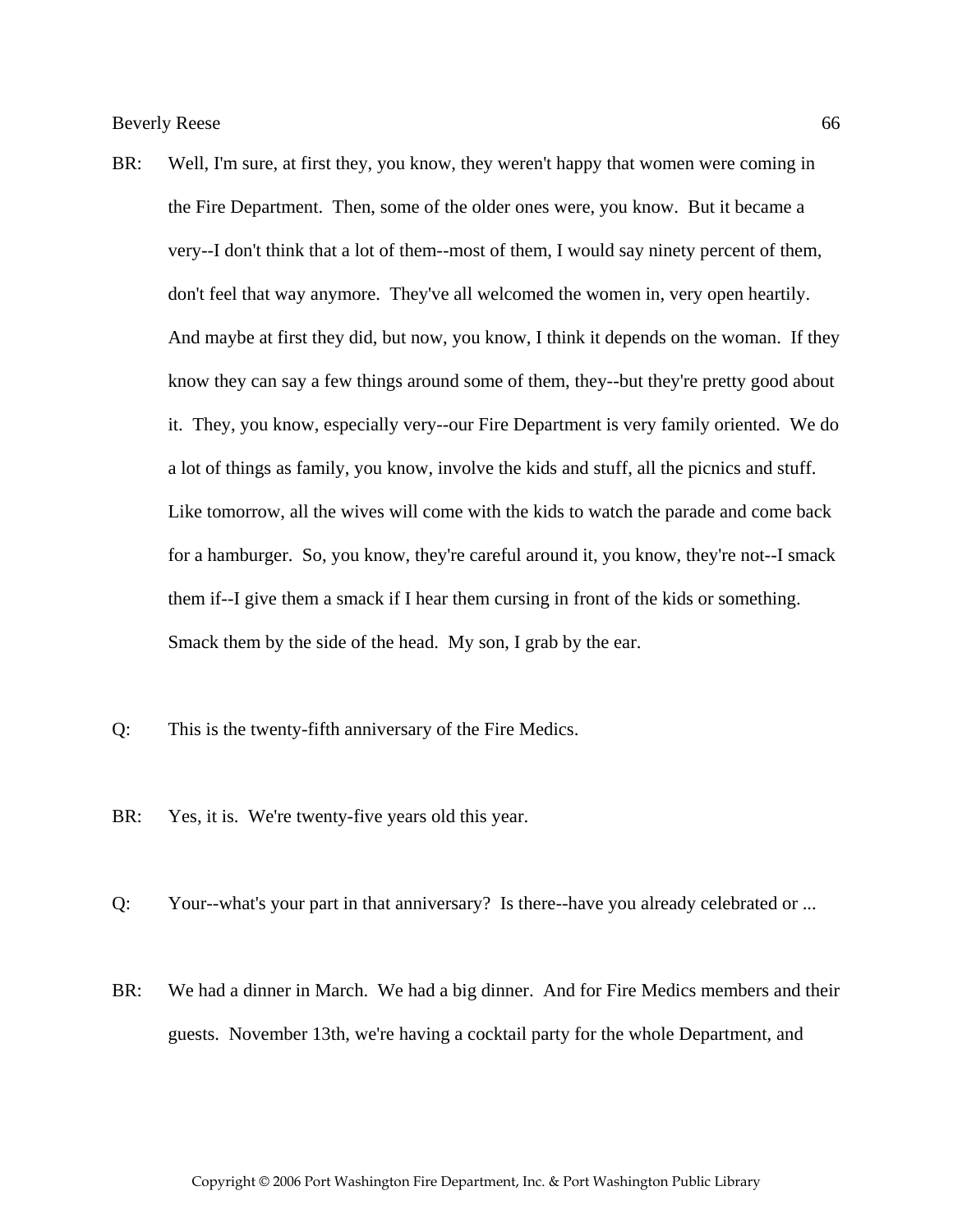we're inviting every fireman in Port Washington and all the Village mayors and stuff for a big cocktail party at the Polish Hall.

- Q: And you're doing the cooking for this?
- BR: No, no, no. Huh uh. This is the Polish Hall. Jimmy Contino's catering it.
- Q: They have a surveillance camera now in the Fire Departments?
- BR: No, not us. I don't know about the other companies. But I hope I can trust my brother firemen. Be pretty sad if I couldn't.
- Q: Can you recall anything extremely humorous happening, either as a cook, as a Steward ...
- BR: (Laughs). Yep, not long ago, a few months ago (laughs), I had just bought my brand new pair of glasses--a hundred and ninety dollars. And I was up in Atlantics kitchen, and we're cooking, and I had the deep fryer going. And I'm deep frying eggplants to make eggplant parmigiana, and I bent over, my glasses fell off my head right into the deep fryer. I was like, "Oh, no!" So, I got the fork, and I quick picked them out, and there's this--I wish that you could see them.
- Q: Describe how it looked.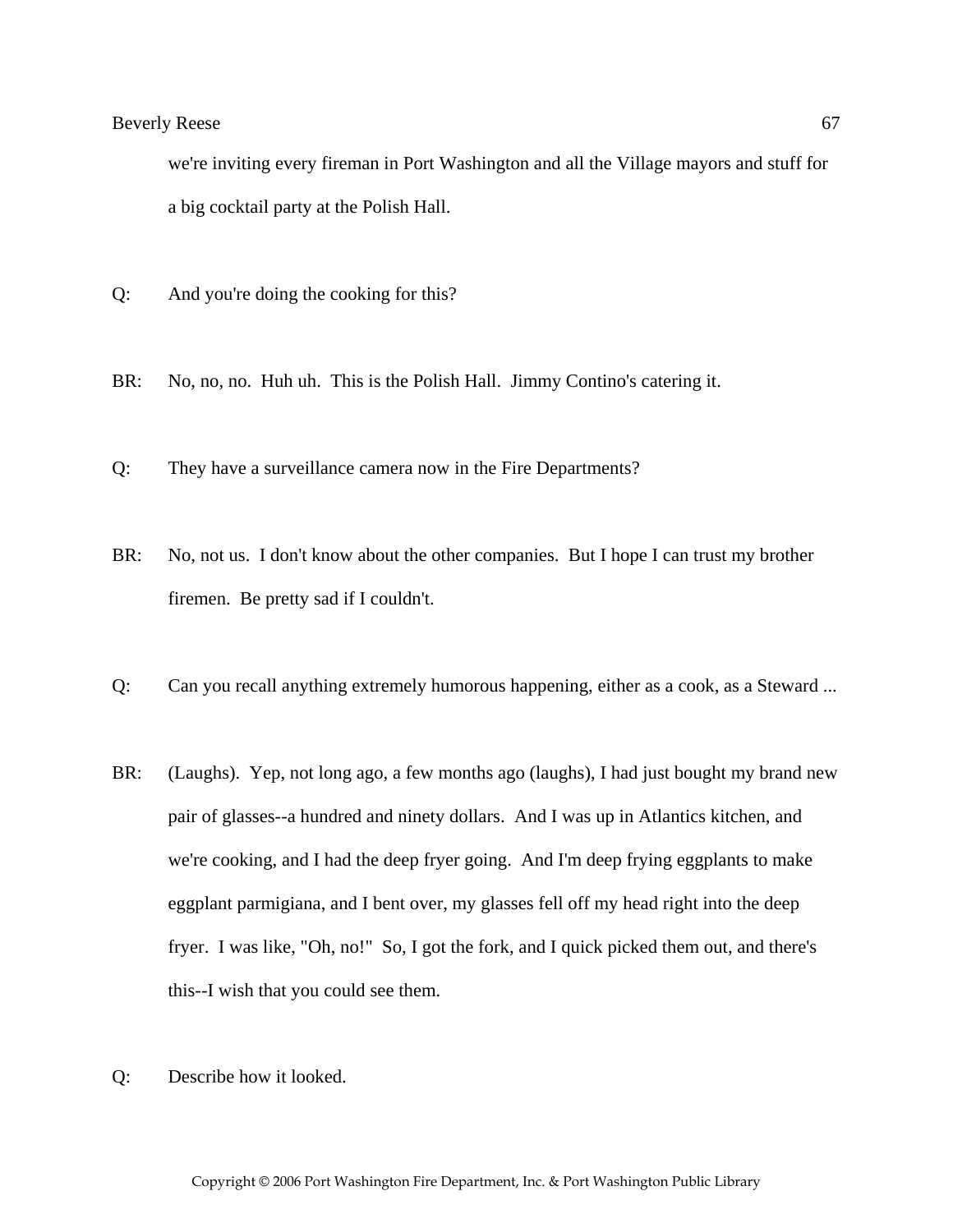- BR: Well, the frame, they looked like a snake skin. They were all melted up. The lenses was gone. We emptied the deep fryer after we let it cool down, emptied it, and there's the lenses in the bottom. And I took it up to Katims, and I took him the frames, and he couldn't believe it. He was like--we were hysterical. So, made me new ones (laughs).
- Q: How did the eggplant parmigiana turn out (laughs)?
- BR: I had just finished frying the last pieces, thank God. So, no, turned out great.
- Q: Do you have a good recipe for eggplant parmigiana.
- BR: Well, eggplant parmigiana is easy. Just spread your eggplant. Deep fry it, or you fry it, and then put it in--a little sauce in the bottom. A layer of sauce, cheese, and keep building it up.
- Q: What other good recipes do you have that you've cooked in the past?
- BR: Oh, I cook all kinds of stuff.
- Q: What is your ethnic background that you're such a good cook?
- BR: What am I? I'm French, Irish, and German (laughs).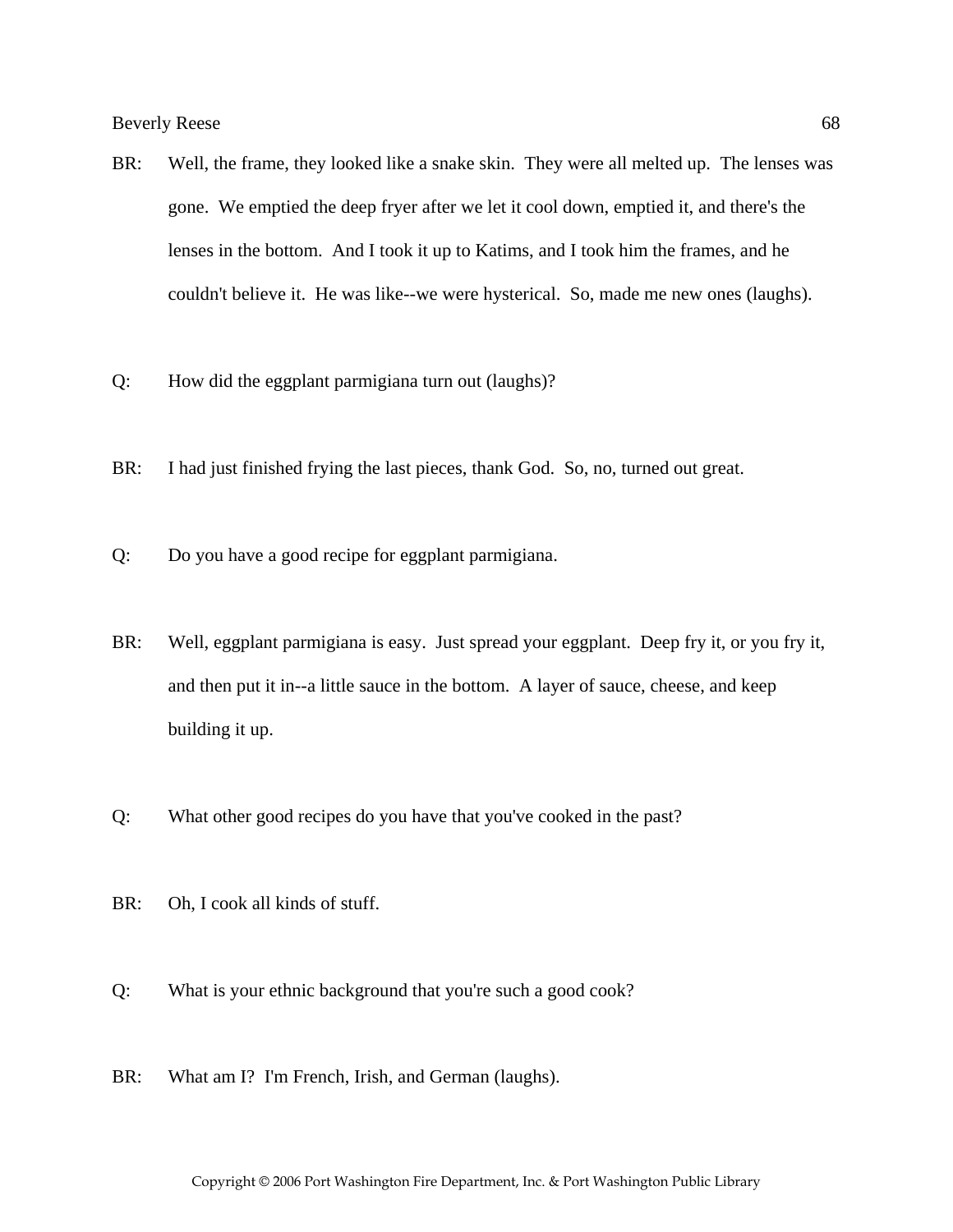- Q: But your cuisine leans toward which?
- BR: I cook a lot of Italian. Like I said, the people in the little Italian place taught me a lot of Italian. I like Italian, so ...
- Q: And your husband is also ...
- BR: Oh, he's Dutch and, I don't know. Dutch, Indian, and something else. Our kids like—our kids asked when they were little about our ancestors. I said "Heinz 57" (laughs), so you've got a little of everything.
- Q: What happens when you hear that horn blow, inside of you?
- BR: Well now? Earlier, you got real excited. Or, you know, you'd be on duty, and you used to say, "Come on. We want the big one. We want the big one!" you know. But now that I've been there twenty-five years, you know, it's, you know, I guess you'd say routine. I don't get excited. I get excited, but I don't. I don't know if you understand, but not like when you first become a fire medic or a fireman. It's a thrill, you know. Or not a thrill, but it's exciting, and you're always looking for your first call, you know. And then, as you get older and you're more mature, it's--it's rewarding. It's more rewarding than anything.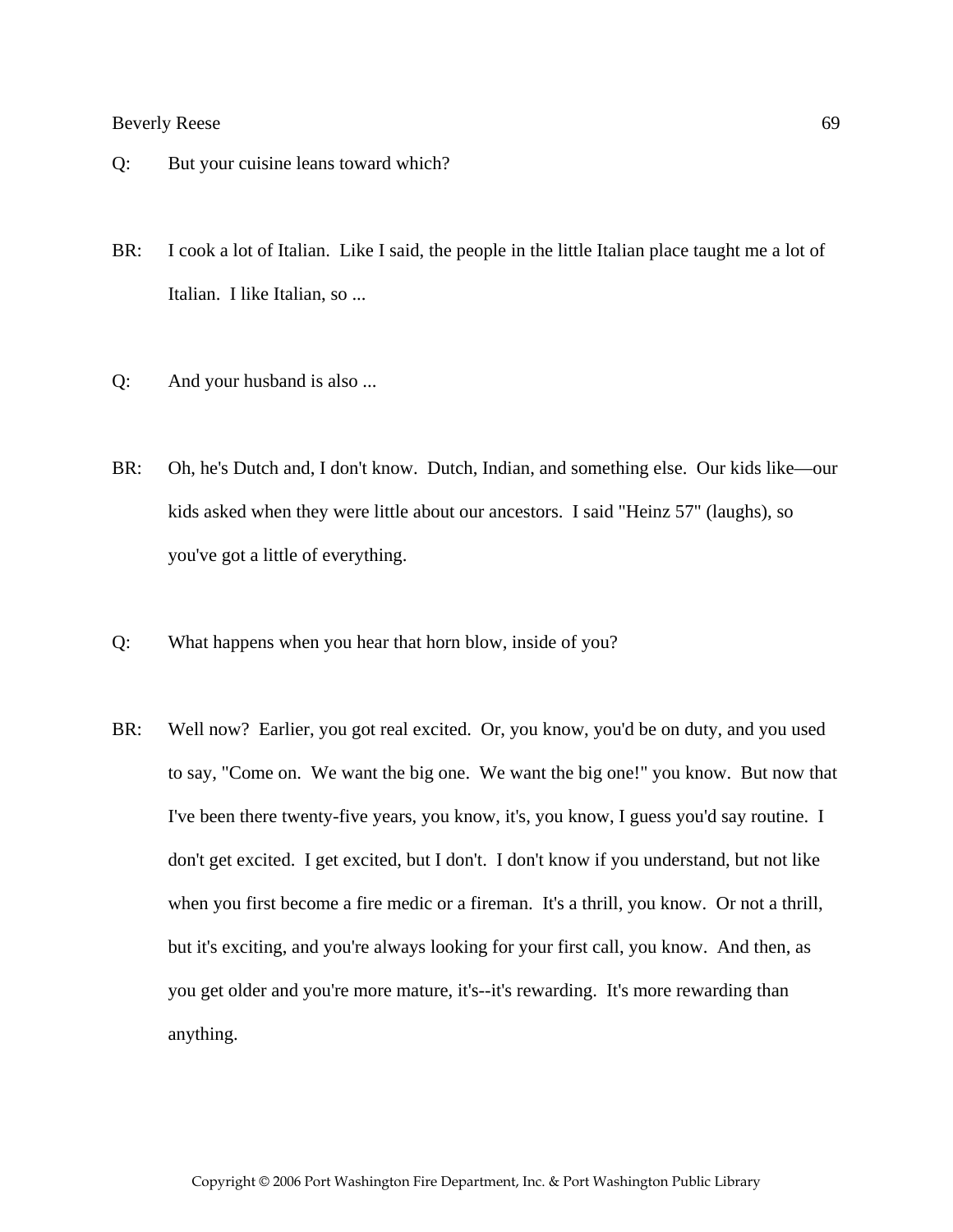- Q: What do you love the most about this?
- BR: Just knowing that there's somebody out there that I helped or we helped. And there is somebody--as far as my husband and son and the rest of the firemen--somebody's home they saved or business or whatever. You know, that's the rewarding part. And then to- and couple of times I, you know, went on a call and then six months or so down the road, I would run into them on the street, and they were like, "You were at my house." And I'm like, "Yeah?" And they would tell me what it was, and I'd say, "Oh, yeah, right. Yeah." And then some of them remember you--remember your face. And that's--that's amazing. That's rewarding.
- Q: Do you think your grandchildren will be ...
- BR: I don't think I'll ever have grandchildren, the way my two sons are going. They're thirtyone and thirty-three, and neither one of them--they have girlfriends, but, well, who knows.
- Q: What's the future for volunteer fire medics?
- BR: Hopefully forever. I'd like to see it stay in the Fire Department. I really wouldn't want to see it paid, because it's not--not the same.